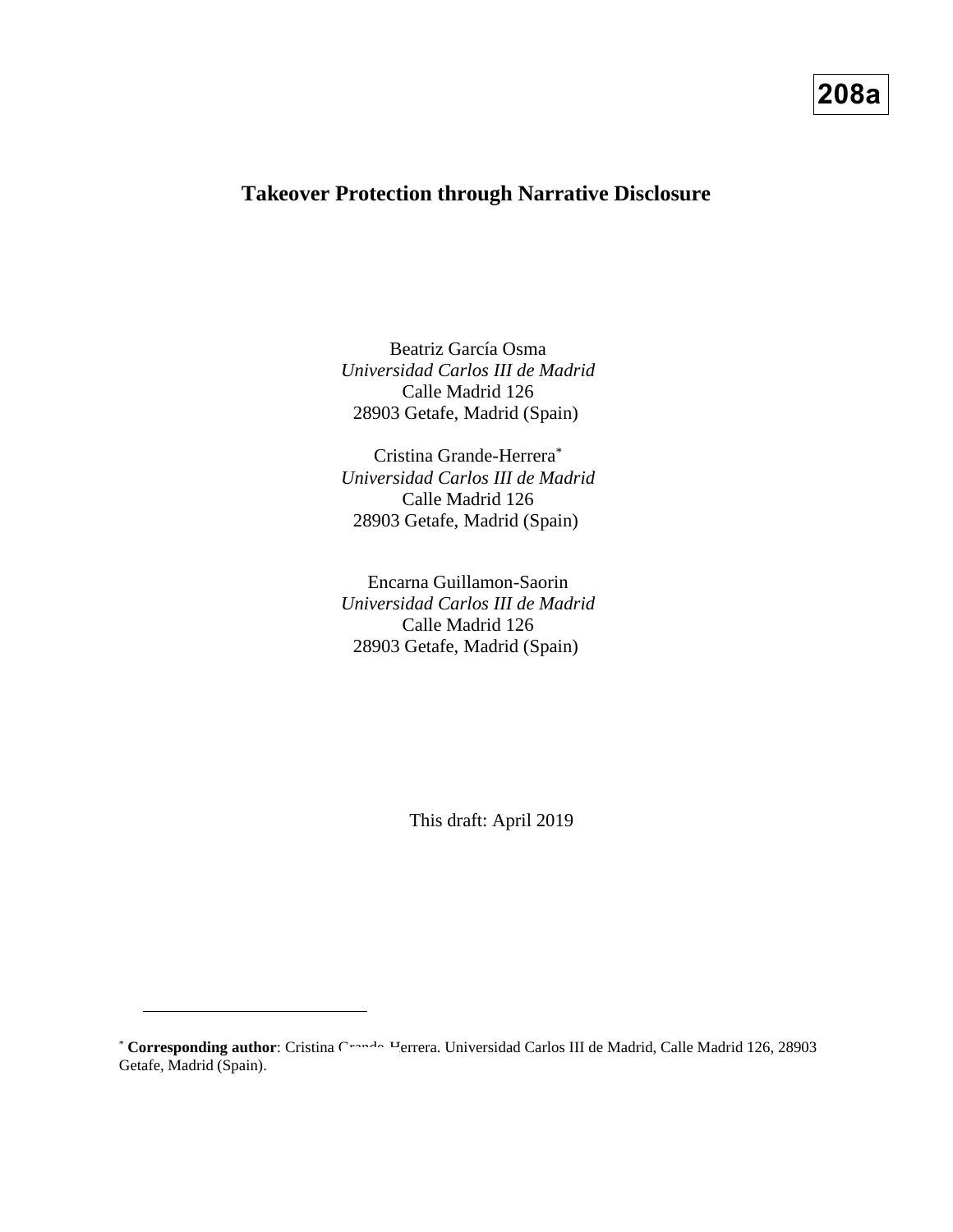# **Takeover Protection through Narrative Disclosure**

## *Abstract*

We assess the effect of hostile takeover susceptibility on narrative disclosure. We predict that firms use narrative disclosures as a takeover defense mechanism. Our results show that managers of firms with higher likelihood of receiving an unwelcome bid use more negative and pessimistic tone in their 10-K reports. Further, we show that the main result is in the subsample of firms with higher probability of experiencing a hostile takeover. We also show that firms using more negative and pessimistic disclosure tone are less likely to experience takeover threats. Our results are robust to the use of Constituency Statutes enactment as a plausible exogenous decrease in the need of firm-initiated internal antitakeover provisions.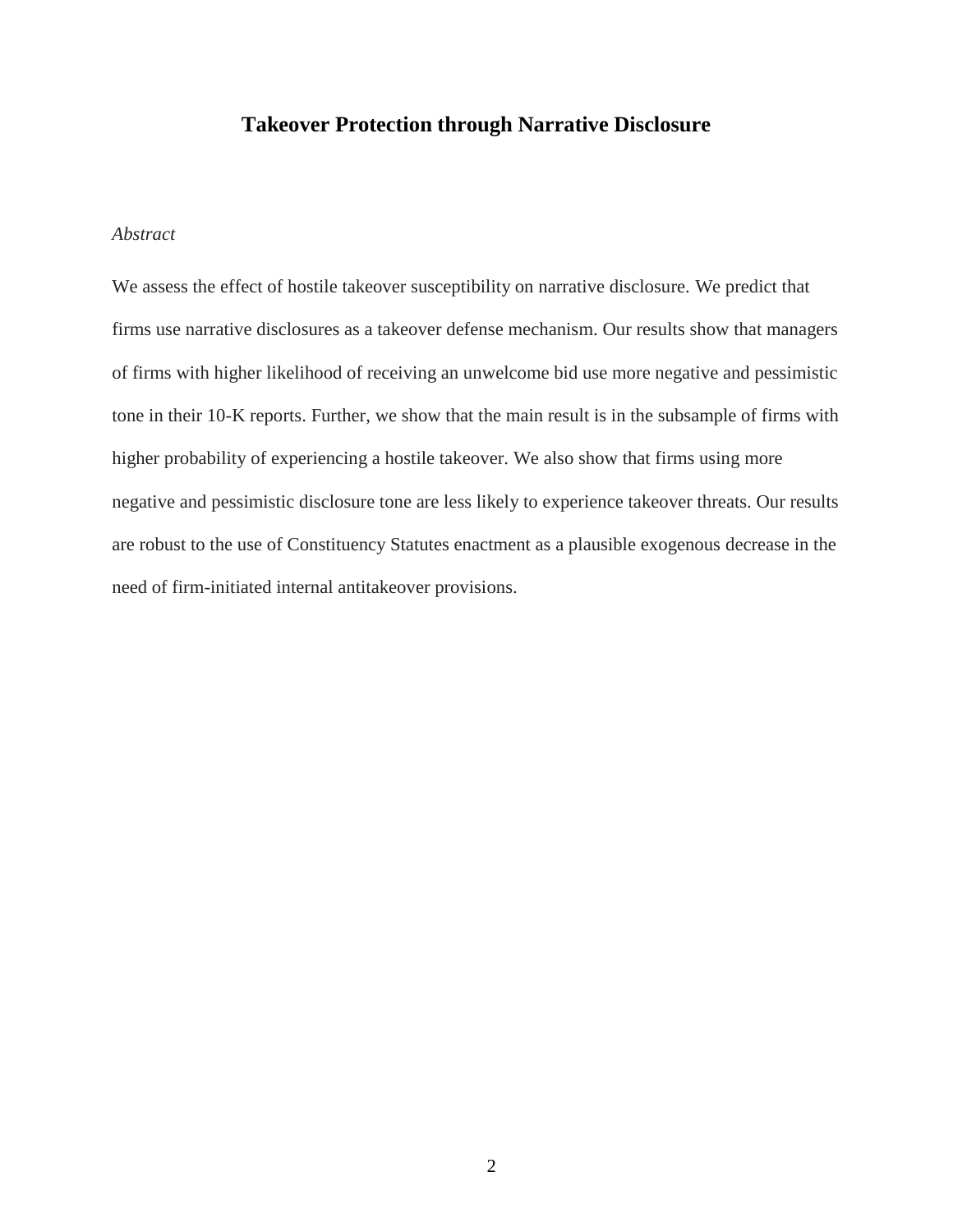#### **1. Introduction**

We examine the association between managerial strategic use of narrative disclosure tone and the existence of hostile takeover threats. We predict that firms use narratives as a takeover defense mechanism. In particular, we expect that managers use more pessimistic tone in 10-K reports to lower firm visibility and drive away bidders' attention, protecting themselves from takeovers. To assess whether pessimistic language acts as a defense mechanism, we study the use of negative tone, as well as analyze abnormal negative tone, which we denote pessimism. Pessimism therefore means use of negative tone beyond what would be expected given the firm's fundamentals (such as performance, risk or complexity). This focus on negative and pessimistic tone allows us to contribute to prior work, as the effects of negative disclosure are scarce (e.g., Huang et al., 2014b), as prior literature usually focuses on the strategic use of positive rather than negative disclosure (e.g., Huang et al., 2014a; Bochkay et al., 2018).

US companies experienced several waves of hostile takeovers in the early 1980s. At the time of this heightened takeover environment, many rules were enacted at the state and firm level. The main goal of these rules was to protect managers from unexpected takeovers. Antitakeover provisions have been widely studied by previous literature. Previous studies analyze how antitakeover provisions affect managerial preferences and corporate governance (Bertrand and Mullainathan, 1999; 2003), firm value (Gompers et al., 2003) or shareholder wealth (DeAngelo and Rice, 1983). However, to the best of our knowledge, there is no previous study analyzing whether managers use more negative tone in their disclosures when confront higher probability of experiencing a hostile takeover. This is, whether managers use narrative disclosure to protect their companies from unwelcome bids. Takeover protection effectiveness depends not only on the type of protection adopted but also on the investors' view of firms' managers (Coates, 2000).

3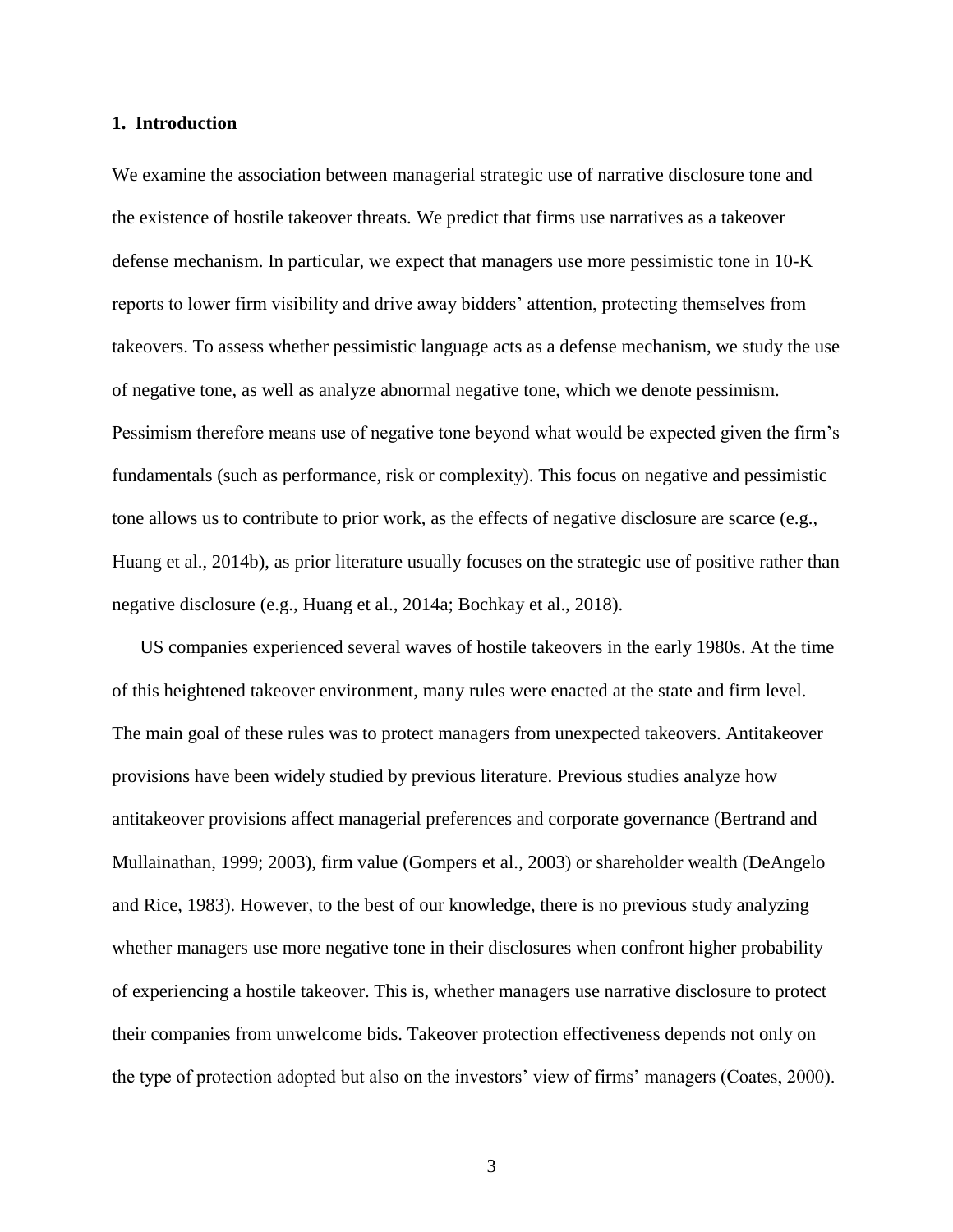Understanding the consequences of higher probability of hostile takeovers and, thus, more antitakeover provisions (i.e., higher takeover protection) on narrative disclosure is important, as narratives are an efficient tool to disclose relevant information (Merkley, 2014) and have an impact on investors' decisions (Tetlock, 2007; Tetlock et al., 2008). Indeed, a growing literature shows that market participants consider not only firms' quantitative information but also its qualitative disclosures, and provides mounting evidence that narratives have economic consequences (Frazier et al., 1984; Gibbins et al., 1990; Tetlock, 2007; Tetlock et al., 2008; Feldman et al., 2010; Huang et al., 2014b). Companies disclosures are useful to stakeholders with different interests in the firm such as investors who want to discern their investment opportunities or financial analysts who issue their buy or sell recommendations. There is a debate in the literature about whether firms should issue accurate information to attract resource providers or whether issuing valuable information may attract rivals (Darrough and Stoughton, 1990; Verrechia, 1983) or potential acquirers.

Antitakeover provisions have the main goal of making the firm unattractive to potential unwelcome bidders. Some provisions such as *poison pills* or *pension parachutes* make the target less attractive to the acquirer. Other antitakeover provisions such as *fair price* or *silver parachutes* increase the acquisition price. *Director duties*, *unequal voting*, *supermajority*, *written consent*, *special meeting*, *black check* and *staggered boards* complicate that the bidder can acquire the control over the target company. Then, our main prediction is that a higher probability of confronting a hostile takeover is likely to increase the negative tone and pessimism used by managers in their 10-K disclosures. More negative tone and pessimism in firms' narratives is likely to dissuade potential acquirers as the firm looks less attractive.

4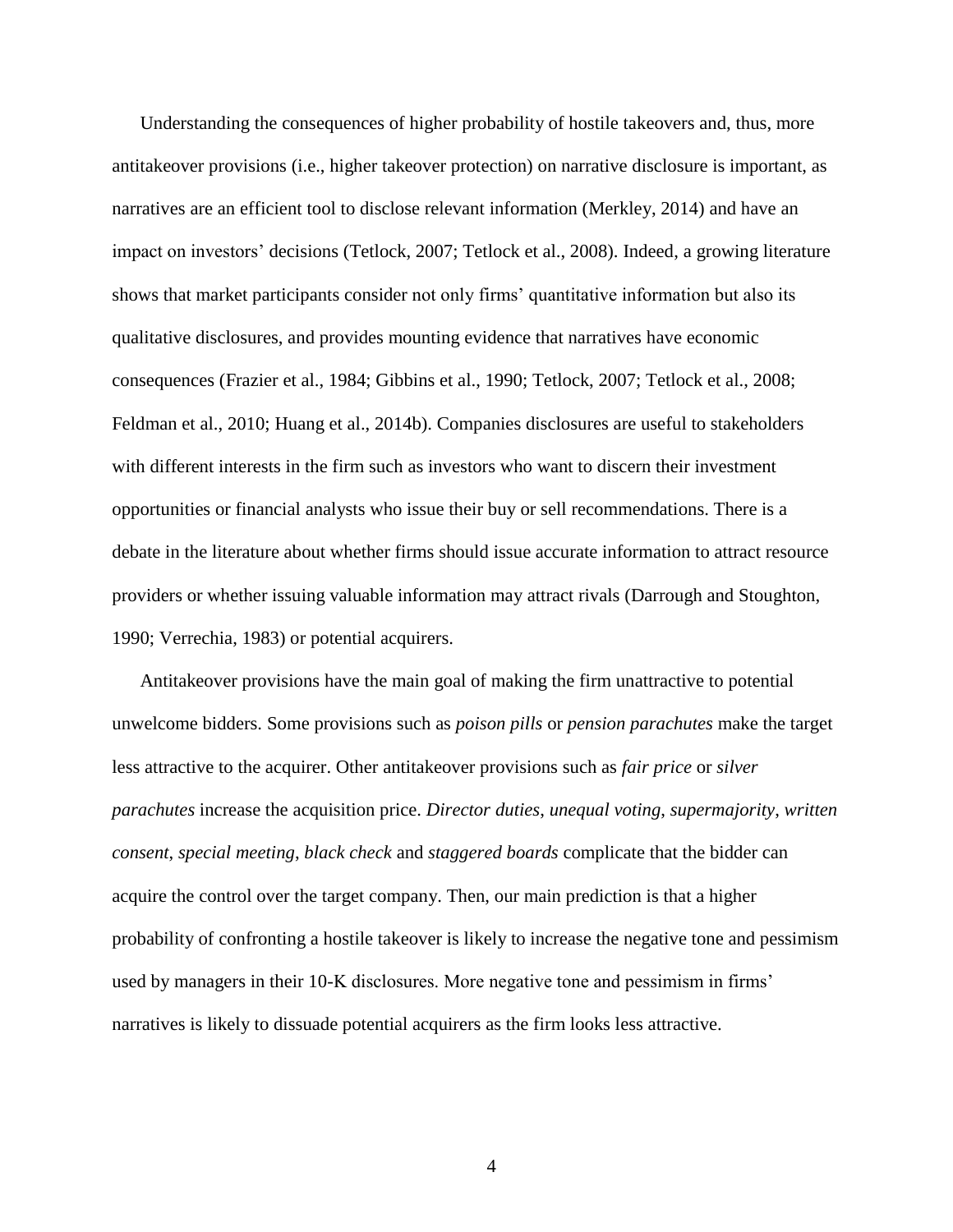However, the opposite may be true. As the type of narratives used by firms in their 10-K reports affect their returns (Feldman et al., 2010), it could be that firms subject to higher probability of receiving a hostile takeover, do not use a more pessimistic disclosure tone because this is likely to impair the market's perception of the company. This would be detrimental for shareholders and, eventually, for managers who can be dismissed for bad firm's results.

To test our predictions, we use the Cain et al. (2017)'s takeover index which is referred as *Hostile Takeover* in our study. The authors construct the takeover index using first the state-level variation of takeover activity which is plausibly exogenous to discretional firm decisions. After analyzing which are the relevant takeover laws and court cases, they construct a firm-level index of hostile takeover susceptibility.<sup>2</sup> To measure negative tone, we use the Huang et al. (2014a) proxy of raw disclosure tone to construct our *Negative Tone* variable. The residual from the Huang et al. (2014a)'s model is our abnormal pessimistic disclosure variable (*Pessimism*).<sup>3</sup> Our sample ranges from 1994 to 2013.

We report the following key findings. First, we find that firms more susceptible to hostile takeovers have more negative and pessimistic tone in their 10-K reports. Additional analyses show that the main effect is located in the subsample of firms located in states that have enacted the Inevitable Disclosure Doctrine (IDD). We follow Dey and White (2019) who claim that firms headquartered in states with IDD have higher probability of being acquired. We also find that the G-index from Gompers et al. (2003) and E-index from Bebchuk et al. (2009) have a positive relationship with negative tone and pessimism in firms' narratives. In addition, we show that

 $\overline{a}$ 

<sup>&</sup>lt;sup>2</sup> The authors use 17 different takeover laws and court cases from year 1965 to 2014. To appease omitted variables concerns, their index is constructed using legal determinants as well as firms' characteristics such as aggregated capital liquidity and firm age. These firm characteristics are likely to affect the probability of receiving a hostile takeover bid but are not part of firms' discretionary decisions. We thank professor McKeon for making the index available at *http://pages.uoregon.edu/smckeon/*

<sup>3</sup> We multiply both raw and abnormal disclosure tone variables by -1 to have a direct measure of pessimistic and abnormal pessimistic tone in 10-Ks.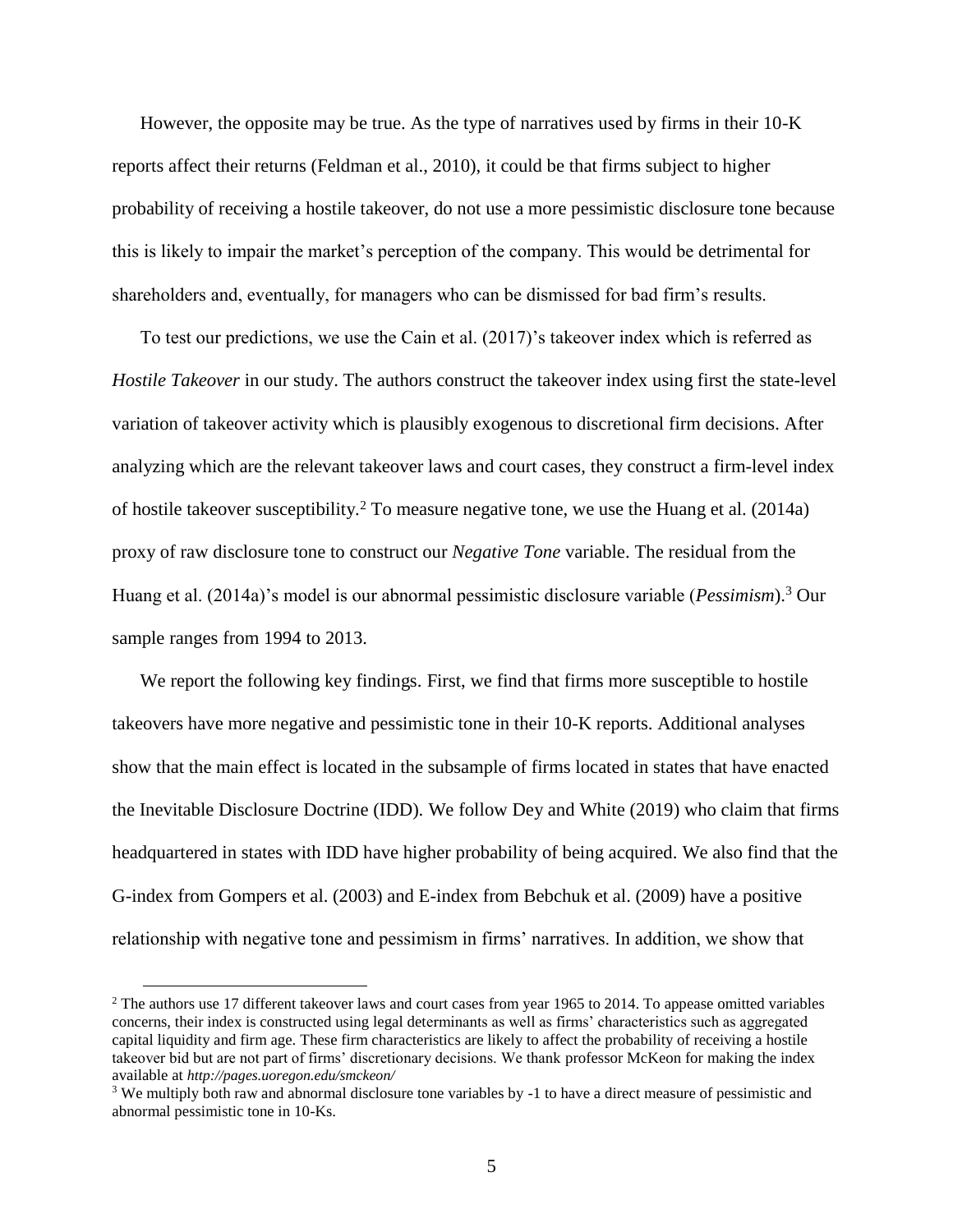firms with higher likelihood of having a hostile takeover bid that use more negative tone or pessimism in their disclosures are less likely to experience new acquisition threats. We also find that these firms show lower present and future prices. Finally, we show that hostile takeover susceptibility relates with lower present and future firm performance both in terms of returns. This is consistent with Cain et al. (2017) and Gompers et al. (2003) who show that antitakeover provisions relate with lower firm value which is in line with managerial entrenchment and agency costs. Also, these firms with higher probability of receiving hostile takeover bids engage in less accrual-based earnings management.

As robustness test, we use Constituency Statutes enactment as a plausible exogenous decrease in firms' need of internal antitakeover provisions. We find that firms incorporated in states that have enacted the Constituency Statutes (i.e., with less need for antitakeover protection) use less negative and pessimistic tone.

We contribute to prior work on firm-initiated takeover defenses by adding one defense mechanism through more negative disclosures. We also contribute to the literature on narratives and tone by looking at how narratives can be used to protect firms from unwelcome takeover bids. Most of previous literature focuses on positive tone and optimism in firms' narratives (e.g., Huang et al., 2014a). We offer a novel insight into cases where managers may opt for negative tone as a firm-initiated antitakeover defense which has not been explored in detail in prior research.

The remainder of Chapter 3 is structured as follows. Section 3.2 presents prior research and hypotheses, section 3.3 and 3.4 describe the methods, sample main results. Sections 3.5 and 3.6 present our additional analyses and robustness checks. Finally, section 3.7 concludes.

6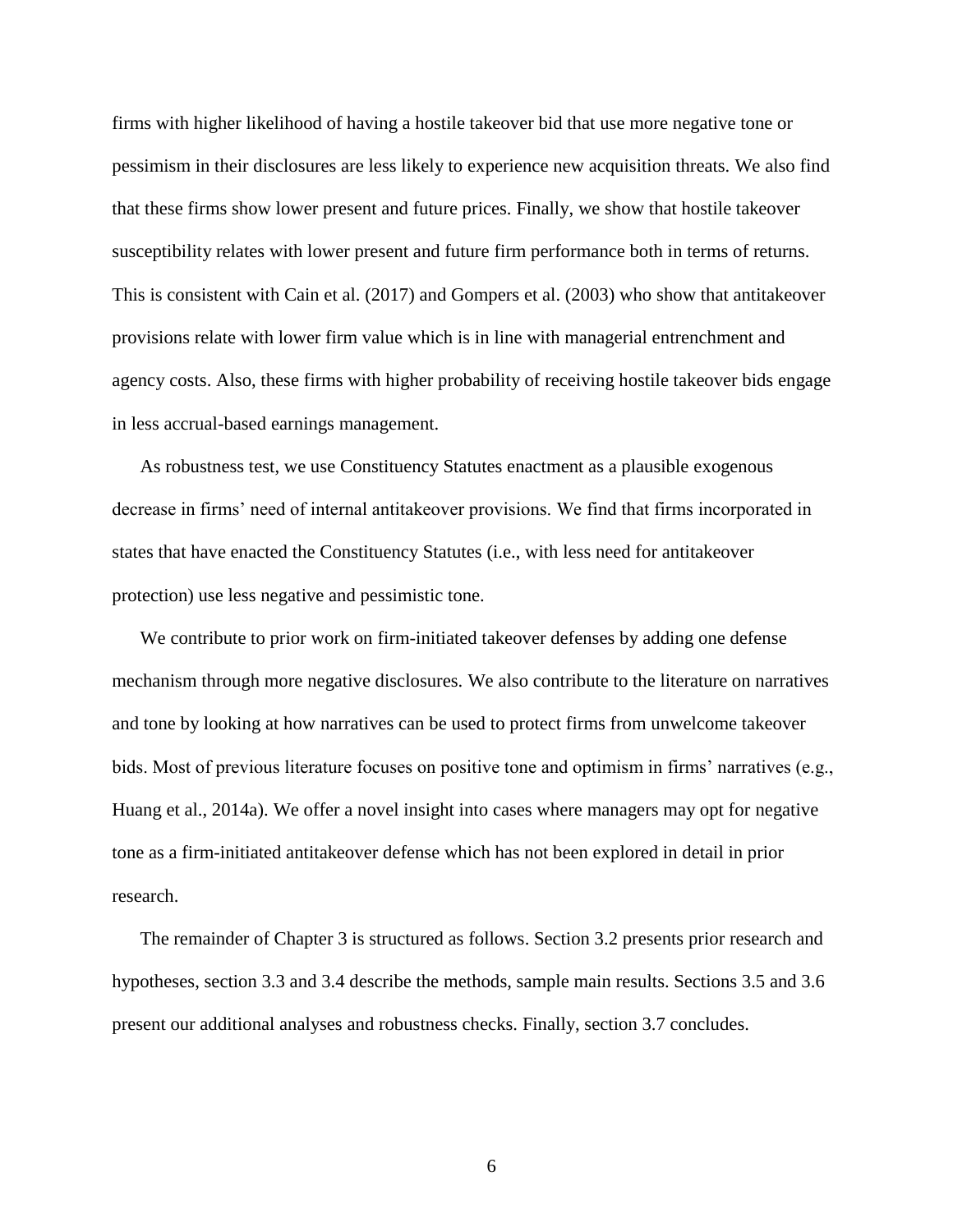#### **2. Prior Research and Hypothesis Development**

#### **2.1 Antitakeover Provisions**

 $\overline{a}$ 

Until the late 1960s, there was less need for antitakeover protection as most business combinations occurred after managers of both companies agreed on a friendly takeover (Weston et al., 2003). However, during the 1960s, most of the friendly business combinations were substituted by tender offers. Tender offers allow potential acquirers to make the offer directly to the shareholders of the target firm without considering managers' opinion. Some tender offers were friendly, but others were not accepted by managers of the target companies and involved hostility (Weston et al., 2003).<sup>4</sup>

During the early 1980s, there were several waves of hostile takeover offers in the U.S. even to the largest public companies (Gompers et al., 2003) which lead to companies implementing mechanisms for takeover defenses and restrictions to shareholder rights. Some of these antitakeover provisions increase the managers' ability to stop an undesired bid or create constraints for shareholders to meet or vote. In addition to internal antitakeover provisions, many states enacted antitakeover laws providing further external protection to companies (e.g., Business Combination Law or Constituency Statutes).

Antitakeover provisions represent a source of controversy among practitioners and researchers (Straska and Waller, 2014). The main concern is whether antitakeover provisions can have detrimental consequences for shareholders wealth and capital allocation in markets. Straska and Waller (2014) survey theoretical and empirical studies related to antitakeover provisions and their effect on shareholder value. The authors state that the opponents of antitakeover provisions

<sup>4</sup> The evolution of the takeover market generated a change in regulations. The 1968 Williams Act was created to amend the 1934 Securities Exchange Act and introduced provisions to make sure that both shareholders and managers have ex-ante information of a potential takeover bid, have time to evaluate it and the possibility of suing the bidder if it is considered necessary (Straska and Waller, 2014).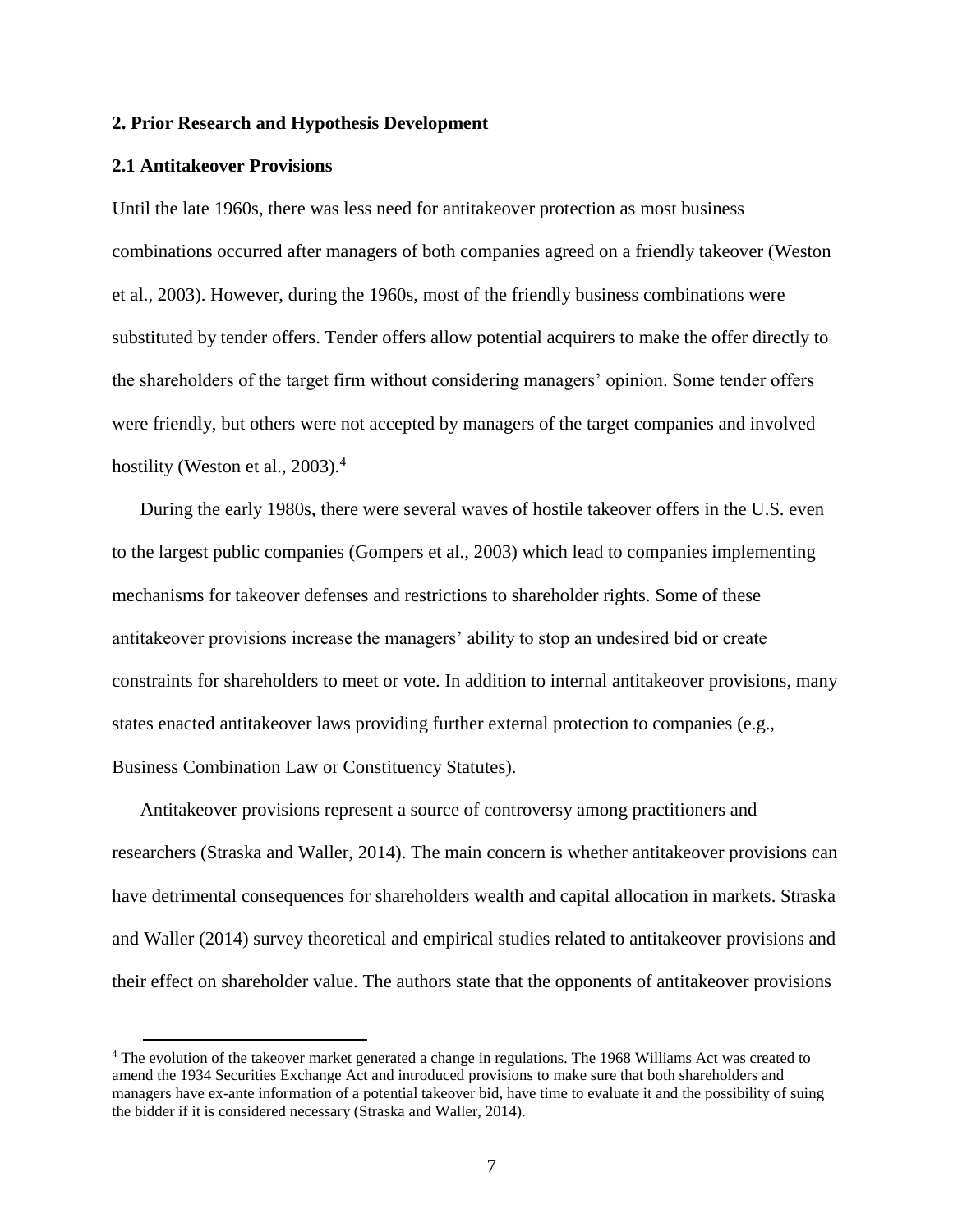argument that giving more power to managers may increase their entrenchment, worsening agency problems, which may have negative effects on shareholders' value (Macey, 1988). On the other hand, antitakeover provisions defendants claim that these provisions allow managers to negotiate in better terms during takeovers and eliminate short-term oriented managerial decisions which would improve future firm value.

Previous literature has extensively analyzed internal (i.e., firm-initiated antitakeover provisions) and external (i.e., state-initiated so they are state laws) antitakeover provisions. Gompers et al. (2003) develop an antitakeover index, the G-index, including 24 internal and external antitakeover provisions. In the same line, Bebchuk et al. (2009) analyze the relative importance of the 24 provisions included in the G- index and create an entrenchment index, the E-index, using 6 internal provisions (*staggered boards, limits to shareholder bylaw amendments, poison pills, golden parachutes, and supermajority requirements for mergers* and *charter amendments*). Most of prior studies consider firms with higher antitakeover protection (i.e., higher values of the G-index or E-index), poor corporate governance firms. Some provisions aim to decrease the attractiveness of the target firm (e.g, *poison pills* or *pension parachutes*). Other provisions increase the price of the target company in case of acquisition (e.g., *fair price* or *silver parachutes*). Antitakeover provisions such as *director duties*, *unequal voting*, *supermajority*, *written consent*, *special meeting*, *black check* and *staggered boards* decrease the probability that the potential acquirer can control the target firm. As example of external antitakeover provisions, *Business Combination laws* include a moratorium of 2 to 5 years for assets sales, mergers and 1other types of transactions between blockholders and other firms. This can change in case

8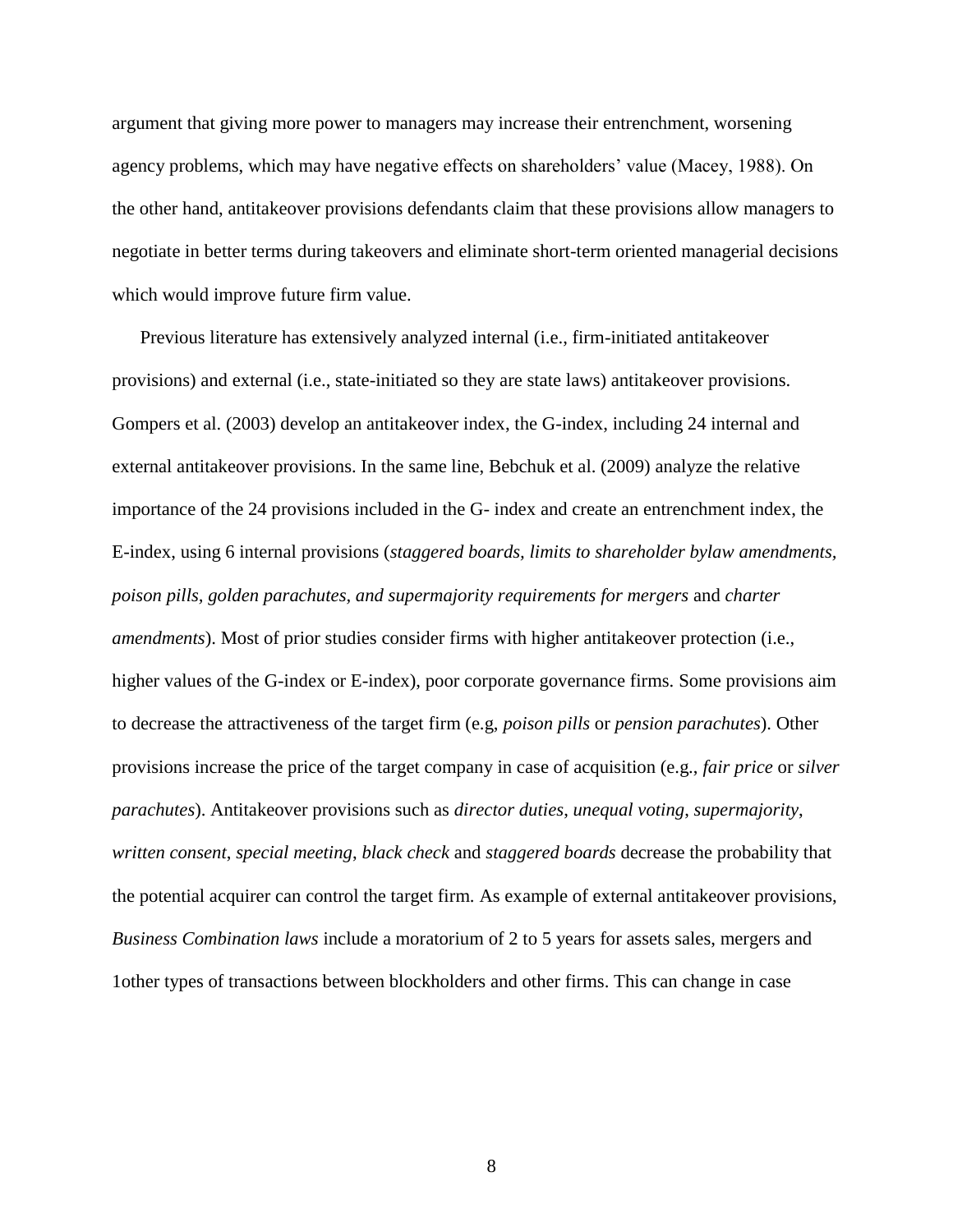managers in the board approve the transaction. *Constituency Statutes* allow firms to consider the interests of both shareholders and non-financial stakeholders during takeover processes.<sup>5</sup>

An important number of previous studies have analyzed the consequences of the G-index and E-index in terms of returns (e.g., Gompers et al., 2003; Cremers et al., 2009), firm value (e.g., Bebchuk et al., 2009; Cremers and Ferrell, 2014), acquisition returns (Masulis et al., 2007) or takeover premiums (Sokolyk, 2011), among others. However, some studies criticize the use of these indexes as they could incorrectly measure takeover protection (Karpoff et al., 2016). The specific critics relate to the inclusion or exclusion of certain mechanisms, the equal weighting assigned to all the provisions and the potential measurement errors.<sup>6</sup> Other criticisms relate to endogeneity concerns (e.g., Core et al., 2006; Bhagat et al., 2008; Brickley and Zimmerman, 2010) as the implementation of internal antitakeover provisions is a discretional managers' decision.

Cain et al. (2017) create a takeover index analyzing 17 takeover laws and court cases and the hostile takeover hazard. They analyze these takeover laws for the period 1965 to 2014 and find that some of these laws such as poison pills or business combination laws have not a significant effect on hostile takeover activity. Other provisions such as fair price laws have effectively reduced hostile takeovers. To construct their index, the authors first focus on state-level variation in takeover activity and then create a firm-level index adding aggregated capital liquidity and firm age to decrease omitted variable concerns. Thus, their measure is plausible exogenous to discretionary firm decisions which differs from other measures such as G-index or E-index. The Cain et al. (2017) takeover index captures the hostile takeovers susceptibility of firms.

 $\overline{a}$ 

<sup>5</sup> For a complete definition of the different internal and external antitakeover provisions see Appendix 10 in Gompers et al. (2003).

<sup>6</sup> Some examples would be Cremers and Nair (2005), Brown and Caylor (2006), Romano et al. (2008) or Black et al. (2016).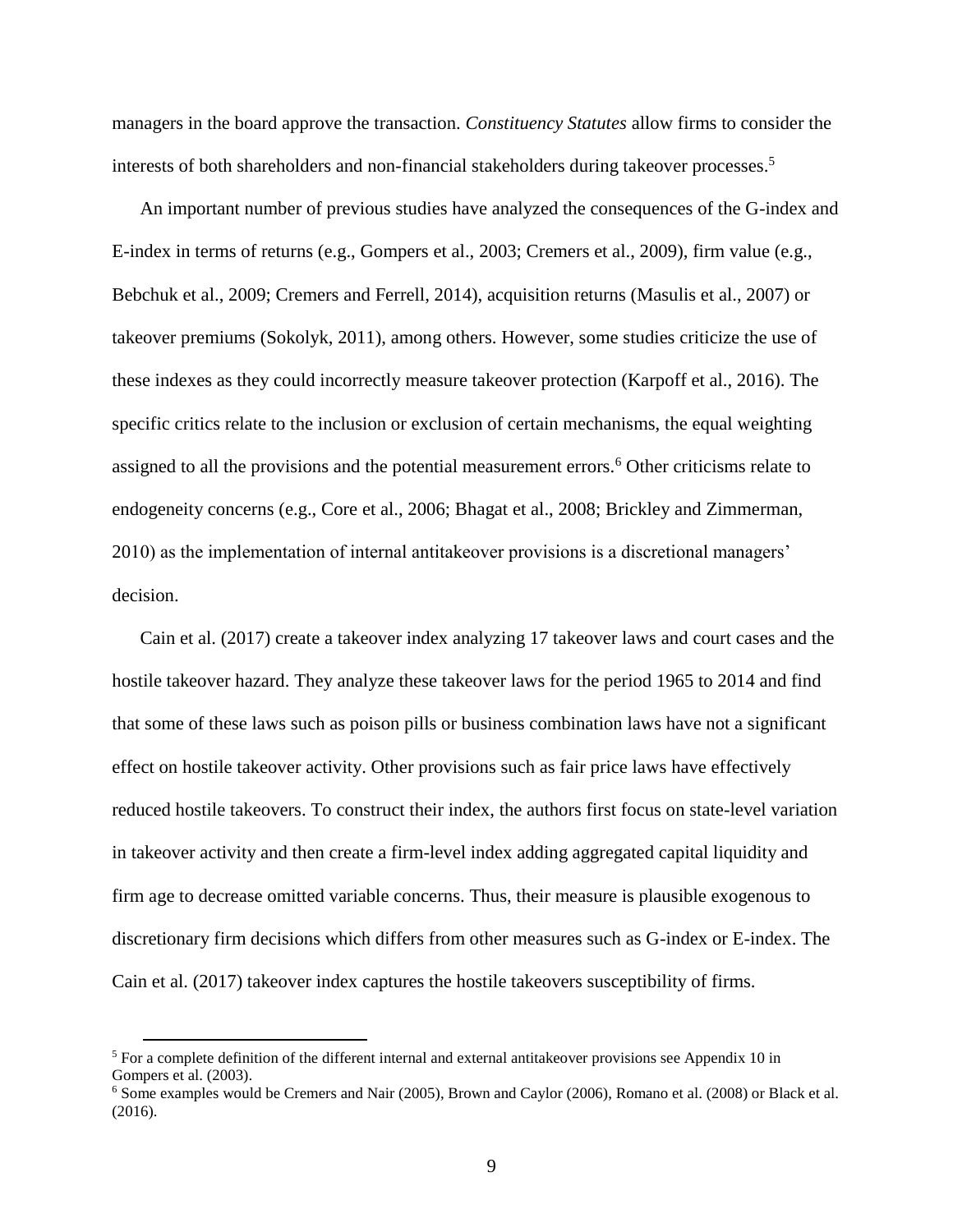#### **2.2 Narrative Disclosure**

Prior research documents that corporate narratives are efficient channels to disclose information (Merkley, 2014) with economic consequences for the firm (Frazier et al., 1984; Gibbins et al., 1990; Tetlock, 2007; Tetlock et al., 2008; Feldman et al., 2010; Huang et al., 2014b). Narrative disclosure helps managers to convey firm-specific information about their firms to market participants. In this line, Merkley (2014) shows that narratives possess reliable information content. The author finds that managers adjust R&D disclosures considering earnings performance to provide relevant information and not to obfuscate the real firm performance. Previous literature provides evidence that firm-level heterogeneity exists along narrative dimensions such as financial statements readability (e.g. Li, 2008), or disclosure tone (Frazier et al., 1984; Feldman et al., 2010).

Firms disclosures can be informative of the real firm's situation in terms of performance (Grossman, 1981; Milgrom, 1981). However, managerial disclosure is a discretional managerial choice and, normally, it focuses on good news to affect stock prices in a favorably way and gives lower weight to negative news (Verrecchia, 1983; Dye, 1985). Previous studies such as Yermack (1997) or Aboody and Kasznik (2000) evidence that managers exploit their priviledged information for personal gain. There are studies analyzing the effect of negative tone on investors. In this line, Tetlock et al. (2008) analyze the effect on investors of negative words in firm-related news. In particular, the authors find that firms with more proportion of negative words in financial firms' news are more likely to show lower earnings. Huang et al. (2014b) analyze analyst reports and find that investors react more strongly to negative than to positive narratives.

10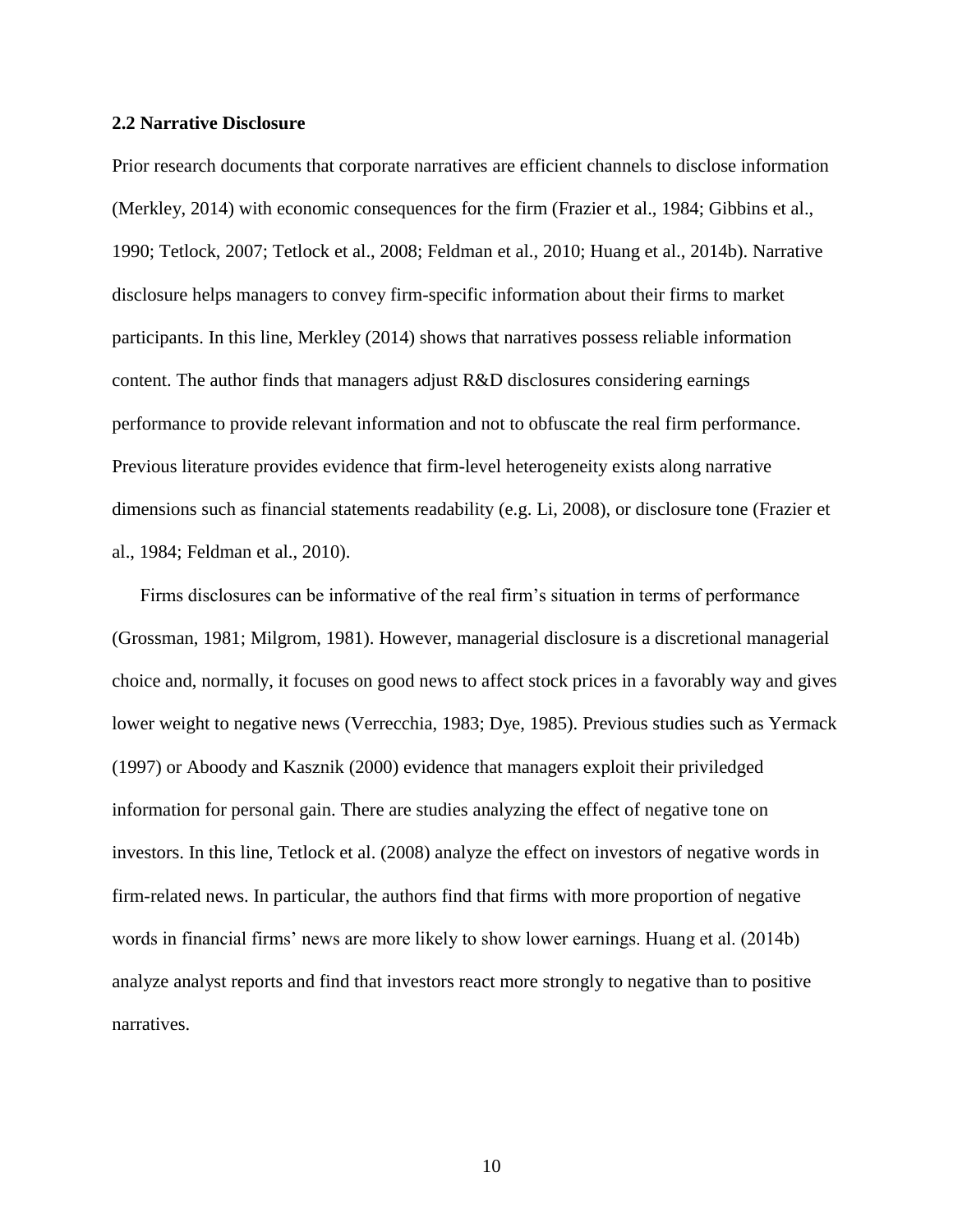Thus, narrative disclosures have an important effect on investors and markets. However, there exists scarce literature on how negative tone in firms' 10-K disclosures can be used as a managerial strategy. Guo et al. (2017) show that firms with higher risk of competitors entry use more vague tone in their annual reports but, they do not analyze negative tone. Our argument is that the negative tone and pessimism in firms 10-K reports relate with a defense mechanism against potential unwelcome takeover bids. In this line, Fu and Liu (2017) find that firms with more antitakeover provisions (i.e., firms with higher takeover pressure) are more likely to issue management earnings forecast, specially those firms with negative earnigns information. The authors explain that firms with more antitakeover provisions do not have short-term pressures because their managers are less likely to be fired for takeover reasons.

### **2.3 Takeover Protection and Narrative Disclosure**

The different antitakeover provisions, both internal (i.e., firm-initiated) and external (i.e., stateinitiated), have the common characteristic of making the target company less attractive to potential acquirers. When companies have higher probability of experiencing a hostile takeover, it seems plausible that their main goal is to keep away unwelcome potential acquirers.

Previous literature shows that managers are willing to report, in general, good news and withhold bad news, such as dividend cuts, to avoid negative market reactions when they need positive market reactions (e.g., Lang and Lundholm, 2000; Kothari *et al*., 2009a; Ali *et al*., 2015; Campbell, 2018). However, considering that narrative disclosure tone has an important effect on investors, it is likely that managers are prone to use more negative or pessimistic tone in their 10- K reports to avoid hostile takeovers.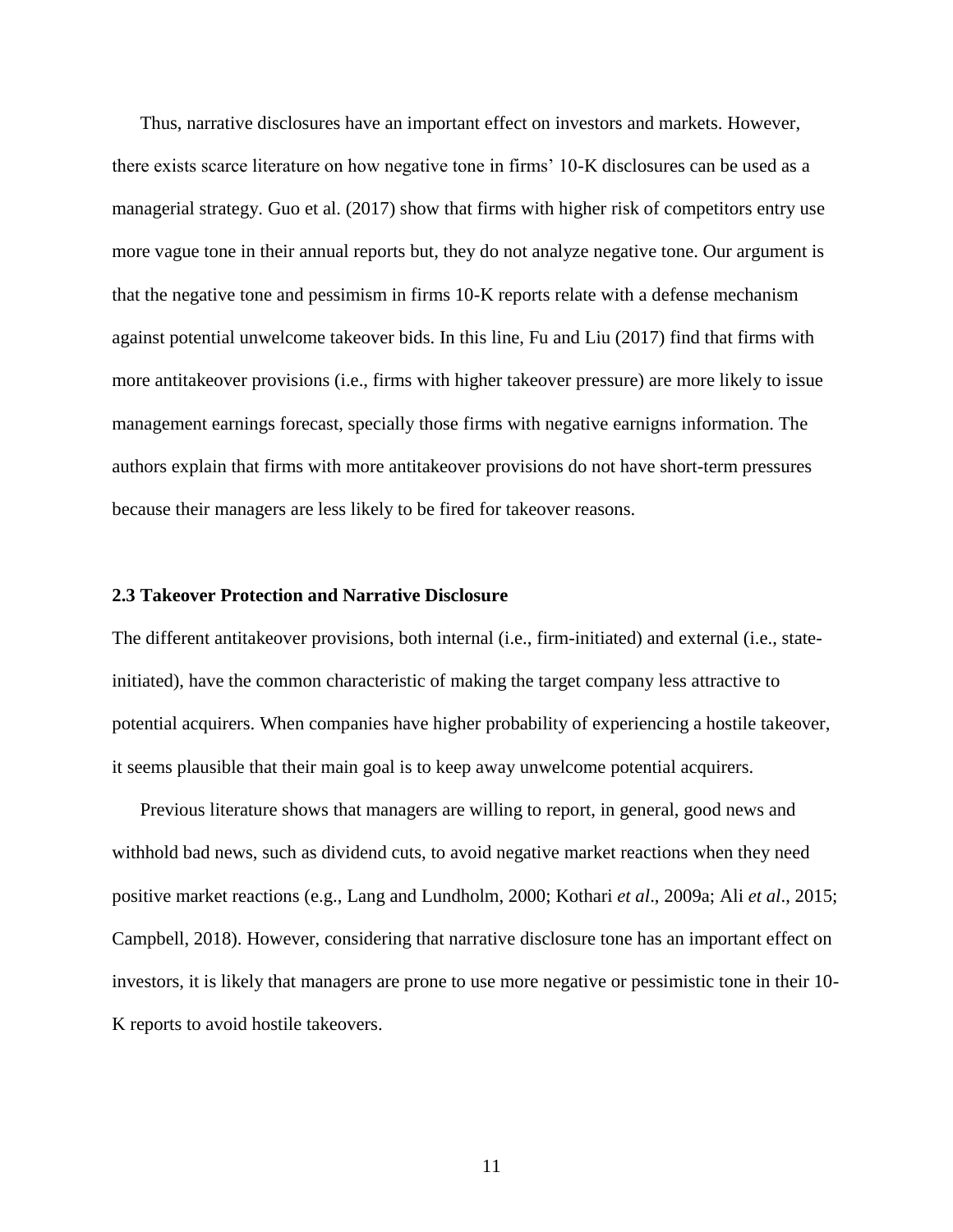Negative and pessimistic tone may impair the market's view of the company but, it is important to consider that antitakeover provisions give managers more power within the firm (i.e., higher managerial entrenchment). Then, it is likely that managers are less affected by the potential detrimental effects on firms of negative and pessimistic tone. Previous studies argument that managers incentives to act depend on their losses and gains perceptions (e.g., Smith and Grimm, 1991; Smith et al., 1991). Then, managers are likely to use pessimistic tone if their perception of the benefits (i.e., avoid an unwelcome bid) surpasses the costs (i.e., potential detrimental effect on market perception of the firm). Regarding quantitative firms' strategies, McDonnell et al. (2019) show that firms subject to activist challenges engage in downward earnings management activities to reduce the audience's assessment of their performance. The main argument is that firms' outperformance can be interpreted as a signal that firms act in a dishonest way. Related to takeover literature, Servaes and Tamayo (2014) show that when a same-industry firm experiences a hostile takeover, other firms belonging to the same industry reduce capital expending and cash holdings and have larger leverage and shareholder payouts. The authors also find that these industry peers engage in more antitakeover provisions. Fu and Liu (2017) show that firms with more antitakeover provisions are more likely to engage in managerial earnings forecasts mainly when they have negative earnings. The authors explain that managers in firms with more antitakeover provisions are not short-term oriented, so they can concentrate their efforts in long-oriented strategies. This result may be also consistent with firms trying to protect themselves from unwelcome takeover bids showing their bad results which is likely to relate with more negative tone in disclosures. In this line, and regarding qualitative firms' strategies, Guo et al. (2017) show that firms use strategic narratives to avoid competitors' entries. In particular, the authors find that managers use more vagueness in their annual

12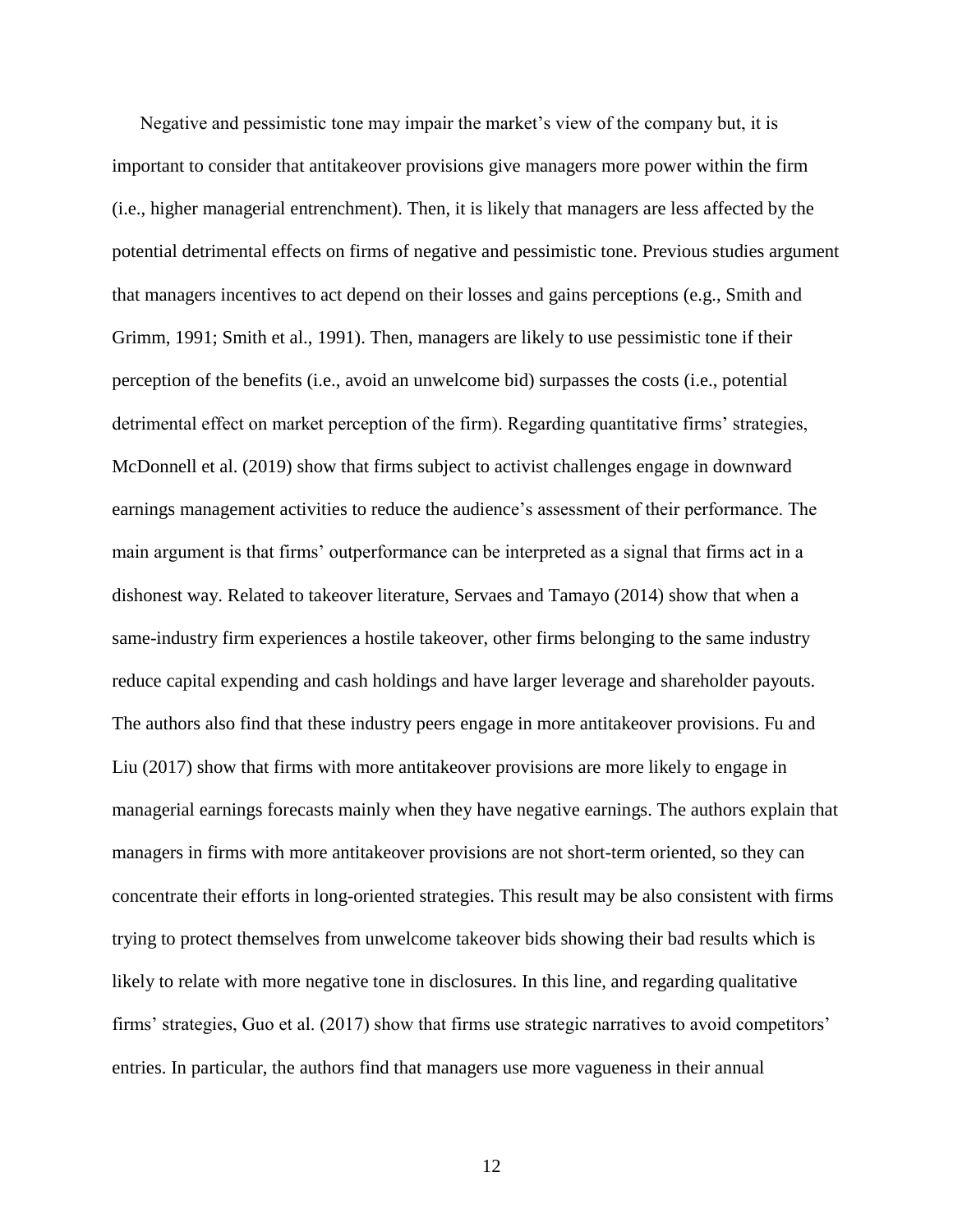disclosures to reduce potential entry firms' attention. Thus, we formulate the following hypothesis:

**H**: *Firms with higher probability of receiving a hostile takeover are likely to use more negative tone and pessimism in their narratives to protect the firm from unwelcome bidders.* 

#### **4. Empirical Constructs on Pessimism and Takeovers**

We study the impact of hostile takeovers susceptibility on negative (*Negative Tone*) and pessimistic (*Pessimism*) disclosure tone in 10-K reports. To study whether managers use narratives to protect their companies from unwelcome bids, we propose the following model:

Negative *Tone* (*Pessimism*)<sub>it</sub> = 
$$
\alpha_s + \alpha_t + \beta
$$
 *Hostile Takeover*  $t + \gamma' X_{it} + \varepsilon_{it}$ , (1)

where our dependent variable *Negative Tone* is measured following Huang et al. (2014a) as the level of *raw* disclosure tone in the 10-K reports (i.e., positive minus negative words scaled by total words) which are downloaded from EDGAR database and are parsed using a *php* algorithm. We multiply raw disclosure tone by -1 for the variable to have a direct relationship with pessimistic disclosure tone. We also use *Pessimism*, which is the residual from the Huang et al. (2014a) model multiplied by -1, as dependent variable. *Hostile Takeover* is the takeover index developed by Cain et al. (2017). The authors use a sample that ranges from 1965 to 2014 and include a full set of takeover laws and court cases. They apply the Akaike Information Criterion (AIC) to find which variables explain hostile takeover hazard. Once they have the model with the best AIC, the authors apply the estimated coefficients to construct their takeover index. In particular, the authors focus on state-level variation in takeover bids which is not very likely to be at the firm discretion. Then, they create a firm-level index adding aggregated capital liquidity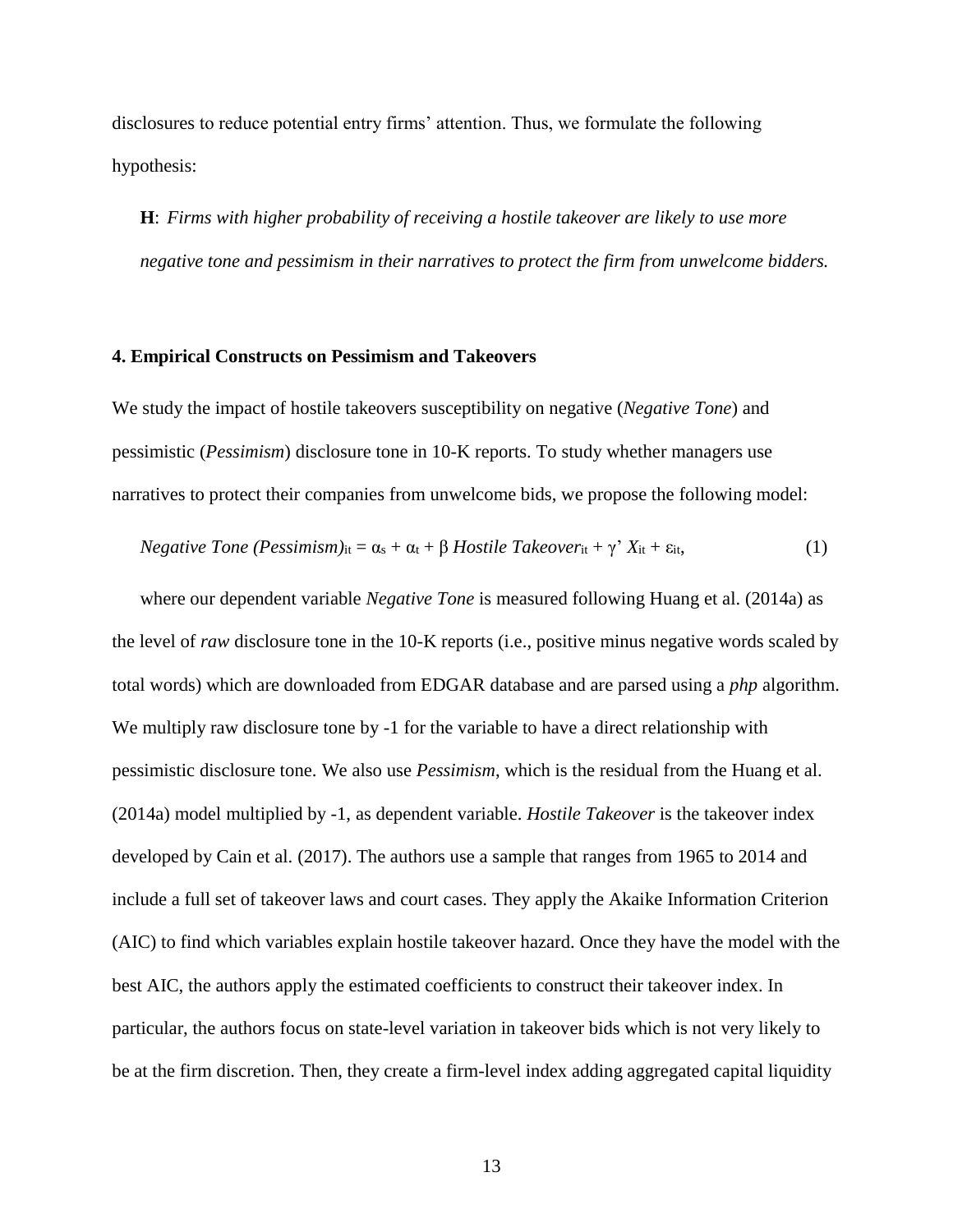and firm age to assuage potential omitted variable issues. In model (1), *i*, *t* and *s* are the firm, time and industry indicators. Industry (SIC-2) and year fixed effects represented by  $\alpha_s$  and  $\alpha_t$ , respectively.<sup>7</sup> Following Cain et al. (2017), we do not use firm fixed effects in our main regressions.<sup>8</sup> The authors mention that the index is sticky over time and adding fixed effects may absorb the variation we are interested in analyzing. In this line, Cremers and Ferrell (2014) do not find statistically significant results when they add firm fixed effects in their G-index analysis. Following Huang et al. (2014a) we include the following control variables: *Earnings, Returns, Size, btm, Volatility Ret, Volatility Earn, Firm Age, Busseg*, *Geoseg, Loss, Earn change, afe* and *af.* All variables are defined in Appendix 1.

To construct the variable *Negative Tone,* we first need to calculate disclosure tone. For this, we examine 516,628,725 words containing 3,465,099 positive words and 7,595,709 negative words in a total of 30,122 10-K reports.<sup>9</sup> The parsing method for 10-Ks is described in Appendix 2. Negative disclosure tone (*Pessimism*) is measured as positive words minus negative words scaled by total words and expressed in percentage and multiplied by -1 to have a direct relationship with pessimism. We use the Loughran and McDonald word lists of positive and negative words created specifically for financial documents.<sup>10</sup> We use the 2014 updated version of their word list which contains 354 positive and 2,329 negative words (Loughran and McDonald, 2015). Their word list presents two important advantages. First, the list is more

 $\overline{a}$ 

<sup>&</sup>lt;sup>7</sup> If we use SIC-3 or SIC-4 our main results do not change.

<sup>8</sup> Cain et al. (2017) explain in page 481 that "*firm fixed effects can be problematic when the variables in the model are slow-moving*…".

<sup>9</sup> These filings include 10-K, 10-K405, 10-KSB and 10-KSB40. All the amended reports (/A) are not considered because we focus on the first version of the report.

<sup>&</sup>lt;sup>10</sup> There exist other word lists in the accounting and finance literature: Harvard's General Inquirer (GI), Diction and the list developed by Henry (2008). However, these lists have some limitations such as not including relevant keywords common in financial reports (e.g. loss, impairment, adverse) which is the case of Henry´s (2008) list (Loughran and McDonald, 2016). Harvard GI and Diction word lists have been used in many studies as they were the first word lists publicly available, but they are not created specifically for financial documents.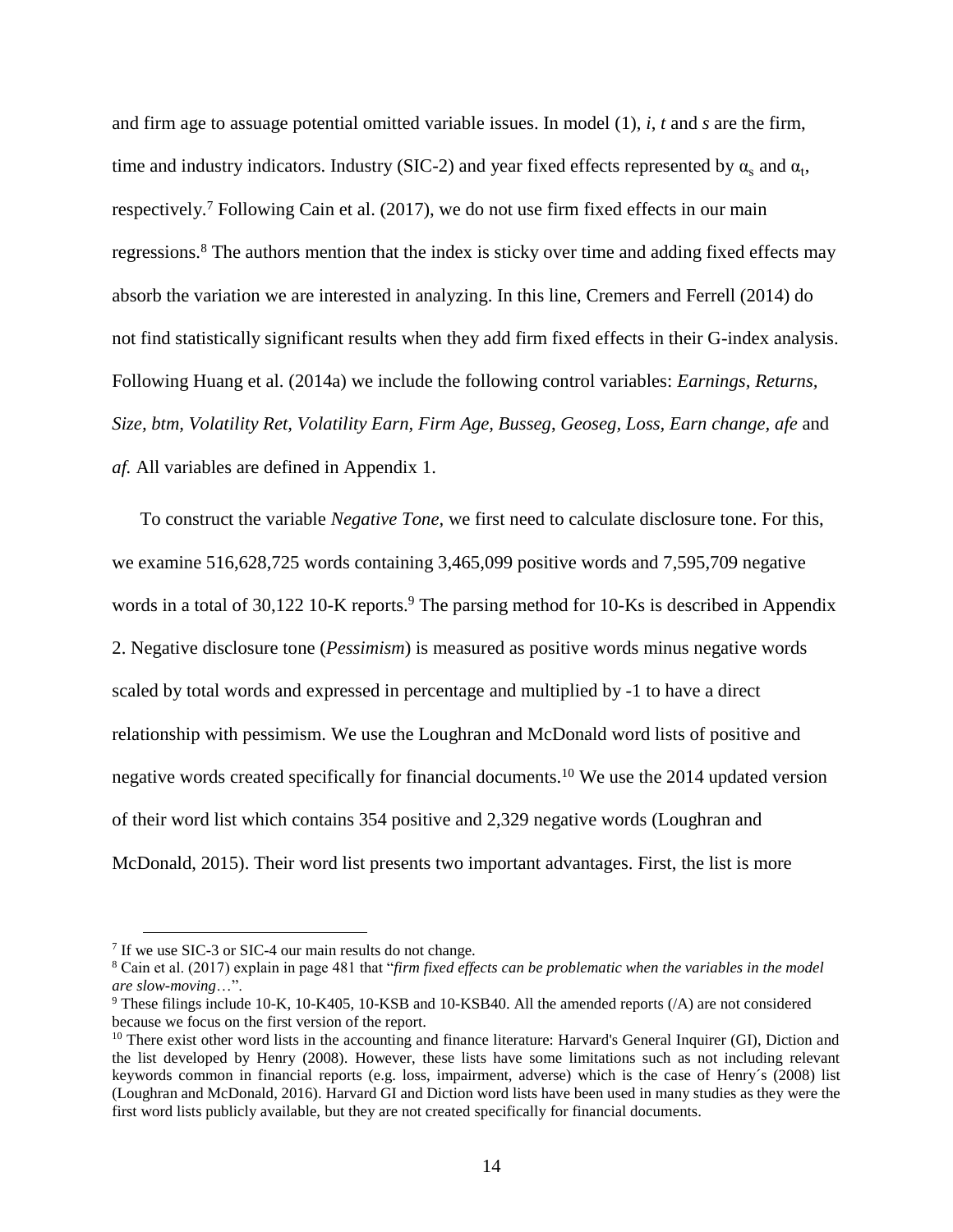complete in terms of words included. Second, it is also customized to financial documents and specifically created from the 10-Ks making this list the most accurate to derive or proxy for managers' positive disclosure tone (Loughran and McDonald, 2016).

#### **4. Sample and Results on Pessimism and Takeovers**

We obtain financial and accounting data from Compustat and CRSP. Analysts data are obtained from IBES database. Merging these databases results in a total of 24,123 firm-year observations representing 2,157 US firms. We remove financial firms from the sample because their characteristics and disclosure tone differ from non-financial firms. <sup>11</sup> The final sample is comprised of 10,231 firm-year observations representing 1,241 non-financial firms between 1994 and 2013. Data for mergers and acquisitions is from Securities Data Company (SDC) Platinum database.

Table 1 presents the descriptive statistics of our main variables of interest. *Negative Tone* has a positive mean and median suggesting that managers in our sample use, on average, more negative disclosure tone in 10-K reports. *Pessimism* has a negative mean and median suggesting that, on average, mangers in our sample use less pessimistic tone in their 10-Ks. *Hostile Takeover* represents the firms' probability of receiving a hostile takeover and has a mean of 0.176 and a median of 0.148. Table 2 presents the Pearson correlation coefficients. *Hostile Takeover* has a positive and significant correlation with *Negative Tone*. Surprisingly, we find that the correlation between *Hostile Takeover* and *Pessimism* is negative and significant.

 $\overline{a}$ 

<sup>11</sup> Some words such as *risk* and *casualty* have negative meaning in non-financial firms, but they might not be negative in the context of financial firms (Jegadeesh and Wu, 2013).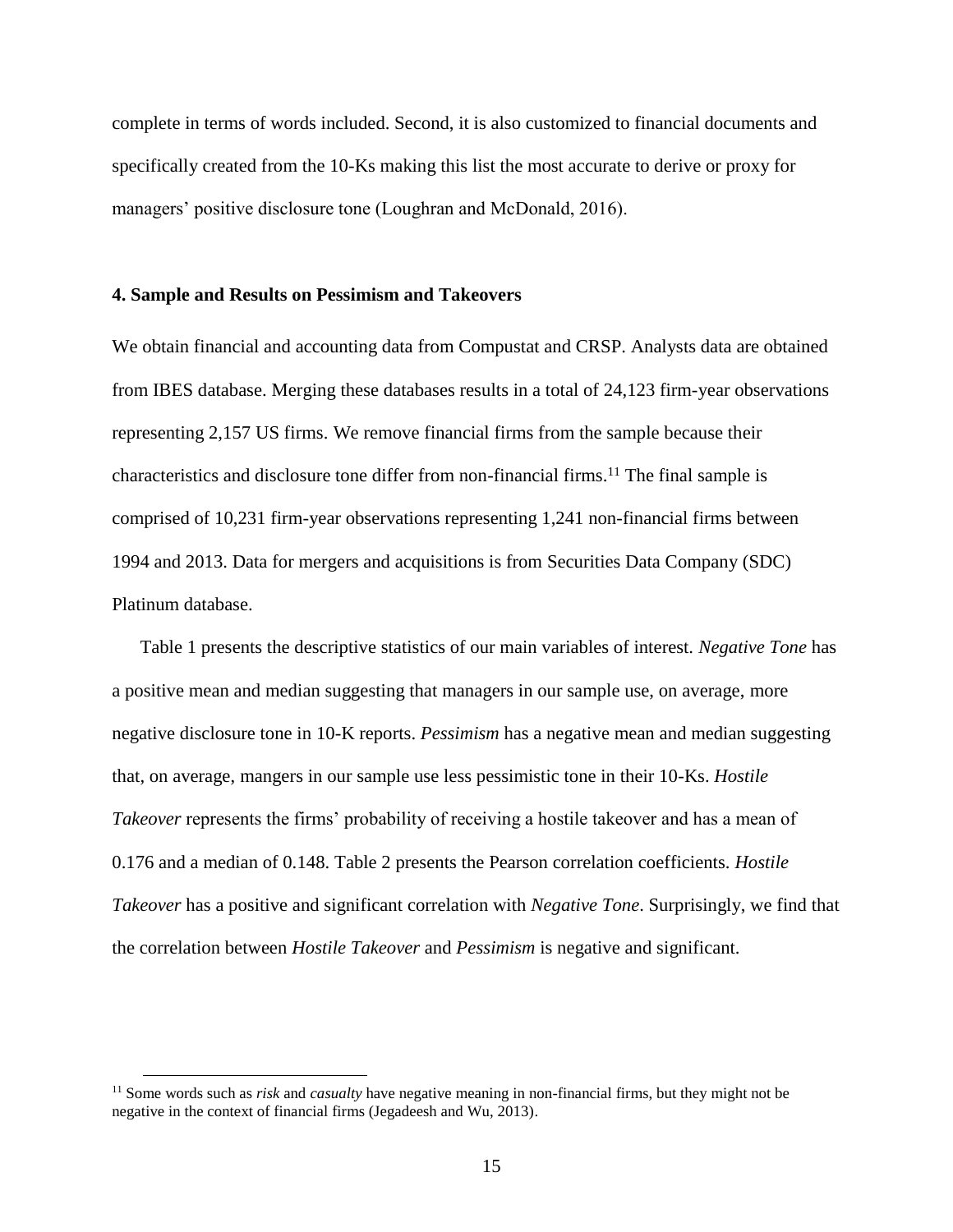Table 3 Panel A shows the results for the main analysis. Columns (1), (2) and (3) show the relationship between *Hostile Takeover* and present and future *Negative Tone*. In every model, the *Hostile Takeover* coefficient is positive and statistically significant. Columns (4), (5) and (6) show the relationship between *Hostile Takeover* and present and future *Pessimism*. In every model, the *Hostile Takeover* coefficient is positive and statistically significant. These results confirm that firms with higher susceptibility to hostile takeovers use more negative and pessimistic disclosure tone in their 10-Ks. This is consistent with our argument that as narratives have an important effect on investors perception of the firm (Frazier et al., 1984; Gibbins et al., 1990; Tetlock, 2007; Tetlock et al., 2008; Feldman et al., 2010; Huang et al., 2014b), managers may use pessimistic disclosure tone to keep away unwelcome potential bidders. Thus, our hypothesis holds. Table 1 Panel B shows that managers use fewer positive words when they are more susceptible to hostile takeovers.<sup>12</sup>

#### **5. Additional Analyses on Pessimism and Takeovers**

 $\overline{a}$ 

Our main results should be stronger for the subsample of firms that are more attractive in terms of takeovers. In this line, Dey and White (2019) state that firms located in states that have enacted the IDD have higher probability of being acquired. This is in line with Chen et al. (2018) who find that IDD firms have higher probability of experiencing a takeover. IDD relates with trade secret protection regulations and emerge from a number of US court decisions. In firms located in states that have enacted the IDD, former employees cannot work for a competitor if the employee would inevitably need to use their trade secret knowledge in the rival company to

<sup>&</sup>lt;sup>12</sup> Our main results remain unchanged if we control for CEO ability using the proxy developed by Demerjian et al. (2012). Untabulated results show that the coefficient for the CEO ability variable is positive but not significant.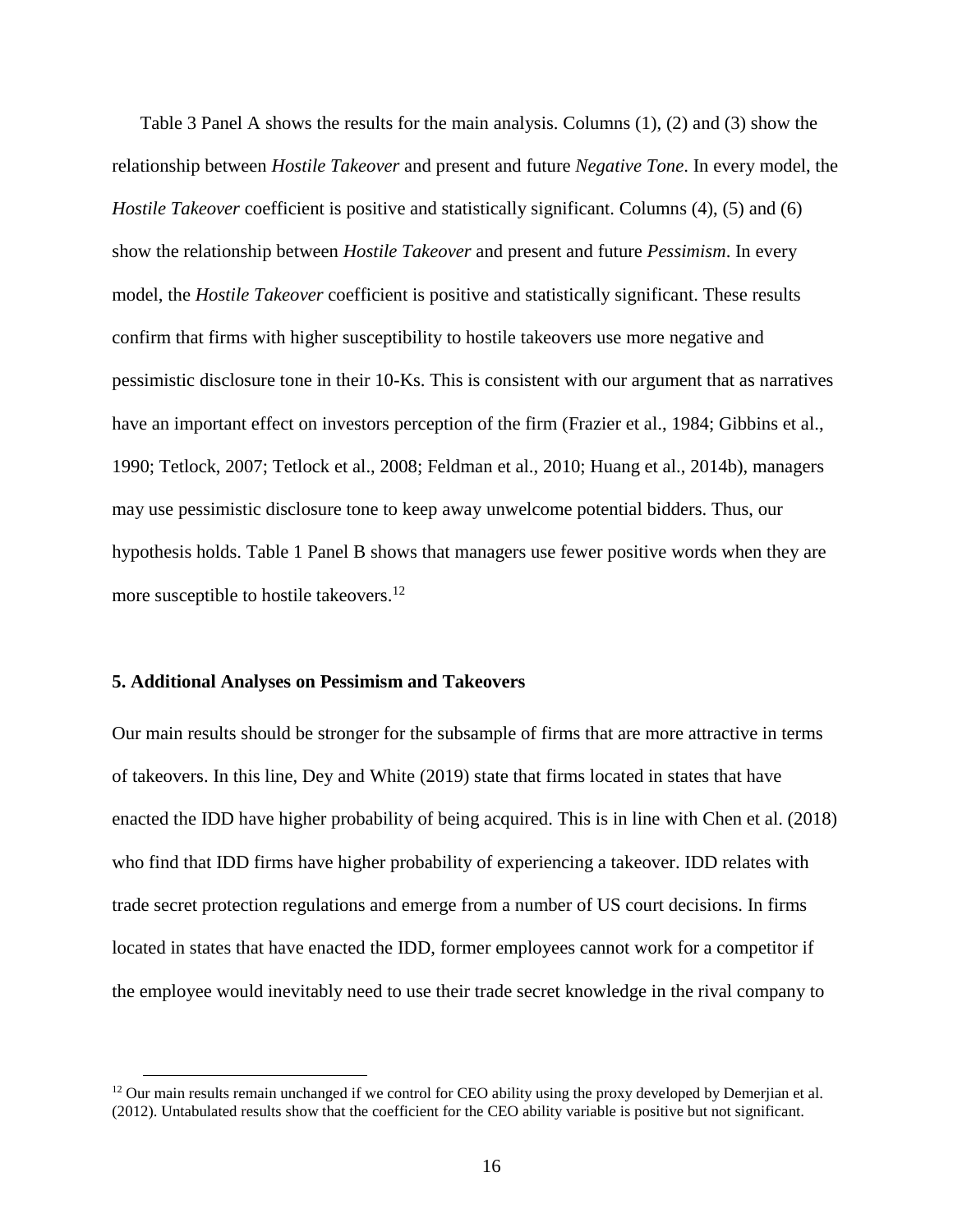correctly develop the job (Klasa et al., 2018; Li et al., 2018). Then, as IDD restricts competitors from acquiring private firm information from employees, it is likely that they try to obtain the trade secrets information by acquiring the firm (Tate and Yang, 2016). In addition, under IDD it is less likely that employees leave and transfer important firm information, so firms may increase organizational capital investment which would make the company more attractive to bidders.

Dey and White (2019) find that IDD relates with firms using more antitakeover provisions. We divide our sample in firms whose headquarter is in states that have enacted the IDD and firms headquartered in states without IDD.<sup>13</sup> Table 4 shows that the main effect of *Hostile Takeovers* on *Negative Tone* and *Pessimism* is for the subsample of firms with IDD (Columns 1 and 2). This is expected as firms with IDD are more attractive to potential acquirers.

Many previous studies have used the G-index (Gompers et al., 2003) and the E-index (Bebchuk et al., 2009) to account for antitakeover provisions (e.g., Cremers and Ferrell, 2014; Sokolyk, 2011; Cremers et al., 2009, Bebchuk et al., 2009; Masulis et al., 2007; Gompers et al., 2003). However, these measures have been widely criticized because every provision has the same weight, there could be measurement errors (e.g., Black et al., 2016; Romano et al., 2008; Brown and Caylor, 2006; Cremers and Nair, 2005) or endogeneity issues as internal antitakeover provisions represent managerial decisions (e.g., Core et al., 2006; Bhagat et al., 2008; Brickley and Zimmerman, 2010). As these indexes are constructed using antitakeover provisions which main goal is to make the firm unattractive to unwelcome bidders, they should relate with more negative tone in firm disclosures. Table 5 shows that both G-index and E-index have a positive and statistically significant relationship with present and future *Negative Tone* and *Pessimism*.

 $\overline{a}$ 

<sup>&</sup>lt;sup>13</sup> Appendix 12 shows state and year of IDD enactment.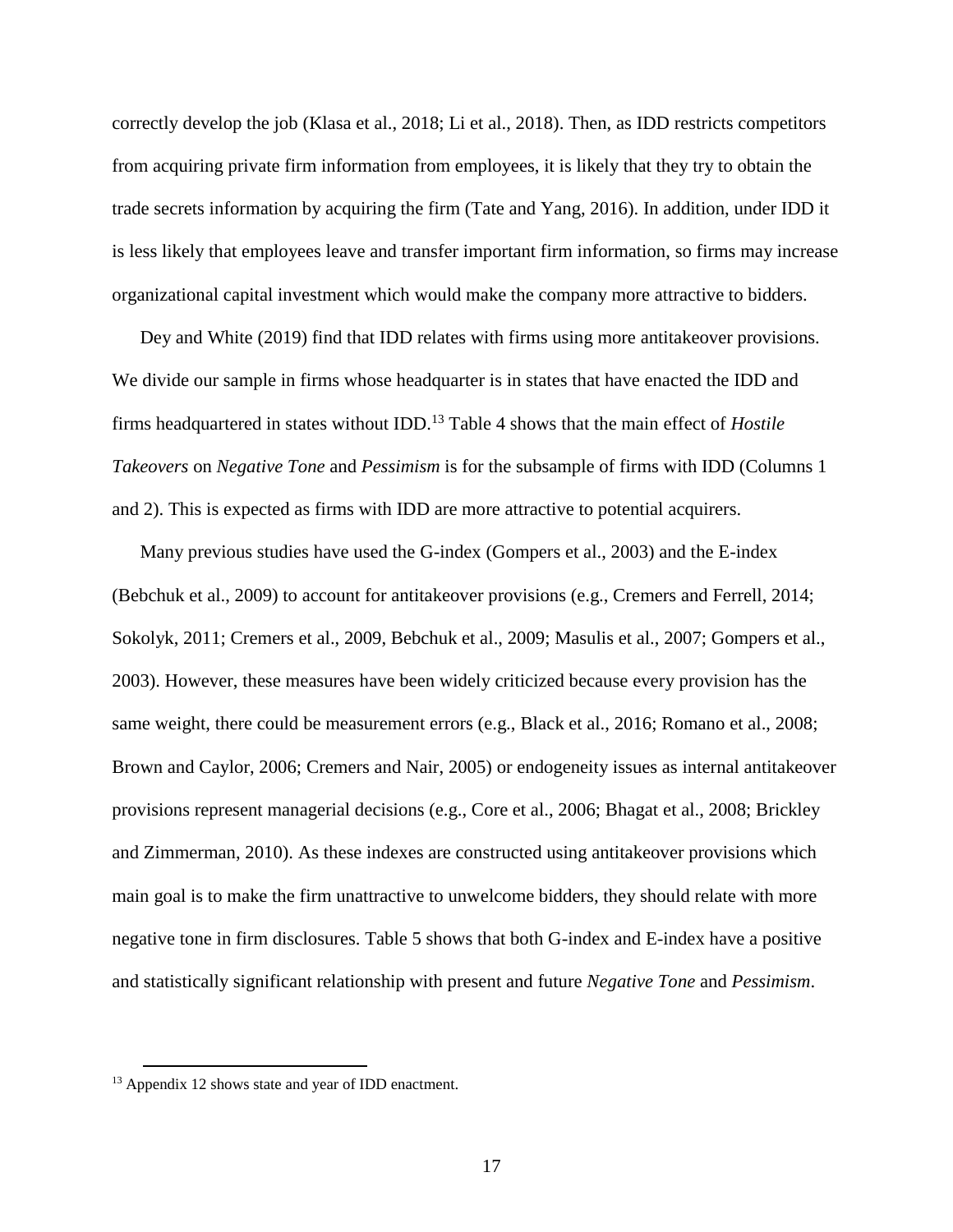We also analyze whether the use of negative and pessimistic disclosure tone really protect firms from new takeover announcements. We use data from SDC database to obtain all the M&A announcements from 1993 to 2013. The dependent variable *Takeover threat* is a dummy variable that equals one if the firm experiences a new acquisition announcement threat and zero otherwise. Correlation between *Negative Tone* and *Takeover* is negative (-0.033) and statistically significant (p-value<0.01). For *Pessimism*, the correlation with *Takeover* is positive but not statistically significant. Correlation between *Hostile Takeover* and *Takeover* is positive (0.067) and statistically significant (p-value<0.01).

Table 6 shows the results for this analysis. We find a negative and statistically significant coefficient for the interaction between *Negative Tone* and *Hostile Takeover* in Column (1). Columns (3) and (4) show that the interaction between *Pessimism* and *Hostile Takeover* is negative and statistically significant for current and future takeover threats. These results show that firms with higher probability of experiencing an unwelcome takeover bid that are more negative or pessimistic in their narratives, are less likely to experience a new takeover threat. As expected, a higher probability of experiencing a hostile takeover (*Hostile Takeover* variable) relates positively with having a new acquisition threat. However, we only find statistical significance in Column (1).

Untabulated results show that the relationship between the interactions *Negative Tone\*Hostile Takeover* and *Pessimism*\**Hostile Takeover* and having a hostile takeover threat is negative is most of the models, but we do not find statistically significance. The number of observations drop as we do not have many hostile takeover announcements in our sample. In our sample there is a 24.2% of firms experiencing a new acquirement threat. But we find that only a 0.5% of those firms experience a new hostile acquirement threat. This lack of significance for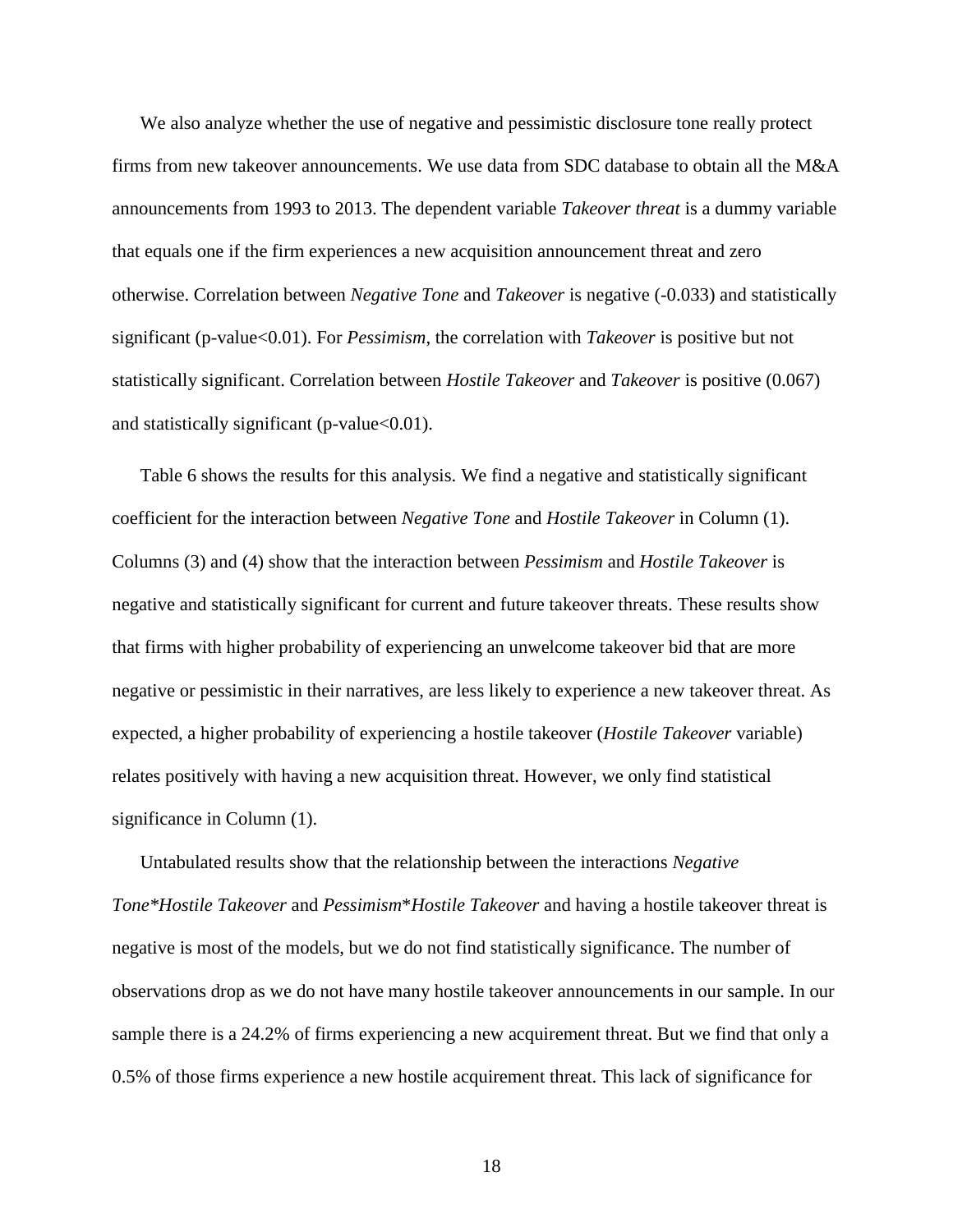hostile takeovers is in line with Cain et al. (2017) results. Thus, results in table 6 are in line with our argument that firms use negative and pessimistic tone in narratives as a defense mechanism against potential unwelcome takeover bids.

In addition, using CRSP delisting data due to merger-related issues, in untabulated results we find that firms with higher susceptibility to experience hostile takeovers that use more negative disclosure tone, are less likely to suffer a delisting because of merger-related situations. We find a negative but not significant coefficient for the relationship between firms' delisting given merger-related issues and the interaction between *Pessimism* and *Hostile Takeover*.

Previous literature argues that firms with higher probability of experiencing unwelcome takeover bids have higher incentives to maximize the firm's price, so they are more expensive for the potential acquirers (Macey, 1988). Using negative or pessimist disclosure tone in narratives is likely to impair market's assessment of firms' value which, in turn, would decrease firms' prices. Salva and Zhang (2017) argue that financial bidders are specialized in identifying mispriced firms to buy them and obtain positive future benefits. On the other hand, strategic acquirers would focus on takeovers that provide them with synergistic gains. It is fair to assume that both financial and strategic bidders look for good firms in the capital markets. Table 7 shows the relationship between negative and pessimistic disclosure tone and present and future firm's price. Results show that *Hostile Takeover* has a positive and statistically significant relationship with firm price. This is consistent with the idea that potential bidders are likely to look for good firms to buy. We also find that firms with higher susceptibility to hostile takeovers that use more negative or pessimistic disclosure tone present lower present and future price. This is consistent with the idea that disclosure tone has an effect on markets' perception of firm value. It is interesting to note that the coefficients for *Negative Tone* and *Pessimism* are not statistically

19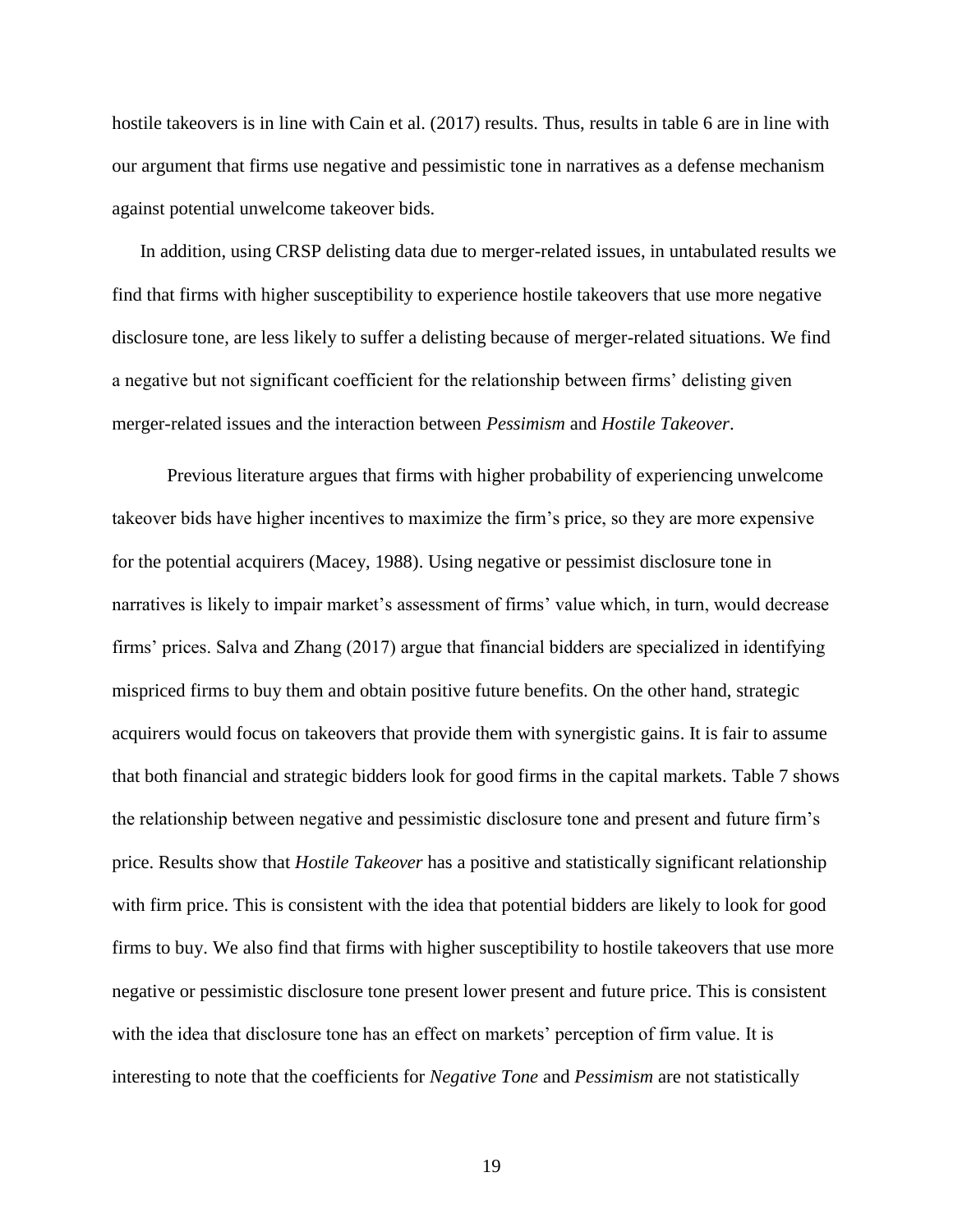significant. In addition, the coefficients sum of *Negative Tone\*Hostile Takeover* and *Hostile Takeover* and the coefficients sum of *Negative Tone\*Pessimism* and *Hostile Takeover* are not statistically significant. Our intuition is that though the use of negative or pessimistic narratives, managers can convince potential unwelcome bidders that their firms does not represent a good investment.<sup>14</sup>

Previous literature analyzes the relationship between antitakeover provisions and firm performance. In particular, Cain et al. (2017) show that higher hostile takeover susceptibility relates with lower firm value. This result is also consistent with Gompers et al. (2003) who show that their antitakeover index (the G-index) has a negative relationship with firm performance. Table 8 shows that, consistent with Cain et al. (2017), *Hostile Takeover* relates with lower present and future firm returns. This would link with the idea that higher probability of hostile takeovers makes firms to increase the antitakeover provisions which increases managerial entrenchment having detrimental effects on firm performance. We find that firms that use more pessimistic narratives have a negative and significant relationship with current returns. This is consistent with the potential costs of engaging in negative disclosure strategies as markets may have a negatively value the firm. We do not find significant relationship for the interaction between *Negative Tone* (*Pessimism*) and *Hostile Takeover*.

Our main results show that firms more subject to hostile takeovers use more negative and pessimistic disclosure tone as qualitative strategy to protect the firm from unwanted takeovers. Higher protection against potential unwelcome bidders may decrease the importance of complying short-term goals and allow managers to concentrate on long-term issues. This situation is likely to decrease the need for accrual-based earnings management. Table 9 shows

 $\overline{a}$ 

<sup>&</sup>lt;sup>14</sup> Untabulated results show that these results hold when the dependent variable is the target firm's price one day, one week or four weeks before the takeover deal.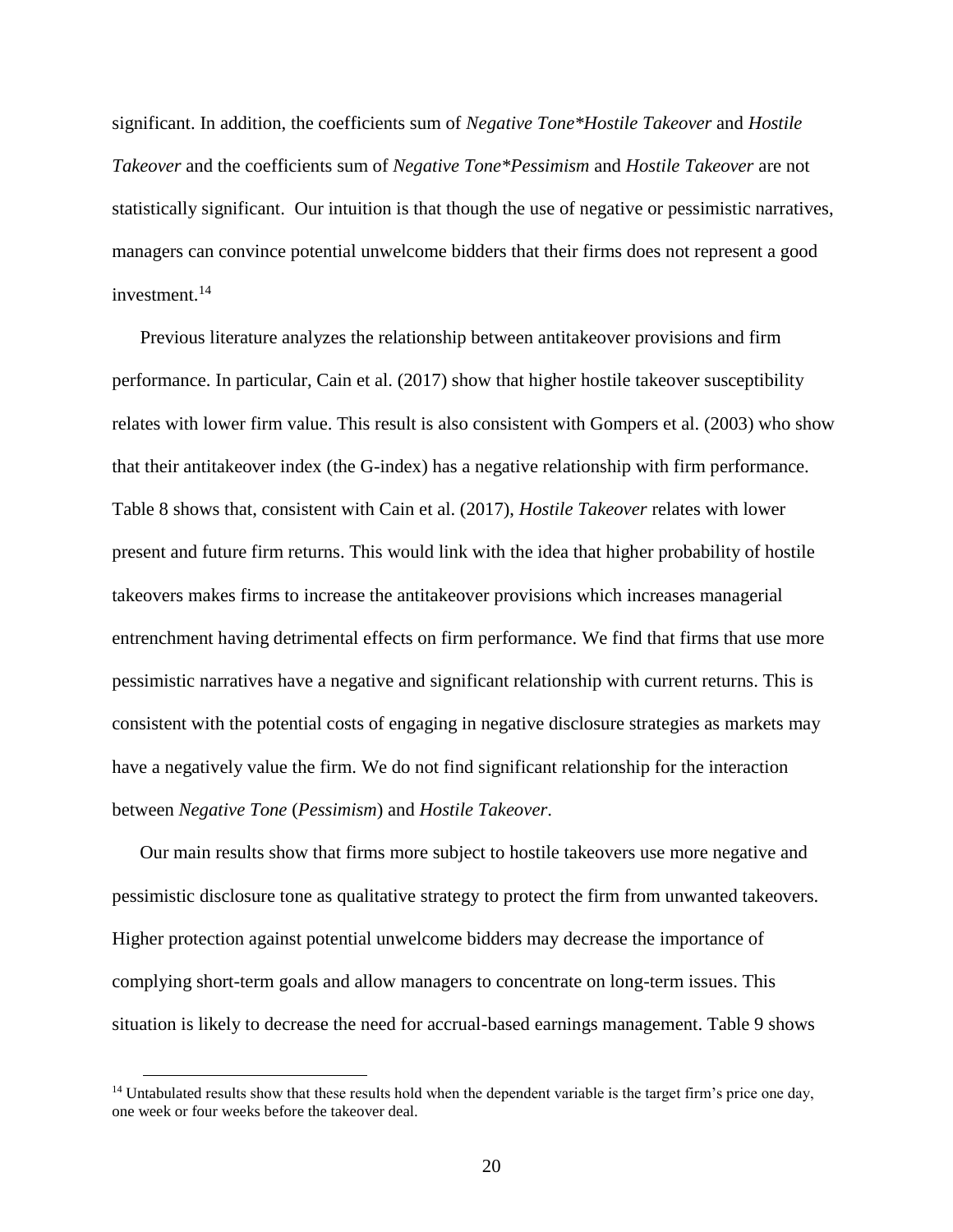that *Hostile Takeovers* relate with lower accrual-based earnings management. Accrual earnings management are calculated following Jones (1991).<sup>15</sup> We find *Hostile Takeover* has a negative and statistically significant relationship with present and future accrual-based earnings management.<sup>16</sup> We do not find significant results for the interaction between *Negative Tone* (*Pessimism*) and *Hostile Takeover*. <sup>17</sup> Results in table 4 show that managers engage in less accrual-based activities when there is a higher probability of receiving an unwelcome bid. This is consistent with the idea that higher susceptibility to takeovers make firms to need more antitakeover provisions which, in turn, give more power to managers and decrease their need of meeting short-term goals. However, we do not find significant results for firms that use negative tone in hostile takeover environments.<sup>18</sup>

#### **6. Robustness Checks on Pessimism and Takeovers**

 $\overline{a}$ 

As robustness check, we use as a plausible exogenous decrease in firms' need of takeover protection, the Constituency Statutes enactment. Constituency Statutes allow directors to consider the effect of structural and operational decisions not only on shareholders, but also on the interests of non-financial stakeholders (see appendix 4 for data on the enactment of constituency statutes in all US). Their passage has two related consequences: (1) they increase stakeholder-oriented practices (e.g., Flammer and Kacperczyk, 2016), and also, (2) they act as *de facto* antitakeover protection laws (e.g., Bisconti 2009). To the extent that these Statues reduce the need of firm-initiated defensive actions and improve investment in socially responsible

<sup>&</sup>lt;sup>15</sup> Using the modified Jones model (Dechow et al., 1995) to proxy for accrual earnings management, our main results do not change.

<sup>&</sup>lt;sup>16</sup> We do not find conclusive results for real earnings management. If we use Zang (2012) to proxy for real earnings management (abnormal production minus abnormal discretionary expenses) we find that *Hostile Takeover* has a positive and significant relationship with real earnings management at time t. However, if we use the Roychowdhury (2006) proxy for real earnings management we do not find significant results.

<sup>&</sup>lt;sup>17</sup> Untabulated results show that we do not find significant results for abnormal pessimistic disclosure tone nor for the interaction between *Abn. Pessimism* and *Hostile Takeover*.

<sup>&</sup>lt;sup>18</sup> Untabulated results show that we do not find significant results for pessimism.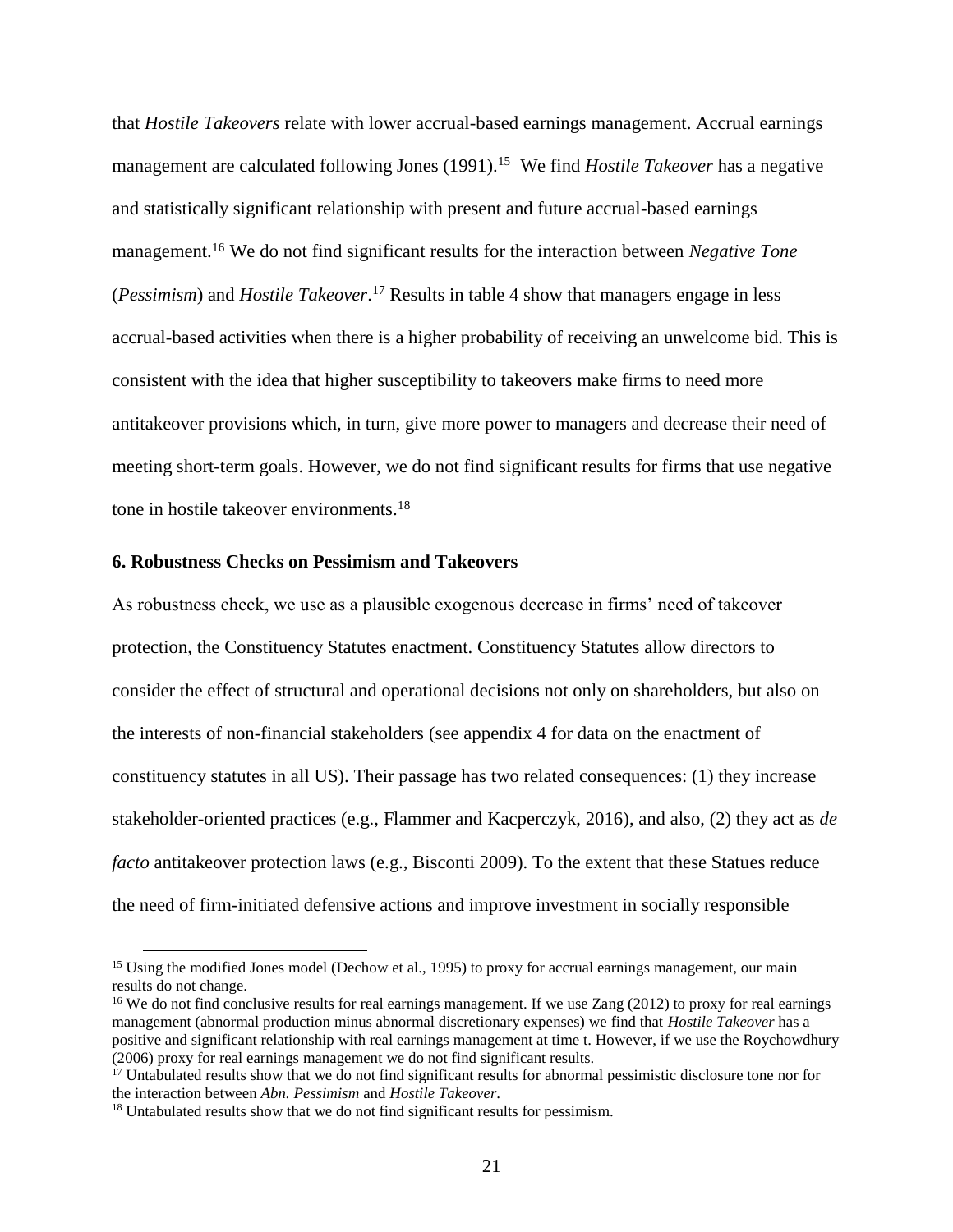initiatives, we predict that they will lead to less negative and pessimistic disclosure tone. Although Constituency Statutes are not simple antitakeover provisions (as they protect *all* stakeholders),<sup>19</sup> these laws act as external antitakeover protection.

We follow studies such as Flammer and Kacperczyk (2016) or Gao et al. (2018), and exploit the quasi-natural experiment provided by the staggered enactment of Constituency Statutes in U.S. Table 10 shows the results. *Constituency Statutes* is a dummy variable that equals 1 for firms incorporated in states that have enacted the Statutes (treated firms) and 0 otherwise (control firms).<sup>20</sup> We control for E-index (Columns 1 and 3) and for G-index (Columns 2 and 4) to account for other internal and external antitakeover provisions that could be affecting firms' narratives. Results in Table 10 show that the coefficient for *Constituency Statutes* is negative and statistically significant. This shows that firms with lower need to protect themselves use a less negative and pessimistic tone in their 10-K reports.

In additional analyses, we find that firms more susceptible to hostile takeover bids that use more negative or pessimistic disclosure tone have lower prices. A potential concern could be that firms with higher levels of negative tone and pessimism in their disclosures attract potential acquirers. This would relate with a reverse causality issue where pessimism would determine firms' propensity to hostile takeovers. To deal with this issue, we perform the Granger Causality test. Untabulated results show that negative tone and pessimism in previous periods are not positive and significantly related with firms' susceptibility to a hostile takeover.

 $\overline{a}$ 

 $19$  Although the nature of most Statutes is permissive (Bainbridge, 1992), they are legally enforceable and different with respect to the traditional shareholder primacy view (Orts, 1992; Stout, 2012). The legal enforceability of the Statutes has been shown in real business cases. For example, in a federal bankruptcy case, *In re McCalla Interiors, Inc., 228 B.R. 657 (United States Bankruptcy Court, N.D. Ohio 1998)*, the Court explicitly alluded the Ohio Constituency Statutes to defend the employees' and customers' interests.

<sup>&</sup>lt;sup>20</sup> Appendix 13 shows state and year of Constituency Statutes enactment.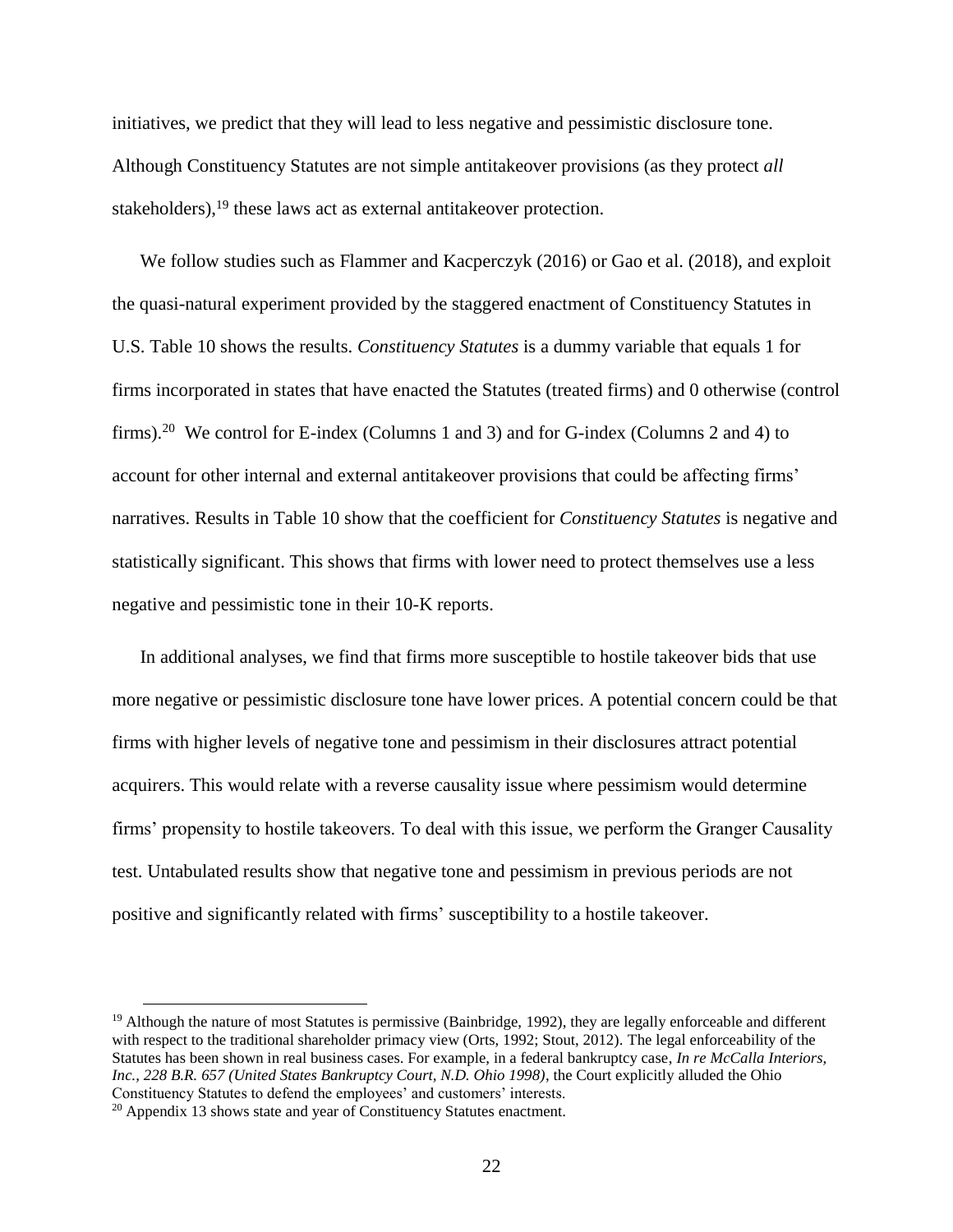#### **7. Summary and Conclusions**

We analyze whether firms that are more likely to experience unwelcome takeover bids use negative and pessimistic disclosure tone as a mechanism defense against those potential acquirers. To proxy for firms' susceptibility to hostile takeovers we use the Cain et al. (2017) measure that contains takeover laws and cases as well as firm characteristics such as aggregated capital liquidity and firm age. As these elements are not likely to be at the managerial discretion, the Cain et al. (2017) proxy provides a plausible exogenous measure for firms' propensity to hostile takeovers. In particular, we find that firms with higher probability of experiencing an unwelcome takeover use more negative and pessimistic disclosure tone in their 10-K reports.

We also find that our main results are mainly located in the subsample of firms that are more attractive for potential acquirers (i.e., firms located in states that have enacted the IDD). Appendix 3 includes the list of cases where US state courts decided to adopt the IDD. We also find that firms in hostile takeovers environment that use more negative and pessimistic tone in their disclosures are less related with new takeover announcements. This is in line with our argument that pessimistic disclosure is used by firms as a defense mechanism against unwelcome takeover bids. We also find that these firms with higher propensity to unwelcome takeovers that use negative or pessimistic disclosure tone show lower prices. Finally, we find that the propensity to hostile takeovers relate with lower accrual-based earnings management activities and lower firm performance in terms of lower returns.

Our results are robust to the use of Constituency Statutes as an exogenous decrease in firms' need of internal antitakeover provisions. Additionally, using the Granger Causality test, we find that past negative or pessimistic disclosure tone is not related in a statistically significant way with firms' propensity to hostile takeovers.

23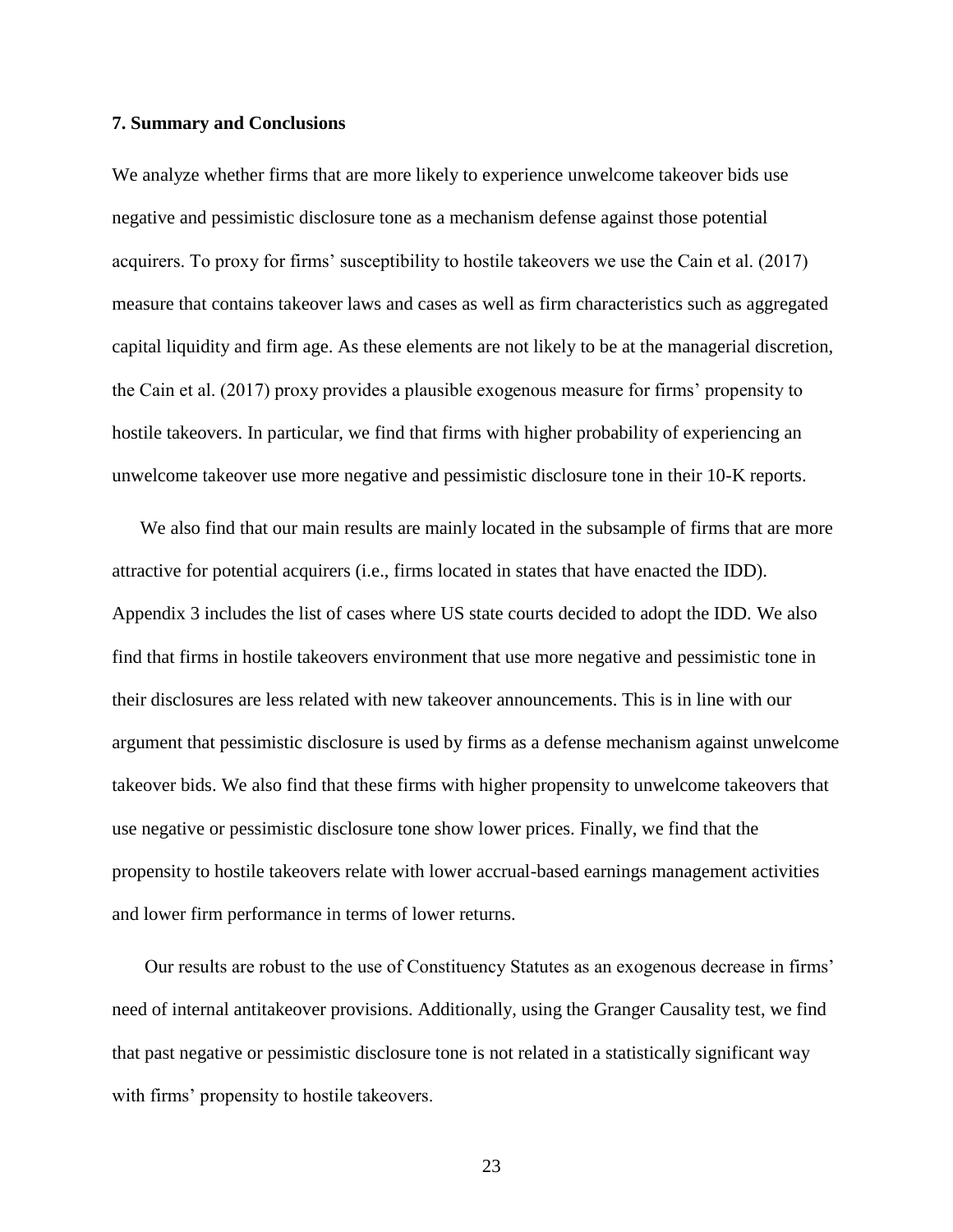Our study contributes to previous literature on negative narrative disclosure as most of previous studies focus on positive or optimistic disclosure tone. We also contribute to previous narrative disclosure literature showing that managers in firms more subject to unwelcome bids disclose more pessimistic narratives to protect the firm form potential acquirers.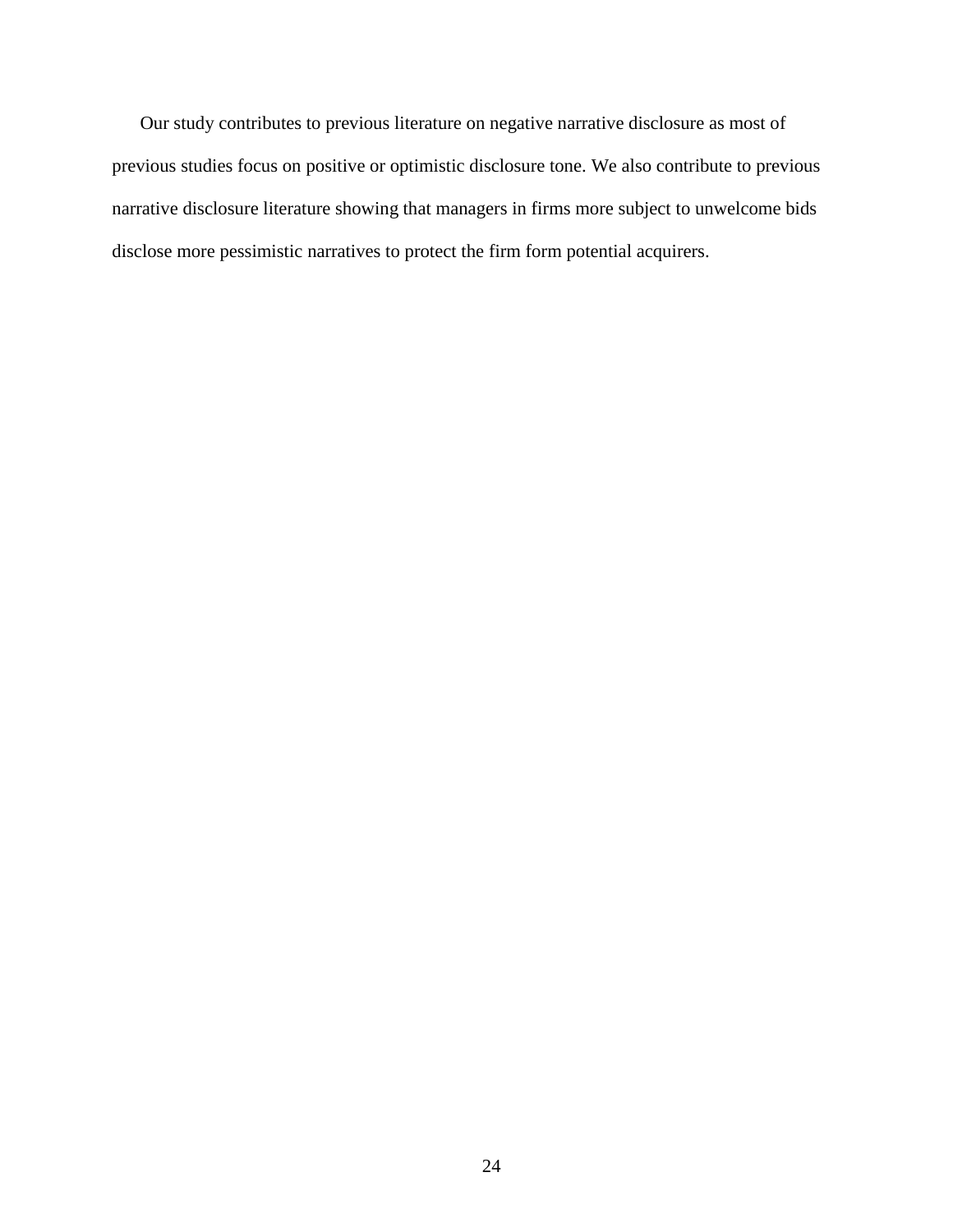| <b>VARIABLES</b>                       | <b>DEFINITION</b>                                                                                                                                                                                                                                                         | <b>SOURCE</b>                                                                |
|----------------------------------------|---------------------------------------------------------------------------------------------------------------------------------------------------------------------------------------------------------------------------------------------------------------------------|------------------------------------------------------------------------------|
| <b>Negative Tone</b>                   | Disclosure tone calculated as the difference between positive<br>words and negative words scaled by total number of words in<br>each firm-year 10-K report and expressed in percentage. It is<br>multiplied by -1 to have a direct relationship with pessimistic<br>tone. | Loughran and McDonald word list<br>and php algorithm                         |
| <b>Pessimism</b>                       | Abnormal pessimism disclosure calculated as the residual of<br>the model from Huang et al. (2014a). It is multiplied by 100<br>to ease interpretation. It is multiplied by -1 to have a direct<br>relationship with abnormal pessimistic tone.                            | Loughran and McDonald word<br>list, php algorithm,<br>COMPUSTAT, CRSP, IBES. |
| <b>Hostile</b><br><b>Takeover</b>      | The takeover propensity index is calculated as the probability<br>for a firm of suffering a hostile takeover considering 17<br>different antitakeover provisions and several firm-specific<br>characteristics (capital liquidity and firm age).                           | http://pages.uoregon.edu/smckeon/                                            |
| <b>Positive Words</b>                  | Count of the total number of positive words in each firm-year<br>10-K filing.                                                                                                                                                                                             | Loughran and McDonald word list<br>and php algorithm                         |
| <b>Negative</b><br>Words               | Count of the total number of negative words in each firm-year<br>10-K filing.                                                                                                                                                                                             | Loughran and McDonald word list<br>and php algorithm                         |
| <b>Total Words</b>                     | Count of the total number of words in each firm-year 10-K<br>filing.                                                                                                                                                                                                      | Loughran and McDonald word list<br>and php algorithm                         |
| <b>Accrual EM</b>                      | Accrual-based earnings management calculated as the<br>absolute value of the residual of the model created by Jones<br>(1991).                                                                                                                                            | COMPUSTAT and Jones (1991)                                                   |
| <b>Constituency</b><br><b>Statutes</b> | Indicator variable that equals 1 if the company is incorporated<br>in a state that has enacted the constituency statutes by year t<br>and later and 0 otherwise.                                                                                                          | Karpoff and Wittry (2018)                                                    |
| <b>E-index</b>                         | Index of internal antitakeover firm's provisions.                                                                                                                                                                                                                         | Bebchuk et al. (2008) and<br>RiskMetrics                                     |
| G-index                                | Index of internal and external antitakeover firm's provisions.<br>In its calculation, we do not add the external antitakeover<br>provisions considered by Gompers et al. (2003).                                                                                          | Gompers et al. (2003) and<br>RiskMetrics                                     |
| <b>Takeover</b><br>threat              | Indicator variable that equals 1 if the firm experiences a new<br>acquisition threat (using the announcement date) and 0<br>otherwise.                                                                                                                                    | <b>SDC</b> Platinum                                                          |
| <b>Earnings</b>                        | Earnings before extraordinary items.                                                                                                                                                                                                                                      | <b>COMPUSTAT</b>                                                             |
| <b>Returns</b>                         | Contemporaneous annual stock returns calculated using<br>CRSP monthly return data.                                                                                                                                                                                        | <b>CRSP</b>                                                                  |
| <b>Size</b>                            | Logarithm of firm market value.                                                                                                                                                                                                                                           | <b>COMPUSTAT</b>                                                             |
| btm                                    | Book-to-market ratio.                                                                                                                                                                                                                                                     | <b>COMPUSTAT</b>                                                             |
| <b>Volatility Ret</b>                  | Standard deviation of stock returns over the last five fiscal<br>years.                                                                                                                                                                                                   | <b>CRSP</b>                                                                  |
| <b>Volatility Earn</b>                 | Standard deviation of earnings over the last five fiscal years.                                                                                                                                                                                                           | <b>COMPUSTAT</b>                                                             |

# **Appendix 1** Variables Definition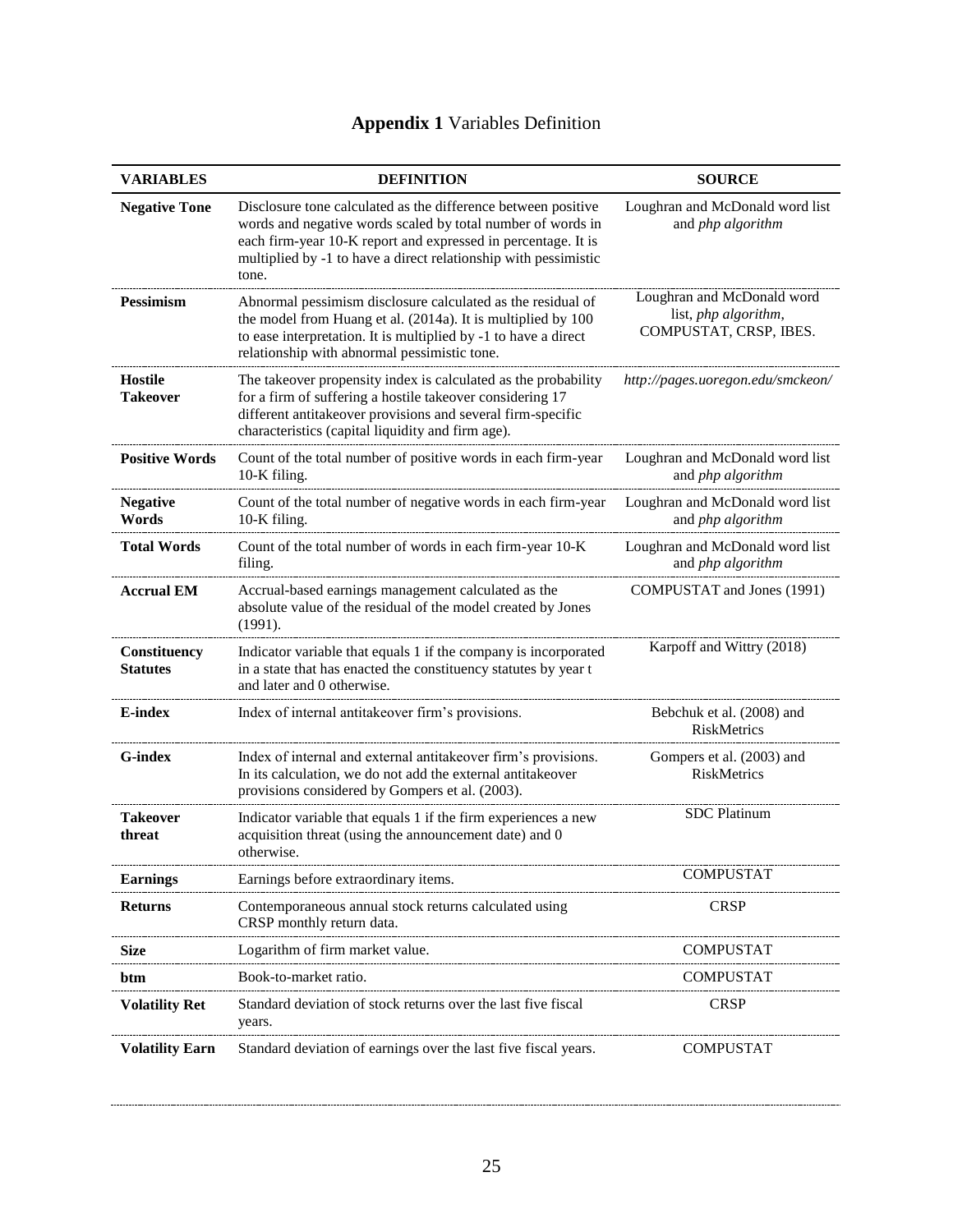| <b>VARIABLES</b> | <b>DEFINITION</b>                                                                                                                                                                                      | <b>SOURCE</b>    |
|------------------|--------------------------------------------------------------------------------------------------------------------------------------------------------------------------------------------------------|------------------|
| <b>Firm Age</b>  | Logarithm of 1 plus the firm age calculated from the first year<br>the firm entered the CRSP dataset.                                                                                                  | <b>COMPUSTAT</b> |
| <b>Busseg</b>    | Logarithm of 1 plus the number of business segments, or 1 if<br>the value is missing form Compustat.                                                                                                   | <b>COMPUSTAT</b> |
| Geoseg           | Logarithm of 1 plus the number of geographic segments, or 1<br>if the value is missing form Compustat.                                                                                                 | <b>COMPUSTAT</b> |
| Loss             | It is an indicator variable that equals 1 if earnings before<br>extraordinary items are negative and 0 otherwise.                                                                                      | <b>COMPUSTAT</b> |
| Earn change      | Difference between earnings before extraordinary items in<br>period t versus period t-1 scaled by total assets.                                                                                        | <b>COMPUSTAT</b> |
| afe              | Analyst forecast error, defined as IBES earnings per share<br>minus the median of the most recent analysts' forecasts,<br>deflated by stock price per share at the end of the fiscal year.             | <b>IBES</b>      |
| яf               | Analyst consensus forecast for one-year-ahead earnings per<br>share scaled by stock price per share at the end of the fiscal<br>year to control for managerial assessment about future<br>performance. | <b>IBES</b>      |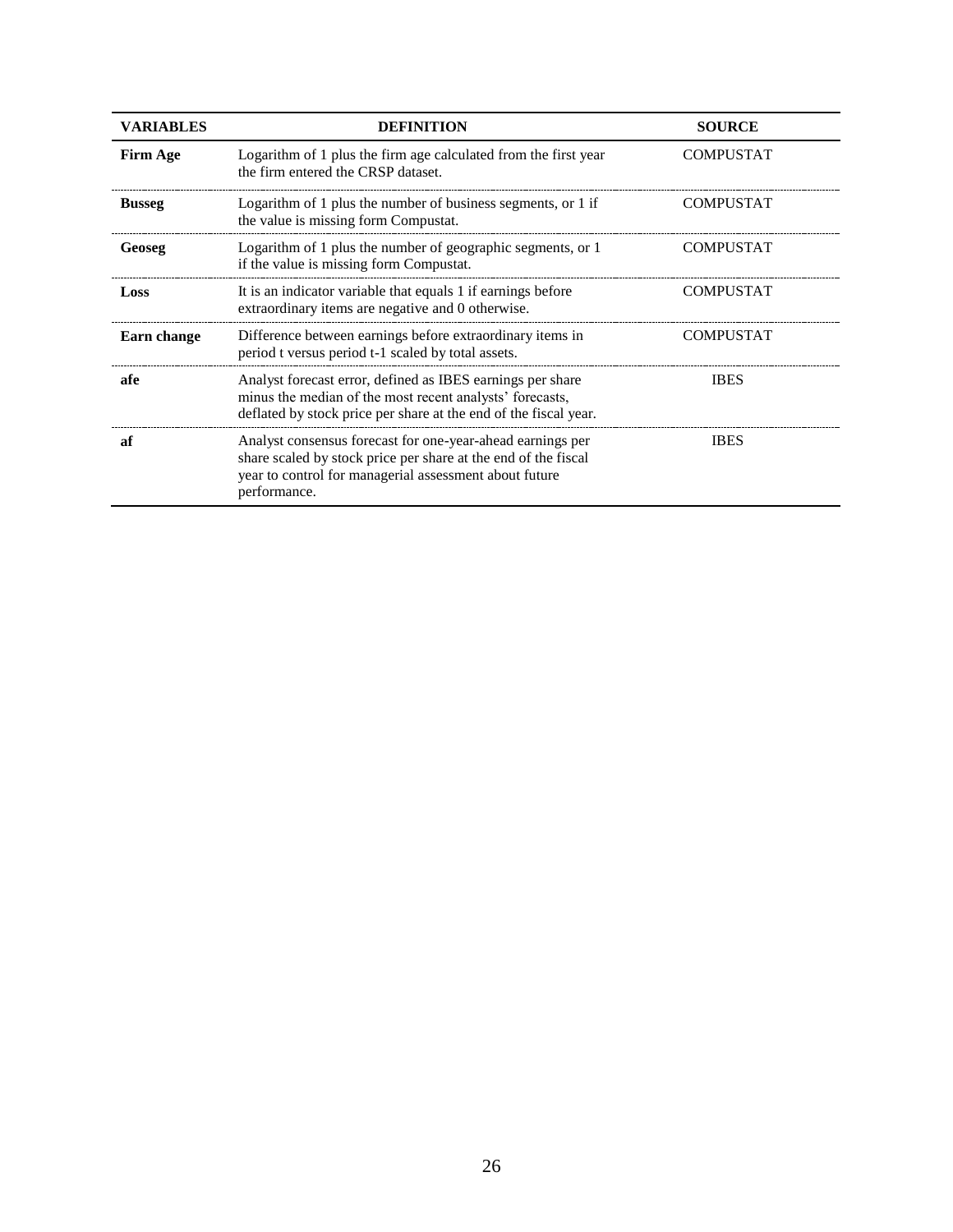#### **Appendix 2** Cleaning 10-K Reports

The first step is obtaining the 10-K filings. We download them from SEC's Electronic Data Gathering, Analysis and Retrieval (EDGAR). We use a customized web crawling algorithm created with *php* programming language. The types of 10-K reports downloaded are the following: 10-K, 10-K405, 10-KSB and 10-KSB40.

We realized that several filings contain little or none information before year 1996. After contacting directly with the SEC, we received this information: "*not all documents filed with the Commission by public companies will be available on EDGAR. Companies were phased into EDGAR filing over a three-year period, ending May 6, 1996. As of that date, all public domestic companies were required to make their filings on EDGAR, except for filings made in paper because of a hardship exemption. Third-party filings with respect to these companies, such as tender offers and Schedules 13D, are also filed on EDGAR.* More information appears in *<https://www.sec.gov/edgar/aboutedgar.htm>*. We remove those filings that appear empty or with scarce information.

After downloading all the 10-Ks filings corresponding to firms in our database, we go through the following steps:

- 1) Clean all filings by removing every HTML tags.
- 2) Exclude the filer's name, CIK number and firm address. This is, we exclude the cover page (the *header*).
- 3) Remove all the tables and exhibits because these items are more likely to contain template language that is less meaningful to measure disclosure tone (Loughran and McDonald, 2011).
- 4) Our algorithm eliminates *capital letters* (command *ignore case*).
- 5) We do not eliminate *the stop words* as they should be part of the number of total words of each 10-K.
- 6) Our algorithm eliminates the *punctuation*. For example, the set of words '*increase. The'* is equivalent to *increase* and *the* without considering punctuation or capital letters. This can be achieved using the *regular* expressions existing in *php* programming language*.* A regular expression, also known as *regex*, is a sequence of characters that forms a search pattern. Regular expressions consist of constants and operator symbols that denote sets of strings and operations over these sets, respectively.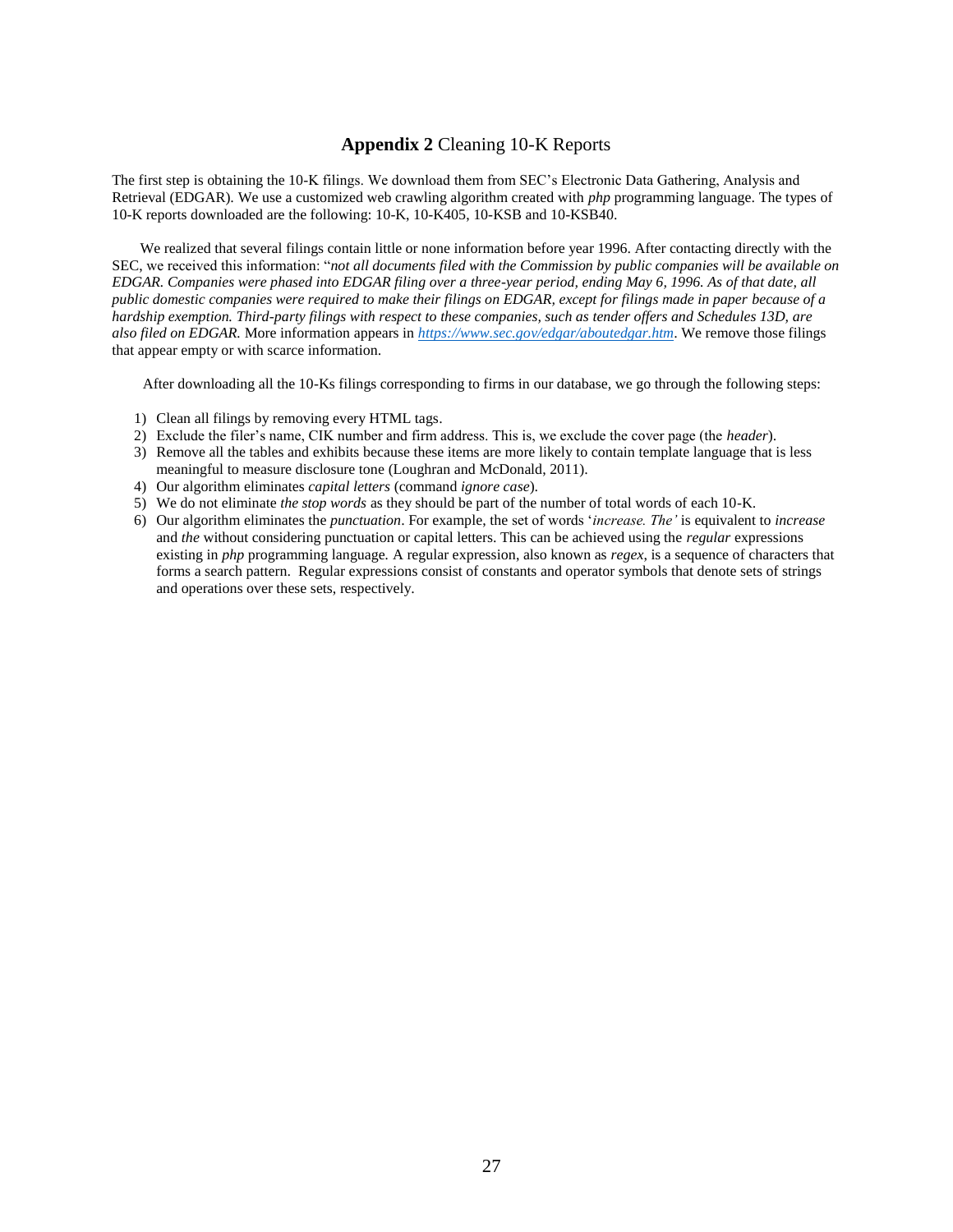| <b>State</b>      | Precedent-Setting Case(s)                                                                             | Date       | Decision |
|-------------------|-------------------------------------------------------------------------------------------------------|------------|----------|
| Arkansas          | Southwestern Energy Co. v. Eickenhorst, 955 F. Supp. 1078 (W.D.<br>Ark. 1997)                         | 3/18/1997  | Adopt    |
| Connecticut       | Branson Ultrasonics Corp. v. Stratman, 921 F. Supp. 909 (D. Conn.<br>1996)                            | 2/28/1996  | Adopt    |
| Delaware          | E.I. duPont de Nemours & Co. v. American Potash & Chem. Corp.,<br>200 A.2d 428 (Del. Ch. 1964)        | 05/05/1964 | Adopt    |
| Florida           | Fountain v. Hudson Cush-N-Foam Corp., 122 So. 2d 232 (Fla.<br>Dist. Ct. App. 1960)                    | 07/11/1960 | Adopt    |
|                   | Del Monte Fresh Produce Co. v. Dole Food Co. Inc., 148 F.<br>Supp. 2d 1326 (S.D. Fla. 2001)           | 5/21/2001  | Reject   |
| Georgia           | Essex Group Inc. v. Southwire Co., 501 S.E.2d 501 (Ga. 1998)                                          | 6/29/1998  | Adopt    |
| Illinois          | Teradyne Inc. v. Clear Communications Corp., 707 F. Supp. 353<br>(N.D. 111. 1989)                     | 02/09/1989 | Adopt    |
| Indiana           | Ackerman v. Kimball Intl Inc., 652 N.E.2d 507 (Ind. 1995)                                             | 07/12/1995 | Adopt    |
| Iowa              | Uncle Bs Bakery v. ORourke, 920 F. Supp. 1405 (N.D. Iowa<br>1996)                                     | 04/01/1996 | Adopt    |
| Kansas            | Bradbury Co. v. Teissier-duCros, 413 F. Supp. 2d 1203 (D. Kan.<br>2006)                               | 02/02/2006 | Adopt    |
| Massachusetts     | Bard v. Intoccia, 1994 U.S. Dist. LEXIS 15368 (D. Mass. 1994)                                         | 10/13/1994 | Adopt    |
| Michigan          | Allis-Chalmers Manuf. Co. v. Continental Aviation & Eng.<br>Corp., 255 F. Supp. 645 (E.D. Mich. 1966) | 2/17/1966  | Adopt    |
|                   | CMI Intl, Inc. v. Intermet Intl Corp., 649 N.W.2d 808 (Mich. Ct. App.<br>$2002$ )                     | 4/30/2002  | Reject   |
| Minnesota         | Surgidev Corp. v. Eye Technology Inc., 648 F. Supp. 661 (D. Minn.<br>1986)                            | 10/10/1986 | Adopt    |
| Missouri          | H&R Block Eastern Tax Servs. Inc. v. Enchura, 122 F. Supp. 2d<br>1067 (W.D. Mo. 2000)                 | 11/02/2000 | Adopt    |
| New Jersey        | Natl Starch & Chem. Corp. v. Parker Chem. Corp., 530 A.2d 31<br>(N.J. Super. Ct. 1987)                | 4/27/1987  | Adopt    |
| New York          | Eastman Kodak Co. v. Powers Film Prod., 189 A.D. 556 (N.Y.A.D.<br>1919)                               | 12/05/1919 | Adopt    |
| North<br>Carolina | Travenol Laboratories Inc. v. Turner, 228 S.E.2d 478 (N.C. Ct. App.<br>1976)                          | 6/17/1976  | Adopt    |
| Ohio              | Procter & Gamble Co. v. Stoneham, 747 N.E.2d 268 (Ohio Ct. App.<br>2000)                              | 9/29/2000  | Adopt    |
| Pennsylvania      | Air Products & Chemical Inc. v. Johnson, 442 A.2d 1114 (Pa.<br>Super. Ct. 1982)                       | 2/19/1982  | Adopt    |
| Texas             | Rugen v. Interactive Business Systems Inc., 864 S.W.2d 548<br>(Tex. App. 1993)                        | 5/28/1993  | Adopt    |
|                   | Cardinal Health Sta_ng Network Inc. v. Bowen, 106 S.W.3d 230 (Tex.<br>App. 2003)                      | 04/03/2003 | Reject   |
| Utah              | Novell Inc. v. Timpanogos Research Group Inc., 46 U.S.P.Q.2d 1197<br>(Utah D.C. 1998)                 | 1/30/1998  | Adopt    |
| Washington        | Solutec Corp. Inc. v. Agnew, 88 Wash. App. 1067 (Wash. Ct.<br>App. 1997) Adopt                        | 12/30/1997 | Adopt    |

# **Appendix 3** Inevitable Disclosure Doctrine Enactment

This table lists a setting of previous legal cases where US state courts decided to adopt the Inevitable Disclosure Doctrine (IDD). There are also three cases (Florida, Michigan and Texas) in which courts rejected IDD after adopting it. *Source: Klasa et al. (2018).*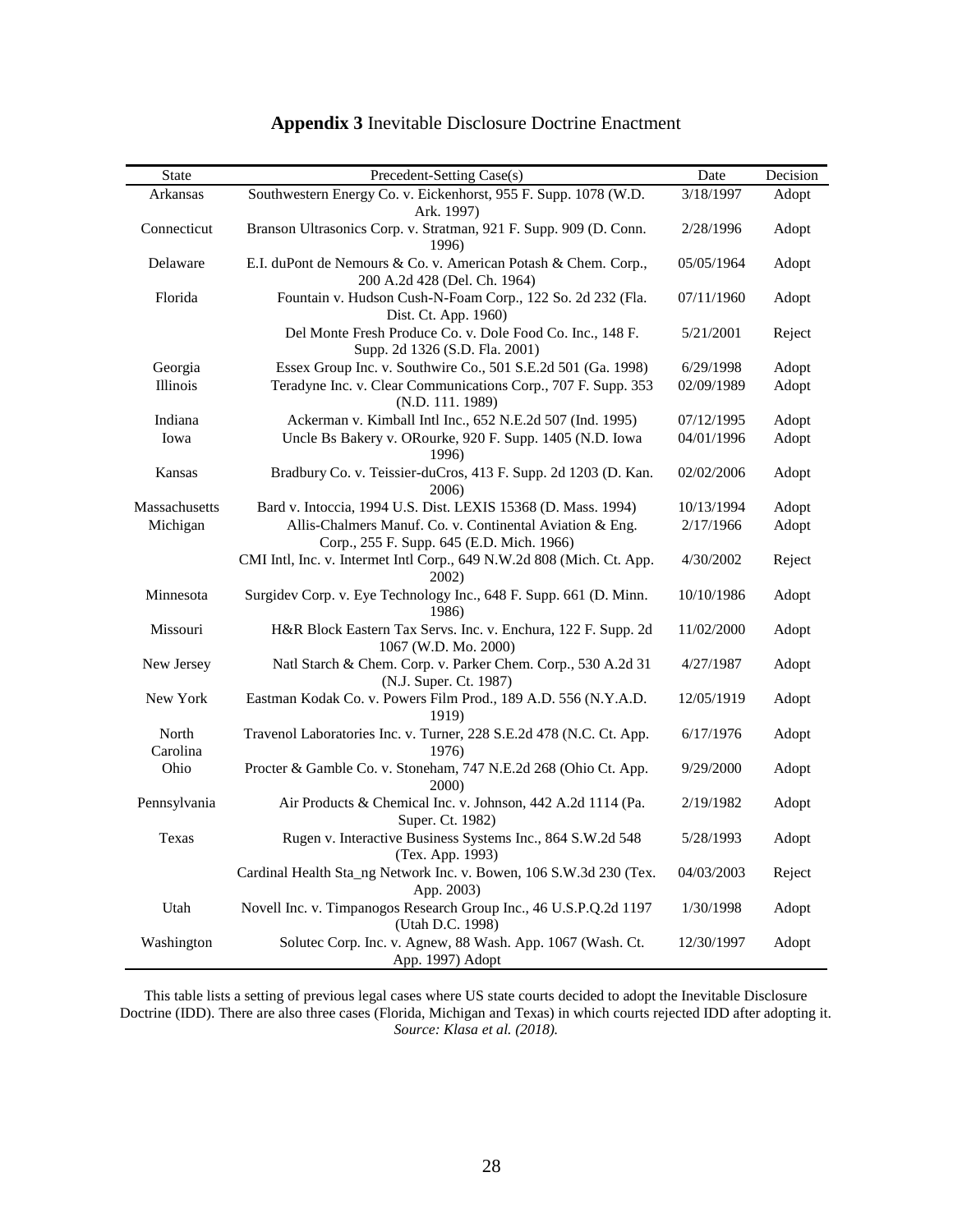| <b>State</b>   | Year |
|----------------|------|
|                |      |
| Arizona        | 1987 |
| Connecticut    | 1988 |
| Florida        | 1989 |
| Georgia        | 1989 |
| Hawaii         | 1989 |
| Idaho          | 1988 |
| Illinois       | 1985 |
| Indiana        | 1986 |
| Iowa           | 1989 |
| Kentucky       | 1988 |
| Louisiana      | 1988 |
| Maine          | 1985 |
| Maryland       | 1999 |
| Massachusetts  | 1989 |
| Minnesota      | 1987 |
| Mississippi    | 1990 |
| Missouri       | 1986 |
| Nebraska       | 1988 |
| Nevada         | 1991 |
| New Jersey     | 1989 |
| New Mexico     | 1987 |
| New York       | 1987 |
| North Carolina | 1993 |
| North Dakota   | 1993 |
| Ohio           | 1984 |
| Oregon         | 1989 |
| Pennsylvania   | 1990 |
| Rhode Island   | 1990 |
| South Dakota   | 1990 |
| Tennessee      | 1988 |
| Texas          | 2003 |
| Vermont        | 1998 |
| Virginia       | 1988 |
| Wisconsin      | 1987 |
| Wyoming        | 1990 |

**Appendix 4** Constituency Statutes Enactment

*Source: Karpoff and Wittry (2018)*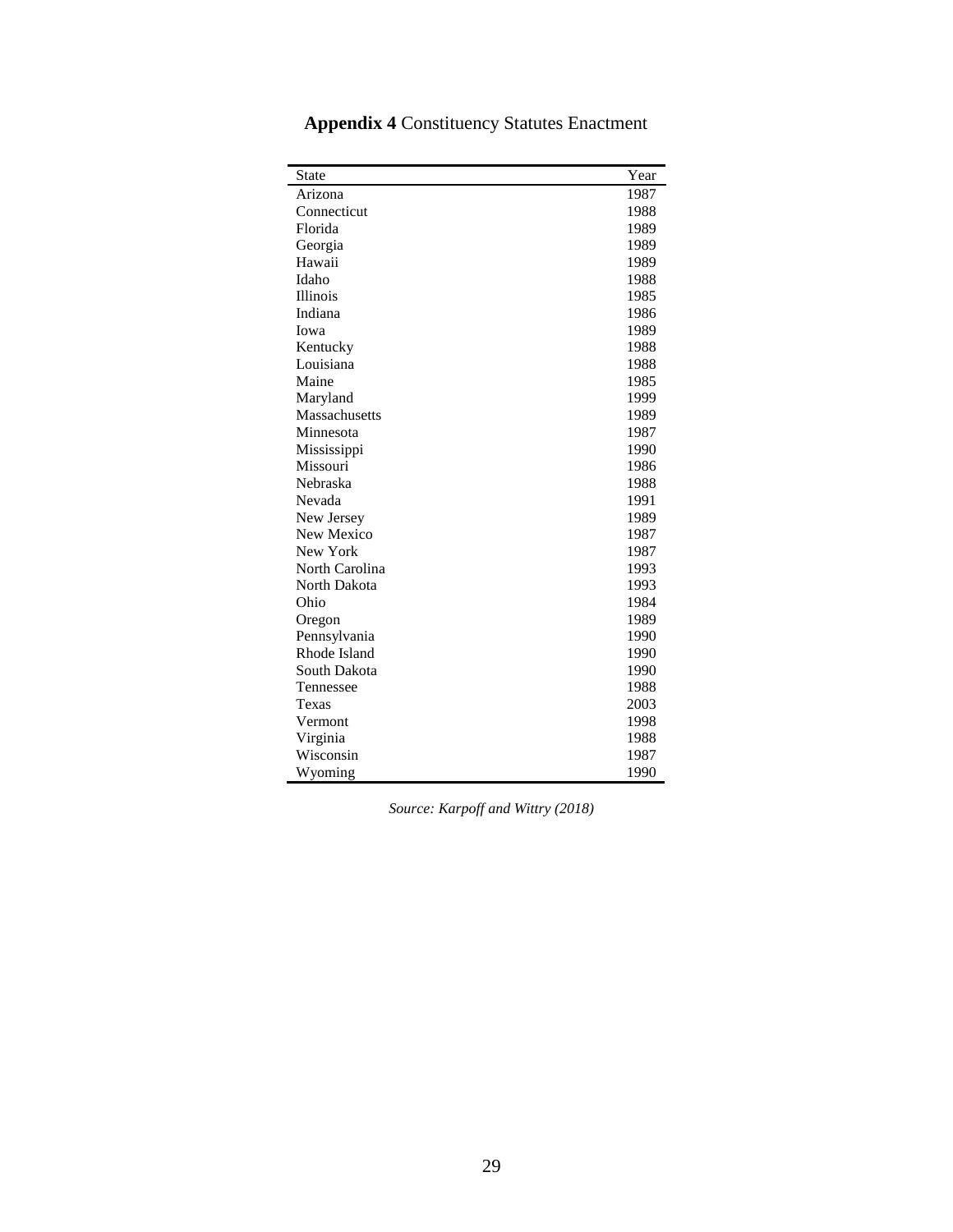|                              | $\mathbf N$ | <b>Mean</b>    | <b>STD</b>     | Min              | Q1               | <b>Median</b>  | Q <sub>3</sub> | <b>Max</b>   |
|------------------------------|-------------|----------------|----------------|------------------|------------------|----------------|----------------|--------------|
| Negative Tone                | 10,231      | 0.645          | 0.529          | $-2.229$         | 0.267            | 0.628          | 0.981          | 4.596        |
| Pessimism                    | 10,231      | $-0.039$       | 0.457          | $-2.607$         | $-0.331$         | $-0.063$       | 0.220          | 3.741        |
| <b>Hostile Takeover</b>      | 10,231      | 0.176          | 0.097          | 0.020            | 0.099            | 0.148          | 0.246          | 0.427        |
| Positive Words               | 10,231      | 202            | 146            | $\overline{0}$   | 82               | 183            | 291            | 1,714        |
| Negative Words               | 10,231      | 432            | 373            | $\mathbf{0}$     | 128              | 346            | 644            | 5,029        |
| <b>Total Words</b>           | 10,231      | 29,008         | 21,126         | 92               | 13,244           | 26,522         | 40,502         | 464,821      |
| <b>Accrual EM</b>            | 10,158      | 0.084          | 0.080          | 0.000            | 0.027            | 0.059          | 0.114          | 0.395        |
| Real EM                      | 9,524       | 0.052          | 0.422          | $-2.745$         | 0.142            | 0.063          | 0.298          | 2.020        |
| <b>Constituency Statutes</b> | 10,231      | 0.311          | 0.463          | $\overline{0}$   | $\boldsymbol{0}$ | $\mathbf{0}$   | 1              | $\mathbf{1}$ |
| E-index                      | 8           | $\overline{2}$ | $\overline{2}$ | $\mathbf{0}$     | $\mathbf{1}$     | 2              | $\overline{4}$ | 6            |
| G-index                      | 8           | $\overline{4}$ | 3              | $\mathbf{0}$     | $\overline{2}$   | $\overline{4}$ | 6              | 15           |
| Earnings                     | 10,231      | 0.044          | 0.100          | $-1.308$         | 0.019            | 0.051          | 0.087          | 1.247        |
| Returns                      | 10,231      | 0.012          | 0.035          | $-0.072$         | $-0.008$         | 0.012          | 0.033          | 0.086        |
| <b>Size</b>                  | 10,231      | 7.538          | 1.641          | 3.513            | 6.337            | 7.488          | 8.700          | 10.954       |
| btm                          | 10,231      | 0.479          | 0.672          | 0.000            | 0.166            | 0.330          | 0.586          | 18.373       |
| <b>Volatility Ret</b>        | 10,231      | 0.122          | 0.067          | 0.041            | 0.074            | 0.104          | 0.148          | 0.361        |
| <b>Volatility Earn</b>       | 10,231      | 0.049          | 0.051          | 0.002            | 0.016            | 0.029          | 0.061          | 0.200        |
| Firm Age                     | 10,231      | 2.479          | 0.484          | $\boldsymbol{0}$ | 2.197            | 2.565          | 2.833          | 3.258        |
| <b>Busseg</b>                | 10,231      | 1.067          | 0.375          | $\overline{0}$   | $\mathbf{1}$     | 1              | 1              | 3.401        |
| Geoseg                       | 10,231      | 1.122          | 0.448          | $\overline{0}$   | $\mathbf{1}$     | $\mathbf{1}$   | 1              | 4.060        |
| Loss                         | 10,231      | 0.177          | 0.381          | $\overline{0}$   | $\overline{0}$   | $\mathbf{0}$   | $\mathbf{0}$   | $\mathbf{1}$ |
| Earn change                  | 10,231      | $-0.004$       | 0.065          | $-0.248$         | $-0.022$         | 0.000          | 0.018          | 0.236        |
| afe                          | 10,231      | $-0.009$       | 0.037          | $-1.107$         | $-0.006$         | 0.000          | 0.002          | 0.409        |
| af                           | 10,231      | 0.057          | 0.068          | $-0.084$         | 0.029            | 0.049          | 0.071          | 1.955        |

**Table 1** Descriptive statistics

The sample comprises 10,231 firm-year observations for the period 1994-2013. All variables are defined Appendix 1.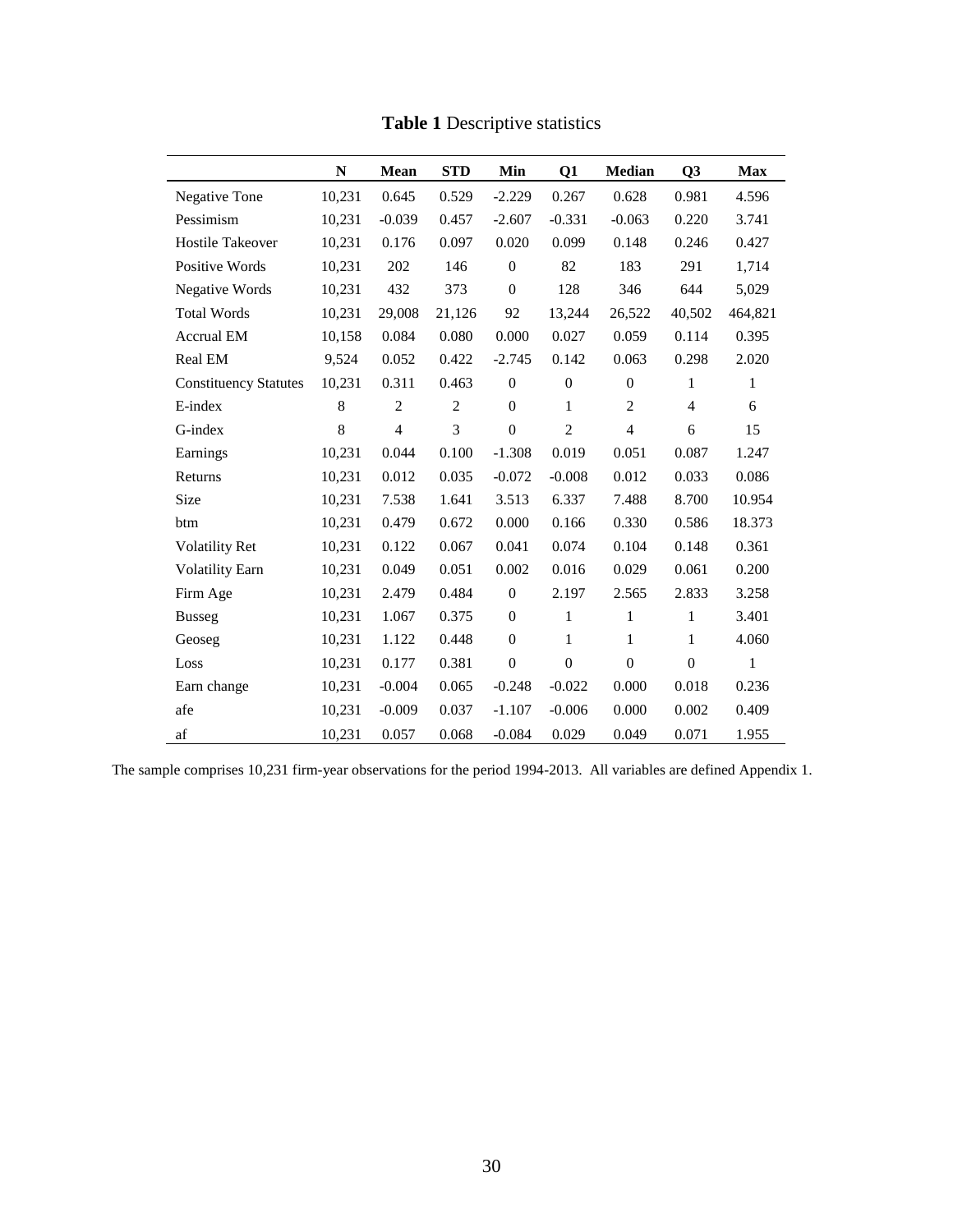|                           | (1)      | (2)      | (3)      | (4)      | (5)      | (6)      | (7)      | (8)   | (9)   | (10)  | (11) |
|---------------------------|----------|----------|----------|----------|----------|----------|----------|-------|-------|-------|------|
| (1) Negative Tone         | 1        |          |          |          |          |          |          |       |       |       |      |
| $(2)$ Pessimism           | 0.841    | 1        |          |          |          |          |          |       |       |       |      |
| (3) Hostile Takeover      | $-0.024$ | 0.024    | 1        |          |          |          |          |       |       |       |      |
| (4) Positive Words        | 0.346    | 0.039    | $-0.085$ | 1        |          |          |          |       |       |       |      |
| (5) Negative Words        | 0.672    | 0.379    | $-0.082$ | 0.865    | 1        |          |          |       |       |       |      |
| (6) Total Words           | 0.388    | 0.112    | -0.066   | 0.835    | 0.824    | 1        |          |       |       |       |      |
| (7) Accrual EM            | 0.058    | 0.008    | $-0.119$ | 0.075    | 0.066    | 0.050    | 1        |       |       |       |      |
| $(8)$ Real EM             | 0.033    | 0.026    | 0.059    | 0.020    | 0.034    | 0.030    | 0.066    | 1     |       |       |      |
| (9) Constituency Statutes | $-0.111$ | $-0.071$ | $-0.094$ | $-0.087$ | $-0.123$ | $-0.098$ | $-0.022$ | 0.037 | 1     |       |      |
| $(10)$ E-index            | 0.178    | 0.010    | 0.047    | 0.340    | 0.320    | 0.284    | 0.000    | 0.057 | 0.053 | 1     |      |
| $(11)$ G-index            | $-0.002$ | $-0.007$ | 0.114    | 0.016    | $-0.001$ | $-0.001$ | 0.010    | 0.027 | 0.008 | 0.370 |      |

## **Table 2** Correlation matrix

The sample comprises 10,231 firm-year observations for the period 1994-2013. The table shows the Pearson correlation coefficients. Bold numbers indicate statistical significance at 1%, italic numbers indicate significance at 5%. All variables are defined Appendix 1. All the continuous variables are winsorized at the 1% and 99% to mitigate the effect of outliers.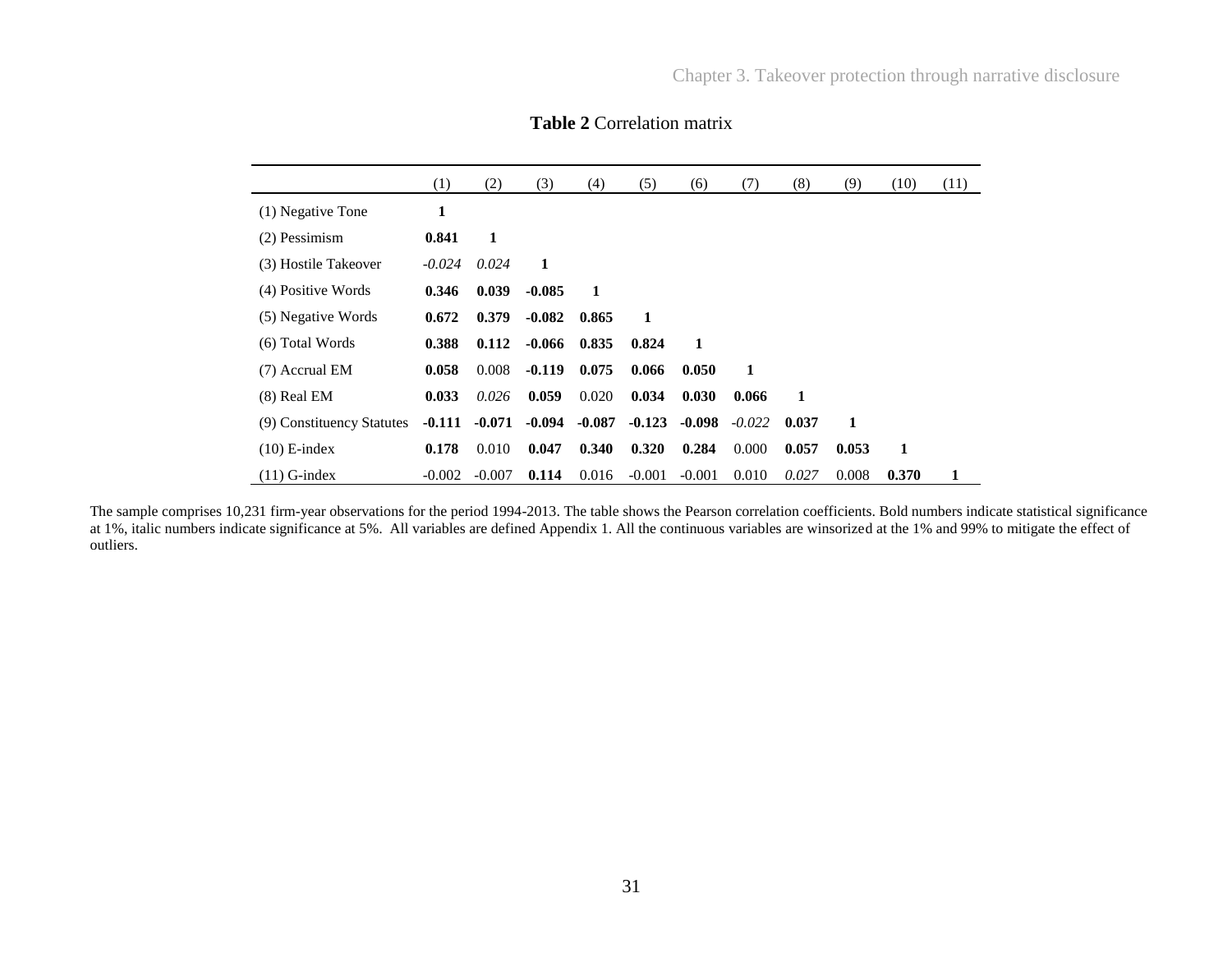| PANEL A: Hostile takeover, negative and pessimistic disclosure tone |             |              |              |            |                    |                    |  |  |  |
|---------------------------------------------------------------------|-------------|--------------|--------------|------------|--------------------|--------------------|--|--|--|
|                                                                     | (1)         | (2)          | (3)          | (4)        | (5)                | (6)                |  |  |  |
|                                                                     | Negative    | Negative     | Negative     |            |                    |                    |  |  |  |
|                                                                     | Tone        | $Tone_{t+1}$ | $Tone_{t+2}$ | Pessimism  | Pessimis $m_{t+1}$ | Pessimis $m_{t+2}$ |  |  |  |
|                                                                     |             |              |              |            |                    |                    |  |  |  |
| <b>Hostile Takeover</b>                                             | $0.409***$  | $0.353**$    | $0.308**$    | $0.334**$  | $0.278*$           | $0.255*$           |  |  |  |
|                                                                     | (2.875)     | (2.475)      | (2.120)      | (2.346)    | (1.920)            | (1.727)            |  |  |  |
| Earnings                                                            | $-0.502***$ | $-0.659***$  | $-0.590***$  | 0.193      | 0.140              | $-0.015$           |  |  |  |
|                                                                     | $(-4.362)$  | $(-4.867)$   | $(-4.283)$   | (1.556)    | (0.976)            | $(-0.103)$         |  |  |  |
| Returns                                                             | 0.002       | $-0.710***$  | $-1.064***$  | $-0.397**$ | $-0.200$           | $-0.715***$        |  |  |  |
|                                                                     | (0.013)     | $(-4.246)$   | $(-6.415)$   | $(-2.481)$ | $(-1.072)$         | $(-3.698)$         |  |  |  |
| Size                                                                | $0.019**$   | $0.028***$   | $0.030***$   | $-0.019**$ | $-0.005$           | 0.000              |  |  |  |
|                                                                     | (2.201)     | (3.163)      | (3.258)      | $(-2.142)$ | $(-0.573)$         | (0.012)            |  |  |  |
| btm                                                                 | $0.042***$  | $0.051***$   | $0.071***$   | $-0.032$   | $-0.022$           | $-0.013$           |  |  |  |
|                                                                     | (2.598)     | (2.979)      | (3.487)      | $(-1.643)$ | $(-1.148)$         | $(-0.633)$         |  |  |  |
| <b>Volatility Ret</b>                                               | $0.490***$  | $0.752***$   | $0.989***$   | $0.227*$   | $0.349***$         | $0.492***$         |  |  |  |
|                                                                     | (3.993)     | (5.849)      | (7.508)      | (1.765)    | (2.610)            | (3.738)            |  |  |  |
| <b>Volatility Earn</b>                                              | 1.996***    | 1.585***     | $1.343***$   | $-0.029$   | $-0.087$           | 0.070              |  |  |  |
|                                                                     | (10.646)    | (8.231)      | (6.511)      | $(-0.152)$ | $(-0.430)$         | (0.319)            |  |  |  |
| Firm Age                                                            | $-0.013$    | $-0.021$     | $-0.016$     | 0.005      | 0.006              | 0.011              |  |  |  |
|                                                                     | $(-0.491)$  | $(-0.782)$   | $(-0.560)$   | (0.198)    | (0.225)            | (0.398)            |  |  |  |
| <b>Busseg</b>                                                       | $-0.030$    | $-0.030$     | $-0.034$     | $-0.018$   | $-0.010$           | $-0.005$           |  |  |  |
|                                                                     | $(-1.600)$  | $(-1.368)$   | $(-1.320)$   | $(-0.930)$ | $(-0.419)$         | $(-0.161)$         |  |  |  |
| Geoseg                                                              | $-0.029$    | $-0.045*$    | $-0.056*$    | 0.016      | 0.011              | 0.000              |  |  |  |
|                                                                     | $(-1.344)$  | $(-1.798)$   | $(-1.914)$   | (0.712)    | (0.436)            | (0.002)            |  |  |  |
| Loss                                                                | $0.131***$  | $0.176***$   | $0.159***$   | $0.045**$  | $0.138***$         | $0.112***$         |  |  |  |
|                                                                     | (6.540)     | (8.234)      | (7.011)      | (2.167)    | (6.111)            | (4.666)            |  |  |  |
| Earn change                                                         | $0.823***$  | $0.538***$   | $0.336***$   | $0.476***$ | $0.480***$         | $0.206*$           |  |  |  |
|                                                                     | (8.199)     | (5.433)      | (3.176)      | (4.411)    | (4.543)            | (1.773)            |  |  |  |
| afe                                                                 | $-0.330*$   | $-0.503***$  | $-0.323**$   | 0.241      | $-0.126$           | $-0.100$           |  |  |  |
|                                                                     | $(-1.945)$  | $(-2.959)$   | $(-1.966)$   | (1.074)    | $(-0.611)$         | $(-0.450)$         |  |  |  |
| af                                                                  | 0.006       | $0.329*$     | $0.407**$    | $-0.171$   | 0.083              | 0.120              |  |  |  |
|                                                                     | (0.048)     | (1.906)      | (2.322)      | $(-1.252)$ | (0.385)            | (0.462)            |  |  |  |
| <b>Industry FE</b>                                                  | <b>YES</b>  | <b>YES</b>   | <b>YES</b>   | <b>YES</b> | <b>YES</b>         | <b>YES</b>         |  |  |  |
| Year FE                                                             | <b>YES</b>  | <b>YES</b>   | <b>YES</b>   | <b>YES</b> | <b>YES</b>         | <b>YES</b>         |  |  |  |
| Observations                                                        | 10,231      | 9,552        | 8,822        | 10,231     | 9,361              | 8,577              |  |  |  |
| Adj. R-sqr.                                                         | 0.372       | 0.380        | 0.369        | 0.130      | 0.132              | 0.132              |  |  |  |

|  |  |  |  |  |  | <b>Table 3</b> Hostile takeover and pessimistic disclosure tone |
|--|--|--|--|--|--|-----------------------------------------------------------------|
|--|--|--|--|--|--|-----------------------------------------------------------------|

| <b>PANEL B: Hostile takeover, negative and positive words</b> |             |             |            |                                                                                           |  |  |  |  |  |
|---------------------------------------------------------------|-------------|-------------|------------|-------------------------------------------------------------------------------------------|--|--|--|--|--|
|                                                               | (1)         |             | (3)        | (4)                                                                                       |  |  |  |  |  |
|                                                               |             |             |            | Positive Words Positive Words <sub>t+1</sub> Negative Words Negative Words <sub>t+1</sub> |  |  |  |  |  |
|                                                               |             |             |            |                                                                                           |  |  |  |  |  |
| Hostile Takeover                                              | $-1.319***$ | $-1.467***$ | $-0.555$   | $-0.661$                                                                                  |  |  |  |  |  |
|                                                               | $(-3.104)$  | $(-3.147)$  | $(-1.259)$ | $(-1.357)$                                                                                |  |  |  |  |  |
| Controls                                                      | YES.        | YES         | <b>YES</b> | YES                                                                                       |  |  |  |  |  |
| <b>Industry FE</b>                                            | YES         | YES         | YES        | YES                                                                                       |  |  |  |  |  |
| Year FE                                                       | YES.        | YES         | YES        | <b>YES</b>                                                                                |  |  |  |  |  |
| <b>Observations</b>                                           | 10,130      | 9,439       | 10,130     | 9,439                                                                                     |  |  |  |  |  |
| Adj. R-sqr.                                                   | 0.816       | 0.816       | 0.835      | 0.836                                                                                     |  |  |  |  |  |

The sample comprises 10,231 firm-year observations for the period 1994-2013. Panel A shows the relationship between *Hostile Takeover*, pessimistic and abnormal pessimistic disclosure tone. Panel B shows the relationship between *Hostile Takeover*, *Positive Words* and *Negative Words.* For the sake of interpretation, *Positive Words* is the natural logarithm of 1 plus total number of positive words in each 10-K report. *Negative Words* is the natural logarithm of 1 plus total number of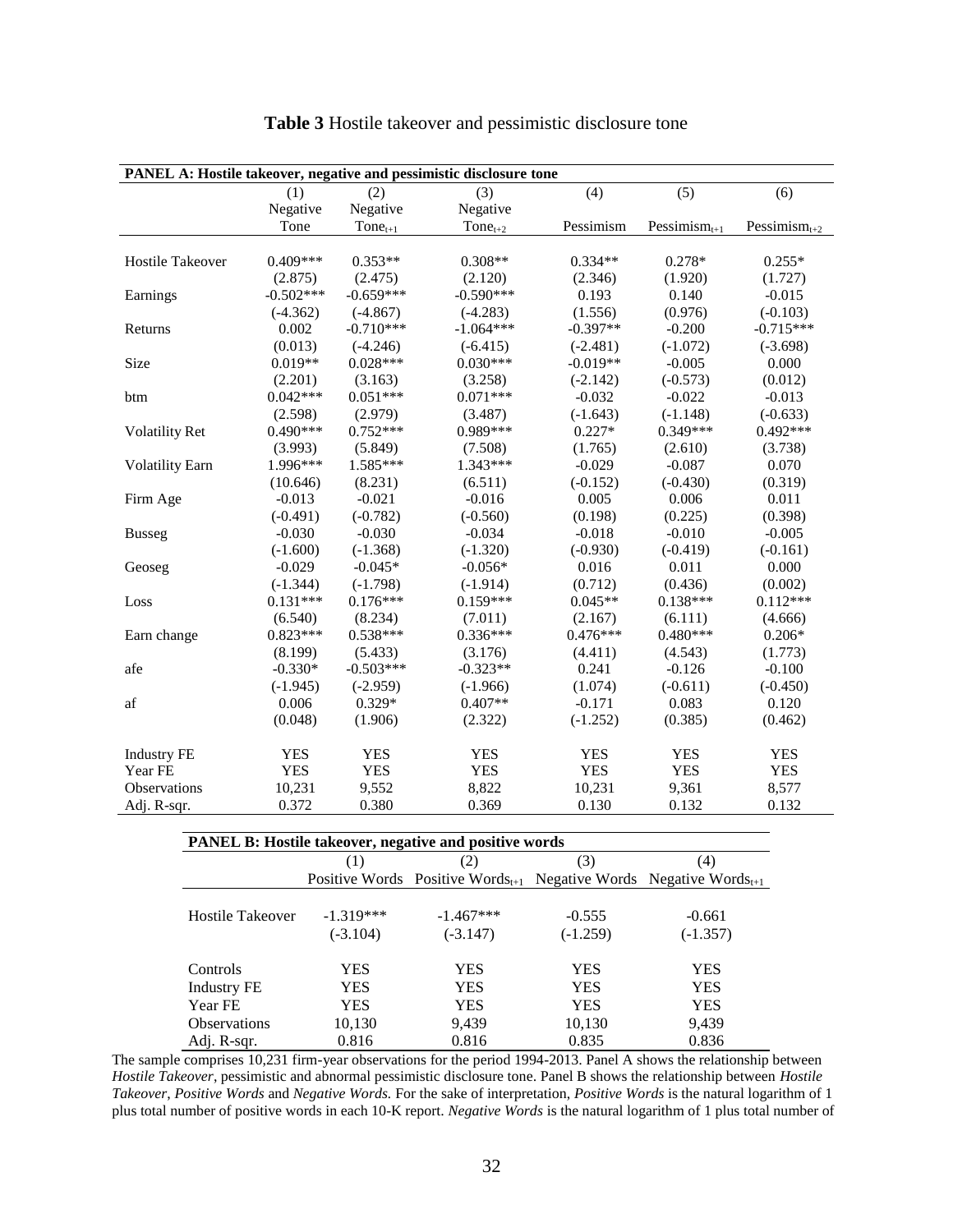negative words in each 10-K report. Models are estimated using industry (SIC-2) and year fixed effects. Standard errors are clustered by firm and t-statistics are in parenthesis. All variables are defined in Appendix 1. All the continuous variables are winsorized at 1% and 99% to mitigate the effect of outliers. \*\*\*, \*\*, and \* represent significance levels at the 1%, 5%, and 10 % levels, respectively.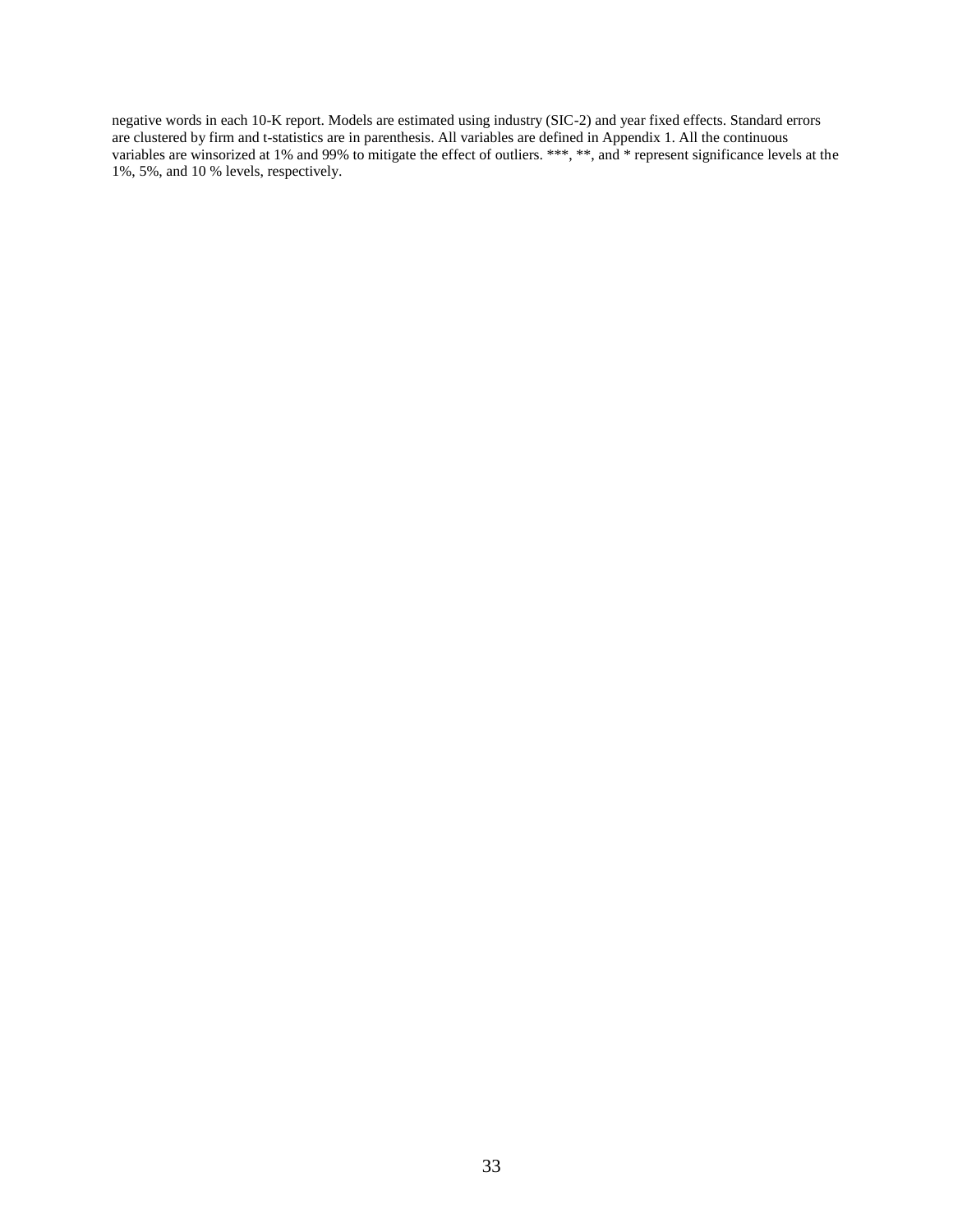|                         | Firms with IDD       |                  | Firms without IDD |            |  |  |
|-------------------------|----------------------|------------------|-------------------|------------|--|--|
|                         | (1)                  | $\overline{(2)}$ | (3)               | (4)        |  |  |
|                         | <b>Negative Tone</b> | Pessimism        | Negative Tone     | Pessimism  |  |  |
|                         |                      |                  |                   |            |  |  |
| <b>Hostile Takeover</b> | $0.476***$           | $0.405**$        | $0.371*$          | 0.313      |  |  |
|                         | (2.756)              | (2.337)          | (1.759)           | (1.477)    |  |  |
| Earnings                | $-0.541***$          | 0.083            | $-0.423***$       | $0.344**$  |  |  |
|                         | $(-3.273)$           | (0.451)          | $(-2.953)$        | (2.309)    |  |  |
| Returns                 | 0.083                | $-0.286$         | $-0.020$          | $-0.453**$ |  |  |
|                         | (0.377)              | $(-1.241)$       | $(-0.102)$        | $(-2.201)$ |  |  |
| Size                    | 0.012                | $-0.029**$       | $0.023*$          | $-0.013$   |  |  |
|                         | (1.113)              | $(-2.533)$       | (1.928)           | $(-1.025)$ |  |  |
| btm                     | $0.032*$             | $-0.042*$        | $0.057***$        | $-0.018$   |  |  |
|                         | (1.751)              | $(-1.809)$       | (2.676)           | $(-0.689)$ |  |  |
| <b>Volatility Ret</b>   | $0.419***$           | 0.136            | $0.467**$         | 0.196      |  |  |
|                         | (2.787)              | (0.860)          | (2.502)           | (1.002)    |  |  |
| <b>Volatility Earn</b>  | 1.878 ***            | $-0.191$         | 2.088***          | 0.097      |  |  |
|                         | (6.924)              | $(-0.694)$       | (8.078)           | (0.365)    |  |  |
| Firm Age                | $-0.015$             | $-0.001$         | $-0.007$          | 0.008      |  |  |
|                         | $(-0.415)$           | $(-0.015)$       | $(-0.209)$        | (0.222)    |  |  |
| <b>Busseg</b>           | $-0.047*$            | $-0.031$         | $-0.030$          | $-0.021$   |  |  |
|                         | $(-1.688)$           | $(-1.085)$       | $(-1.110)$        | $(-0.784)$ |  |  |
| Geoseg                  | $-0.028$             | 0.010            | $-0.014$          | 0.037      |  |  |
|                         | $(-0.908)$           | (0.331)          | $(-0.511)$        | (1.341)    |  |  |
| Loss                    | $0.101***$           | 0.014            | $0.161***$        | $0.074***$ |  |  |
|                         | (3.631)              | (0.478)          | (5.879)           | (2.620)    |  |  |
| Earn change             | $0.738***$           | $0.418***$       | $0.894***$        | $0.516***$ |  |  |
|                         | (5.080)              | (2.726)          | (7.000)           | (3.716)    |  |  |
| afe                     | $-0.615***$          | $-0.028$         | $-0.098$          | $0.443**$  |  |  |
|                         | $(-3.004)$           | $(-0.080)$       | $(-0.453)$        | (1.968)    |  |  |
| af                      | 0.082                | $-0.120$         | $-0.067$          | $-0.226$   |  |  |
|                         | (0.631)              | $(-0.774)$       | $(-0.394)$        | $(-1.277)$ |  |  |
| <b>Industry FE</b>      | <b>YES</b>           | <b>YES</b>       | <b>YES</b>        | <b>YES</b> |  |  |
| Year FE                 | <b>YES</b>           | <b>YES</b>       | <b>YES</b>        | <b>YES</b> |  |  |
| <b>Observations</b>     | 5,508                | 5,508            | 4,695             | 4,695      |  |  |
| Adj. R-sqr.             | 0.340                | 0.107            | 0.433             | 0.199      |  |  |

**Table 4** Hostile takeover and disclosure tone by IDD subsamples

The sample comprises 5,508 firm-year observations for the period 1994-2013. This table shows the relationship between *Hostile Takeover* and pessimistic disclosure tone by subsamples of firms located in states with and without IDD. Models are estimated using industry (SIC-2) and year fixed effects. Standard errors are clustered by firm and t-statistics are in parenthesis. All variables are defined in Appendix 1. All the continuous variables are winsorized at 1% and 99% to mitigate the effect of outliers. \*\*\*, \*\*, and \* represent significance levels at the 1%, 5%, and 10 % levels, respectively.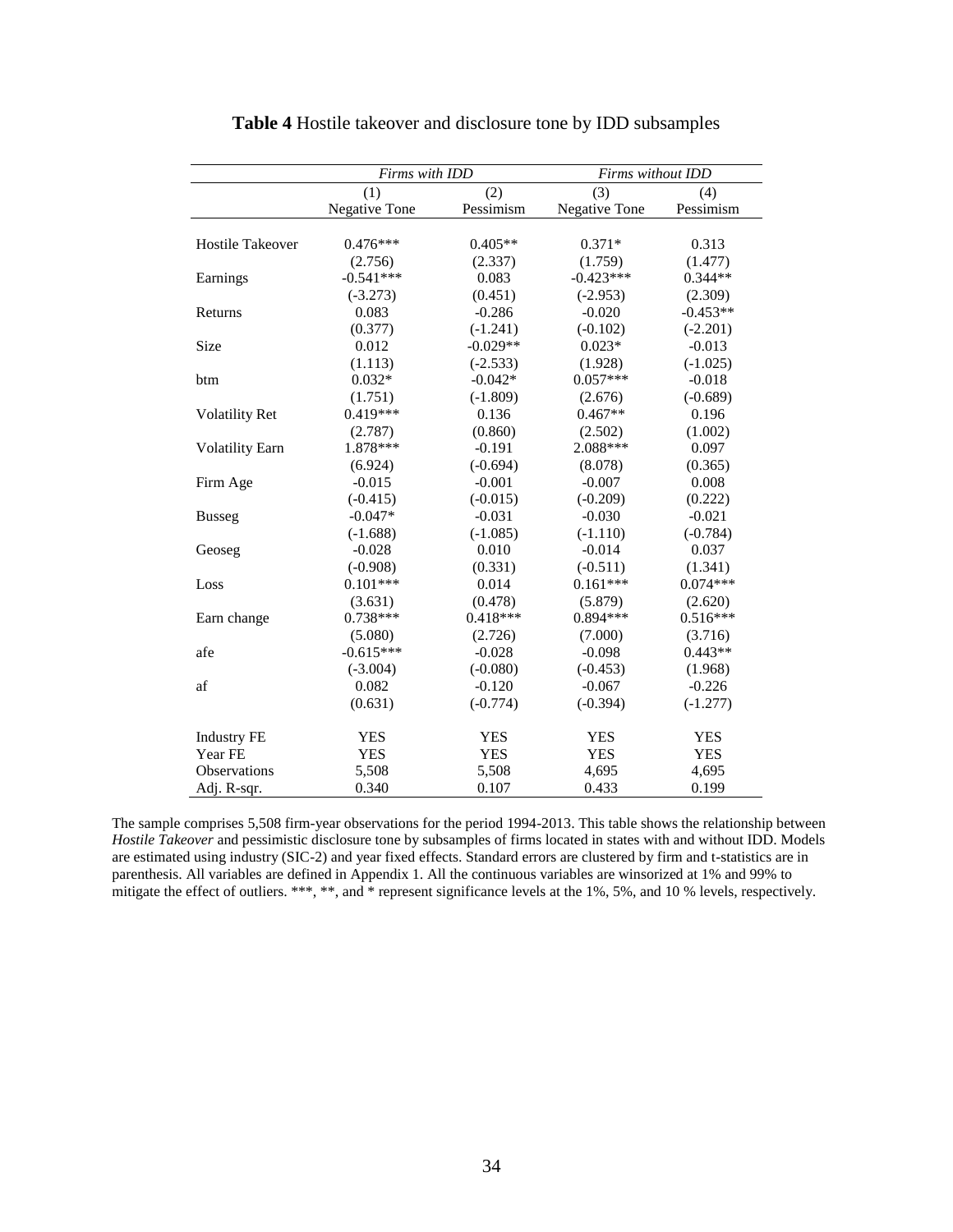|                        | (1)         | (2)          | $\overline{(3)}$ | (4)          | $\overline{(5)}$ | (6)                                                       | $\overline{(7)}$ | $\overline{(8)}$ |
|------------------------|-------------|--------------|------------------|--------------|------------------|-----------------------------------------------------------|------------------|------------------|
|                        | Negative    | Negative     | Negative         | Negative     |                  | Pessimism Pessimism $_{t+1}$ Pessimism Pessimism $_{t+1}$ |                  |                  |
|                        | Tone        | $Tone_{t+1}$ | Tone             | $Tone_{t+1}$ |                  |                                                           |                  |                  |
|                        |             |              |                  |              |                  |                                                           |                  |                  |
| E-index                | $0.020**$   | $0.021**$    |                  |              | $0.018*$         | $0.016*$                                                  |                  |                  |
|                        | (2.166)     | (2.184)      |                  |              | (1.904)          | (1.675)                                                   |                  |                  |
| G-index                |             |              | $0.007**$        | $0.005**$    |                  |                                                           | $0.006**$        | 0.004            |
|                        |             |              | (2.365)          | (2.044)      |                  |                                                           | (2.198)          | (1.320)          |
| Earnings               | $-0.644***$ | $-1.022***$  | $-0.642***$      | $-1.022***$  | 0.120            | $-0.434***$                                               | 0.122            | $-0.434***$      |
|                        | $(-5.036)$  | $(-6.934)$   | $(-5.007)$       | $(-6.903)$   | (0.974)          | $(-2.670)$                                                | (0.990)          | $(-2.664)$       |
| Returns                | $0.623***$  | 0.093        | $0.631***$       | 0.101        | 0.188            | $0.538***$                                                | 0.195            | $0.542***$       |
|                        | (4.350)     | (0.648)      | (4.408)          | (0.700)      | (1.274)          | (3.670)                                                   | (1.320)          | (3.702)          |
| Size                   | $-0.102***$ | $-0.080***$  | $-0.103***$      | $-0.080***$  | $-0.139***$      | $-0.086***$                                               | $-0.140***$      | $-0.087***$      |
|                        | $(-6.126)$  | $(-4.747)$   | $(-6.186)$       | $(-4.778)$   | $(-7.727)$       | $(-4.671)$                                                | $(-7.779)$       | $(-4.687)$       |
| btm                    | 0.004       | 0.010        | 0.004            | 0.010        | $-0.070***$      | $-0.039$                                                  | $-0.070***$      | $-0.039$         |
|                        | (0.376)     | (0.720)      | (0.369)          | (0.723)      | $(-2.967)$       | $(-1.522)$                                                | $(-2.963)$       | $(-1.516)$       |
| <b>Volatility Ret</b>  | $-0.050$    | $0.212*$     | $-0.056$         | $0.205*$     | $-0.390***$      | $-0.030$                                                  | $-0.394***$      | $-0.035$         |
|                        | $(-0.438)$  | (1.833)      | $(-0.484)$       | (1.769)      | $(-3.327)$       | $(-0.246)$                                                | $(-3.363)$       | $(-0.292)$       |
| <b>Volatility Earn</b> | 1.019***    | $0.373*$     | $1.021***$       | $0.376*$     | $-1.047***$      | $-0.861***$                                               | $-1.045***$      | $-0.857***$      |
|                        | (4.768)     | (1.763)      | (4.761)          | (1.767)      | $(-4.742)$       | $(-3.848)$                                                | $(-4.719)$       | $(-3.814)$       |
| Firm Age               | 0.102       | 0.043        | 0.097            | 0.041        | $-0.036$         | $-0.068$                                                  | $-0.042$         | $-0.069$         |
|                        | (1.434)     | (0.587)      | (1.360)          | (0.553)      | $(-0.501)$       | $(-0.876)$                                                | $(-0.583)$       | $(-0.890)$       |
| <b>Busseg</b>          | $-0.028$    | $-0.021$     | $-0.027$         | $-0.019$     | $-0.020$         | $-0.006$                                                  | $-0.018$         | $-0.005$         |
|                        | $(-1.373)$  | $(-0.977)$   | $(-1.276)$       | $(-0.881)$   | $(-0.936)$       | $(-0.258)$                                                | $(-0.853)$       | $(-0.195)$       |
| Geoseg                 | 0.020       | 0.018        | 0.019            | 0.017        | $0.058***$       | $0.074***$                                                | $0.058***$       | $0.074***$       |
|                        | (0.950)     | (0.827)      | (0.914)          | (0.788)      | (2.836)          | (3.338)                                                   | (2.795)          | (3.296)          |
| Loss                   | $0.066***$  | $0.117***$   | $0.065***$       | $0.117***$   | $-0.015$         | $0.094***$                                                | $-0.015$         | $0.094***$       |
|                        | (4.275)     | (6.705)      | (4.252)          | (6.665)      | $(-0.975)$       | (4.985)                                                   | $(-0.991)$       | (4.961)          |
| Earn change            | 0.928***    | $0.797***$   | $0.930***$       | $0.796***$   | $0.683***$       | $0.761***$                                                | $0.685***$       | $0.761***$       |
|                        | (9.657)     | (8.753)      | (9.632)          | (8.713)      | (6.716)          | (7.736)                                                   | (6.695)          | (7.712)          |
| afe                    | $-0.509***$ | $-0.463**$   | $-0.501***$      | $-0.453**$   | $-0.007$         | $-0.149$                                                  | 0.000            | $-0.142$         |
|                        | $(-2.716)$  | $(-2.392)$   | $(-2.699)$       | $(-2.350)$   | $(-0.034)$       | $(-0.689)$                                                | (0.000)          | $(-0.658)$       |
| af                     | $-0.181**$  | $0.329***$   | $-0.178**$       | $0.333***$   | $-0.314***$      | 0.074                                                     | $-0.311***$      | 0.077            |
|                        | $(-2.365)$  | (3.460)      | $(-2.305)$       | (3.490)      | $(-3.834)$       | (0.667)                                                   | $(-3.779)$       | (0.697)          |
| Firm FE                | <b>YES</b>  | <b>YES</b>   | <b>YES</b>       | <b>YES</b>   | <b>YES</b>       | <b>YES</b>                                                | <b>YES</b>       | <b>YES</b>       |
| Year FE                | <b>YES</b>  | <b>YES</b>   | <b>YES</b>       | <b>YES</b>   | <b>YES</b>       | <b>YES</b>                                                | <b>YES</b>       | <b>YES</b>       |
| Observations           | 8,870       | 8,156        | 8,870            | 8,156        | 8,870            | 8,038                                                     | 8,870            | 8,038            |
| Adj. R-sqr.            | 0.693       | 0.700        | 0.693            | 0.700        | 0.586            | 0.581                                                     | 0.585            | 0.581            |

# **Table 5** Antitakeover provisions and disclosure tone

The sample comprises 8,870 firm-year observations for the period 1994-2013. Models are estimated using firm and year fixed effects. Standard errors are clustered by firm and t-statistics are in parenthesis. All variables are defined in Appendix 1. All the continuous variables are winsorized at 1% and 99% to mitigate the effect of outliers. \*\*\*, \*\*, and \* represent significance levels at the 1%, 5%, and 10 % levels, respectively.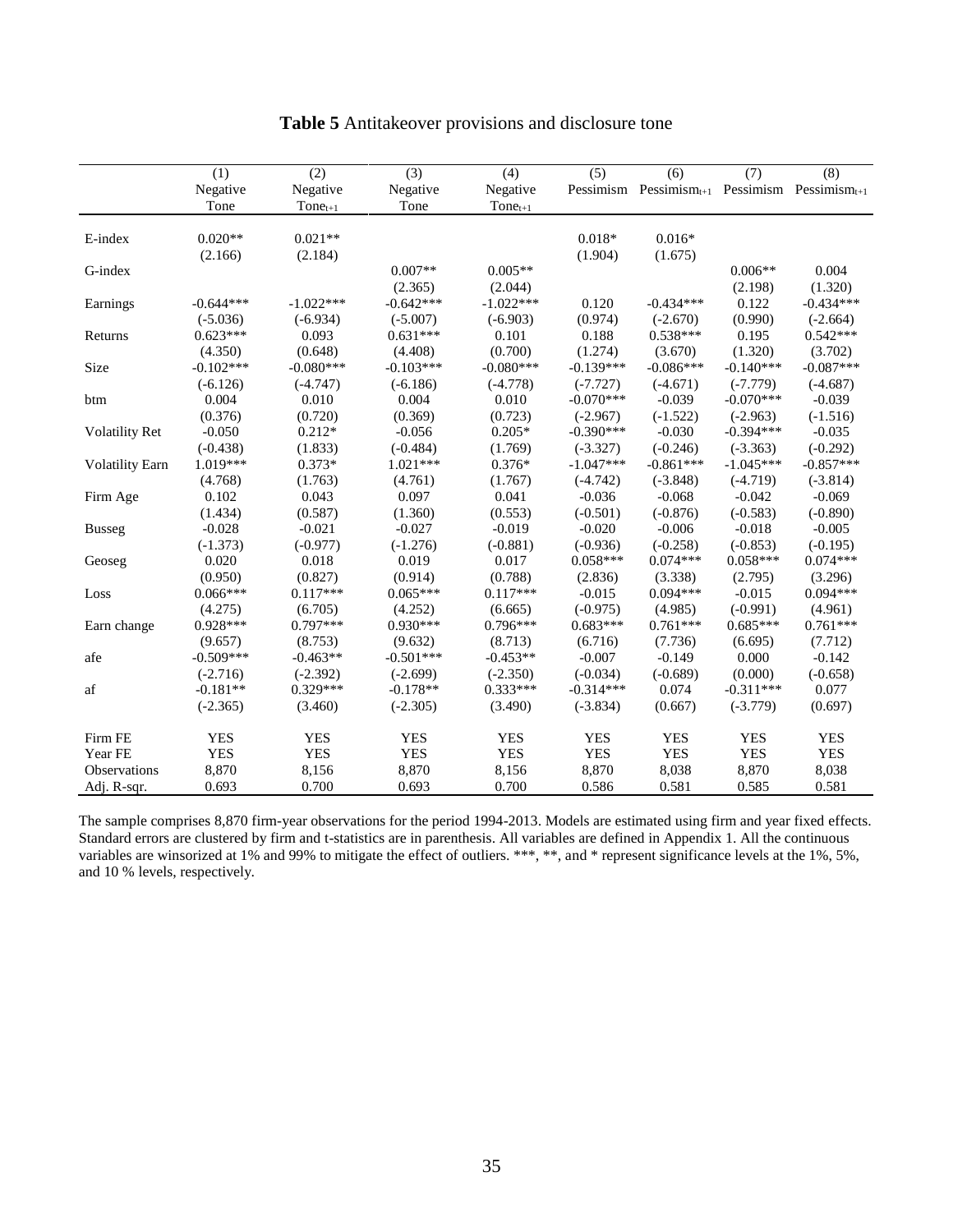|                                | (1)         | (2)             | (3)         | (4)             |
|--------------------------------|-------------|-----------------|-------------|-----------------|
|                                | Takeover    | Takeover        | Takeover    | Takeover        |
|                                | threat      | threat $_{t+1}$ | threat      | threat $_{t+1}$ |
|                                |             |                 |             |                 |
| Negative Tone*Hostile Takeover | $-0.236**$  | $-0.148$        |             |                 |
|                                | $(-2.322)$  | $(-1.475)$      |             |                 |
| <b>Negative Tone</b>           | $0.057***$  | $0.044**$       |             |                 |
|                                | (2.993)     | (2.213)         |             |                 |
| Pessimism*Hostile Takeover     |             |                 | $-0.240**$  | $-0.201*$       |
|                                |             |                 | $(-2.053)$  | $(-1.779)$      |
| Pessimism                      |             |                 | $0.058***$  | $0.055**$       |
|                                |             |                 | (2.731)     | (2.471)         |
| <b>Hostile Takeover</b>        | $0.208**$   | 0.108           | 0.060       | 0.015           |
|                                | (2.110)     | (1.078)         | (0.844)     | (0.200)         |
| Earnings                       | $0.171**$   | 0.078           | $0.150**$   | 0.054           |
|                                | (2.359)     | (0.940)         | (2.074)     | (0.655)         |
| Returns                        | $-0.953***$ | $-0.233$        | $-0.945***$ | $-0.223$        |
|                                | $(-6.666)$  | $(-1.518)$      | $(-6.606)$  | $(-1.456)$      |
| Size                           | $0.031***$  | $0.032***$      | $0.031***$  | $0.033***$      |
|                                | (7.025)     | (7.226)         | (7.224)     | (7.451)         |
| btm                            | 0.007       | 0.009           | 0.008       | 0.009           |
|                                | (0.929)     | (1.115)         | (1.077)     | (1.234)         |
| Volatility Ret                 | 0.069       | $-0.253***$     | 0.064       | $-0.254***$     |
|                                | (0.784)     | $(-2.840)$      | (0.733)     | $(-2.850)$      |
| <b>Volatility Earn</b>         | 0.104       | 0.122           | 0.152       | 0.170           |
|                                | (0.961)     | (1.078)         | (1.447)     | (1.554)         |
| Firm Age                       | $0.033**$   | 0.013           | $0.030**$   | 0.011           |
|                                | (2.568)     | (0.942)         | (2.329)     | (0.801)         |
| <b>Busseg</b>                  | 0.017       | 0.016           | 0.016       | 0.016           |
|                                | (1.197)     | (1.028)         | (1.146)     | (0.993)         |
| Geoseg                         | $-0.017$    | 0.006           | $-0.019$    | 0.004           |
|                                | $(-1.304)$  | (0.364)         | $(-1.402)$  | (0.274)         |
| Loss                           | $-0.018$    | $-0.007$        | $-0.016$    | $-0.006$        |
|                                | $(-1.223)$  | $(-0.437)$      | $(-1.114)$  | $(-0.347)$      |
| Earn change                    | 0.045       | 0.091           | 0.059       | 0.104           |
|                                | (0.533)     | (1.063)         | (0.694)     | (1.214)         |
| afe                            | $-0.032$    | $-0.077$        | $-0.046$    | $-0.088$        |
|                                | $(-0.245)$  | $(-0.481)$      | $(-0.343)$  | $(-0.550)$      |
| af                             | $0.123*$    | 0.111           | $0.130*$    | 0.118           |
|                                | (1.702)     | (1.280)         | (1.789)     | (1.355)         |
|                                |             |                 |             |                 |
| <b>Industry FE</b>             | <b>YES</b>  | <b>YES</b>      | YES         | YES             |
| Year FE                        | <b>YES</b>  | <b>YES</b>      | <b>YES</b>  | <b>YES</b>      |
| <b>Observations</b>            | 10,231      | 9,161           | 10,231      | 9,161           |
| Adj. R-sqr.                    | 0.065       | 0.065           | 0.065       | 0.065           |

**Table 6** Negative and pessimistic disclosure tone and takeover threat

The sample comprises 10,231 firm-year observations for the period 1994-2013. Models are estimated using industry (SIC-2) and year fixed effects. Standard errors are clustered by incorporation state and t-statistics are in parenthesis. All variables are defined in Appendix 1. All the continuous variables are winsorized at 1% and 99% to mitigate the effect of outliers. \*\*\*, \*\*, and \* represent significance levels at the 1%, 5%, and 10 % levels, respectively.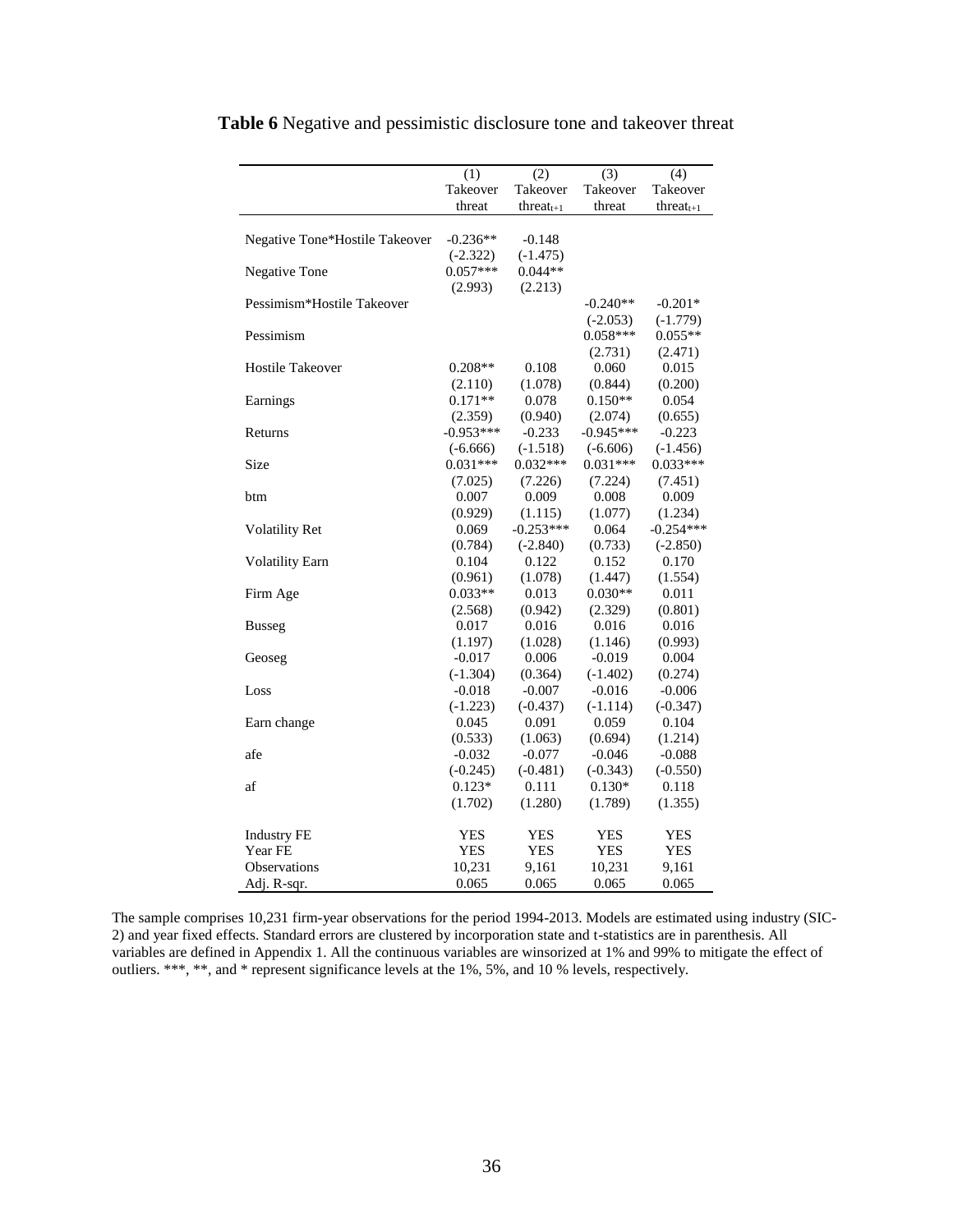|                                  |                      | (1)                      | (2)            | (3)          | (4)           |
|----------------------------------|----------------------|--------------------------|----------------|--------------|---------------|
|                                  |                      | Price                    | $Price_{t+1}$  | Price        | $Price_{t+1}$ |
|                                  |                      |                          |                |              |               |
| Negative Tone*Hostile Takeover   | $\beta_1$            | $-12.762***$             | $-12.829**$    |              |               |
|                                  |                      | $(-2.665)$               | $(-2.398)$     |              |               |
| Negative Tone                    | $\beta_2$            | $-1.329$                 | $-0.935$       |              |               |
|                                  |                      | $(-1.316)$               | $(-0.815)$     |              |               |
| Pessimism*Hostile Takeover       | β3                   |                          |                | $-9.290*$    | $-11.752**$   |
|                                  |                      |                          |                | $(-1.785)$   | $(-2.019)$    |
| Pessimism                        | $\beta_4$            |                          |                | $-1.649$     | $-0.932$      |
|                                  |                      |                          |                | $(-1.573)$   | $(-0.779)$    |
| <b>Hostile Takeover</b>          | β5                   | 15.186***                | 17.290***      | 6.883*       | 9.117**       |
|                                  |                      | (3.276)                  | (3.388)        | (1.681)      | (2.086)       |
| Earnings                         | $\beta_6$            | 13.134***                | 12.032***      | 15.103***    | 13.965***     |
|                                  |                      | (4.058)                  | (3.166)        | (4.642)      | (3.702)       |
| Returns                          | $\beta_7$            | 94.972 ***               | 72.051***      | 93.710***    | 71.039***     |
|                                  |                      | (20.836)                 | (13.101)       | (20.430)     | (12.888)      |
| Size                             | $\beta$ <sub>8</sub> | 7.008***                 | $6.094***$     | $6.880***$   | 5.972 ***     |
|                                  |                      | (32.935)                 | (26.067)       | (32.164)     | (25.505)      |
| btm                              | $\beta$              | 0.239                    | $-0.346$       | $-0.018$     | $-0.569$      |
|                                  |                      | (0.727)                  | $(-0.988)$     | $(-0.053)$   | $(-1.615)$    |
| <b>Volatility Ret</b>            | $\beta_{10}$         | $-17.367***$             | $-24.516***$   | $-18.812***$ | $-25.771***$  |
|                                  |                      | $(-5.033)$               | $(-6.330)$     | $(-5.431)$   | $(-6.641)$    |
| <b>Volatility Earn</b>           | $\beta_{11}$         | $-23.349***$             | $-28.244***$   | $-29.628***$ | $-33.793***$  |
|                                  |                      | $(-4.406)$               | $(-4.834)$     | $(-5.708)$   | $(-5.842)$    |
| Firm Age                         | $\beta_{12}$         | $-3.484***$              | $-3.952***$    | $-3.587***$  | $-4.068***$   |
|                                  |                      | $(-4.468)$               | $(-4.623)$     | $(-4.573)$   | $(-4.730)$    |
|                                  | $\beta_{13}$         | $-0.721$                 | $-0.441$       | $-0.704$     | $-0.450$      |
| <b>Busseg</b>                    |                      |                          | $(-0.521)$     |              | $(-0.531)$    |
|                                  |                      | $(-1.003)$               |                | $(-0.980)$   |               |
| Geoseg                           | $\beta_{14}$         | $-0.603$                 | $-0.021$       | $-0.470$     | 0.070         |
|                                  |                      | $(-0.824)$               | $(-0.024)$     | $(-0.645)$   | (0.080)       |
| Loss                             | $\beta_{15}$         | $-3.413***$              | $-3.048***$    | $-3.727***$  | $-3.298***$   |
|                                  |                      | $(-6.279)$               | $(-4.754)$     | $(-6.833)$   | $(-5.170)$    |
| change Earn                      | $\beta_{16}$         | $-14.284***$             | $-9.511***$    | $-15.315***$ | $-10.433***$  |
|                                  |                      | $(-5.699)$               | $(-3.204)$     | $(-6.211)$   | $(-3.564)$    |
| afe                              | $\beta_{17}$         | $-13.270***$             | $-2.351$       | $-11.581***$ | $-0.903$      |
|                                  |                      | $(-3.328)$               | $(-0.348)$     | $(-2.855)$   | $(-0.133)$    |
| $\operatorname{af}$              | $\beta_{18}$         | $-9.732***$              | $-6.883**$     | $-10.220***$ | $-7.331**$    |
|                                  |                      | $(-3.971)$               | $(-2.334)$     | $(-4.073)$   | $(-2.464)$    |
| Significance $\beta_1 + \beta_5$ |                      | 0.612                    | 0.383          |              |               |
|                                  |                      |                          |                |              |               |
| Significance $\beta_3 + \beta_5$ |                      | $\overline{\phantom{0}}$ | $\overline{a}$ | 0.729        | 0.726         |
| <b>Industry FE</b>               |                      | YES                      | <b>YES</b>     | <b>YES</b>   | <b>YES</b>    |
| Year FE                          |                      | <b>YES</b>               | <b>YES</b>     | <b>YES</b>   | <b>YES</b>    |
| Observations                     |                      | 10,231                   | 9,090          | 10,231       | 9,090         |
| Adj. R-sqr.                      |                      | 0.621                    | 0.526          | 0.620        | 0.525         |
|                                  |                      |                          |                |              |               |

# **Table 7** Hostile takeover, disclosure tone and price

The sample comprises 10,231 firm-year observations for the period 1994-2013. Models are estimated using industry (SIC-2) and year fixed effects. Standard errors are clustered by incorporation state and t-statistics are in parenthesis. All variables are defined in Appendix 1. All the continuous variables are winsorized at 1% and 99% to mitigate the effect of outliers. \*\*\*, \*\*, and \* represent significance levels at the 1%, 5%, and 10 % levels, respectively.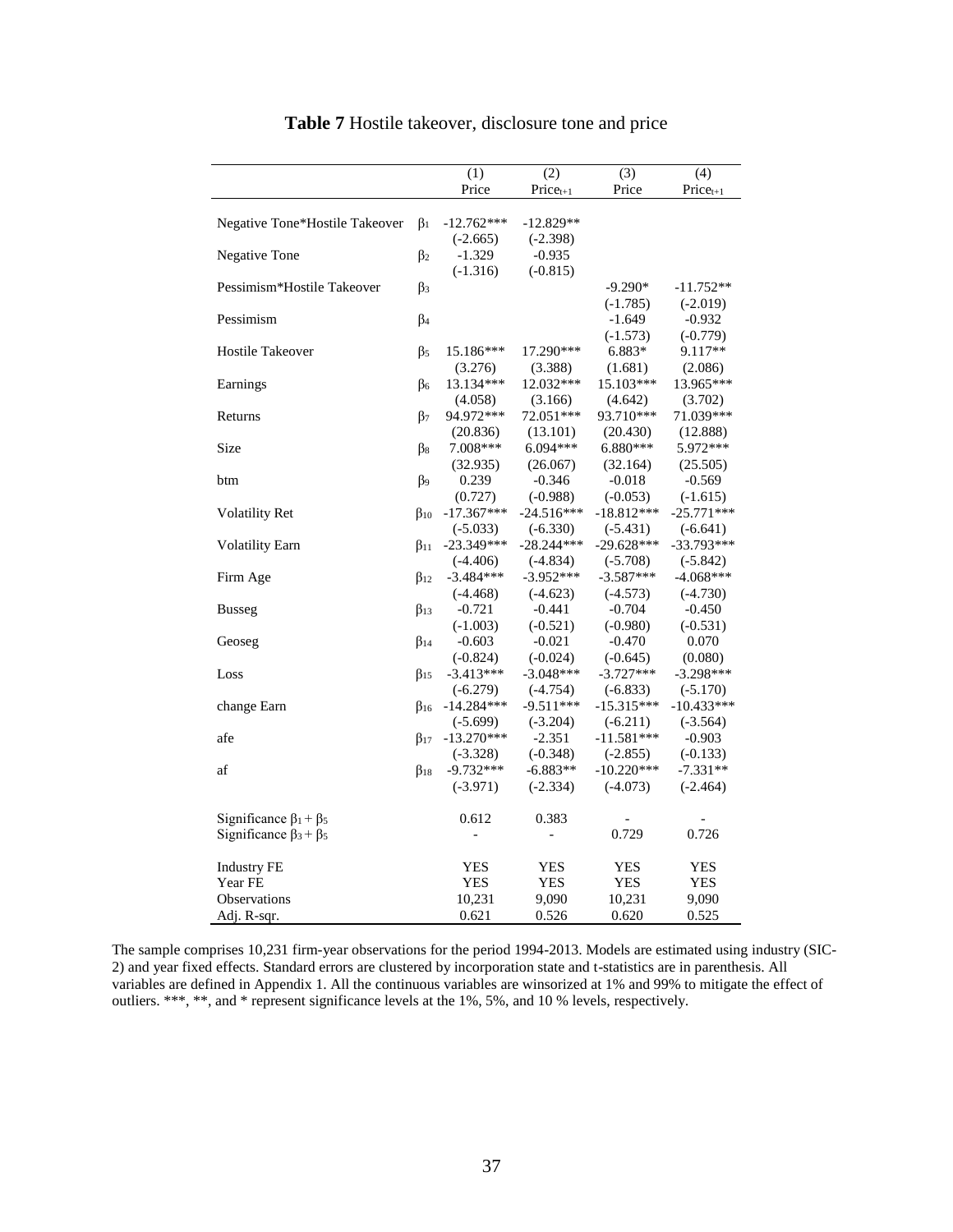|                                | $\overline{(1)}$ | $\overline{2}$ | $\overline{(3)}$ | (4)           |
|--------------------------------|------------------|----------------|------------------|---------------|
|                                | Returns          | $Returnst+1$   | Returns          | $Retturnst+1$ |
|                                |                  |                |                  |               |
| <b>Hostile Takeover</b>        | $-0.014***$      | $-0.010*$      | $-0.011***$      | $-0.008**$    |
|                                | $(-3.144)$       | $(-1.934)$     | $(-3.042)$       | $(-2.033)$    |
| Negative Tone                  | $-0.001$         | $-0.000$       |                  |               |
|                                | $(-0.555)$       | $(-0.320)$     |                  |               |
| Negative Tone*Hostile Takeover | 0.004            | 0.004          |                  |               |
|                                | (0.768)          | (0.663)        |                  |               |
| Pessimism                      |                  |                | $-0.003**$       | 0.002         |
|                                |                  |                | $(-2.372)$       | (1.317)       |
| Pessimism*Hostile Takeover     |                  |                | 0.010            | $-0.008$      |
|                                |                  |                | (1.523)          | $(-1.083)$    |
| Earnings                       | $0.013**$        | $-0.001$       | $0.014**$        | $-0.001$      |
|                                | (1.986)          | $(-0.106)$     | (2.112)          | $(-0.177)$    |
| <b>Size</b>                    | $0.003***$       | 0.000          | $0.003***$       | 0.000         |
|                                | (11.057)         | (0.162)        | (11.116)         | (0.229)       |
| btm                            | $-0.006***$      | $-0.004***$    | $-0.006***$      | $-0.004***$   |
|                                | $(-6.735)$       | $(-5.784)$     | $(-6.878)$       | $(-5.793)$    |
| <b>Volatility Ret</b>          | $0.145***$       | $0.043***$     | $0.145***$       | $0.043***$    |
|                                | (17.488)         | (5.185)        | (17.592)         | (5.218)       |
| <b>Volatility Earn</b>         | $-0.010$         | $-0.010$       | $-0.010$         | $-0.010$      |
|                                | $(-1.258)$       | $(-1.129)$     | $(-1.333)$       | $(-1.126)$    |
| Firm Age                       | 0.001            | $-0.001$       | 0.001            | $-0.001$      |
|                                | (1.551)          | $(-0.854)$     | (1.630)          | $(-0.807)$    |
| <b>Busseg</b>                  | 0.001            | 0.001          | 0.001            | 0.001         |
|                                | (0.701)          | (1.367)        | (0.668)          | (1.409)       |
| Geoseg                         | $-0.001$         | $-0.002**$     | $-0.001$         | $-0.002**$    |
|                                | $(-1.260)$       | $(-2.381)$     | $(-1.182)$       | $(-2.421)$    |
| Loss                           | $-0.009***$      | 0.001          | $-0.008***$      | 0.001         |
|                                | $(-6.427)$       | (0.503)        | $(-6.359)$       | (0.510)       |
| Earn change                    | $0.070***$       | $0.017**$      | $0.070***$       | $0.017**$     |
|                                | (9.415)          | (2.309)        | (9.570)          | (2.335)       |
| afe                            | $0.035*$         | $-0.082***$    | $0.035*$         | $-0.082***$   |
|                                | (1.708)          | $(-4.764)$     | (1.740)          | $(-4.784)$    |
| af                             | $-0.103***$      | $0.038***$     | $-0.103***$      | $0.039***$    |
|                                | $(-5.993)$       | (3.582)        | $(-6.073)$       | (3.643)       |
|                                |                  |                |                  |               |
| <b>Industry FE</b><br>Year FE  | YES              | <b>YES</b>     | <b>YES</b>       | <b>YES</b>    |
| Observations                   | <b>YES</b>       | <b>YES</b>     | <b>YES</b>       | <b>YES</b>    |
|                                | 10,231           | 9,156          | 10,231           | 9,156         |
| Adj. R-sqr.                    | 0.376            | 0.215          | 0.376            | 0.215         |

# **Table 8** Hostile takeover and firm performance

The sample comprises 10,231 firm-year observations for the period 1994-2013. Models are estimated using industry (SIC-2) and year fixed effects. Standard errors are clustered by firm and t-statistics are in parenthesis. All variables are defined in Appendix 1. All the continuous variables are winsorized at 1% and 99% to mitigate the effect of outliers. \*\*\*, \*\*, and \* represent significance levels at the 1%, 5%, and 10 % levels, respectively.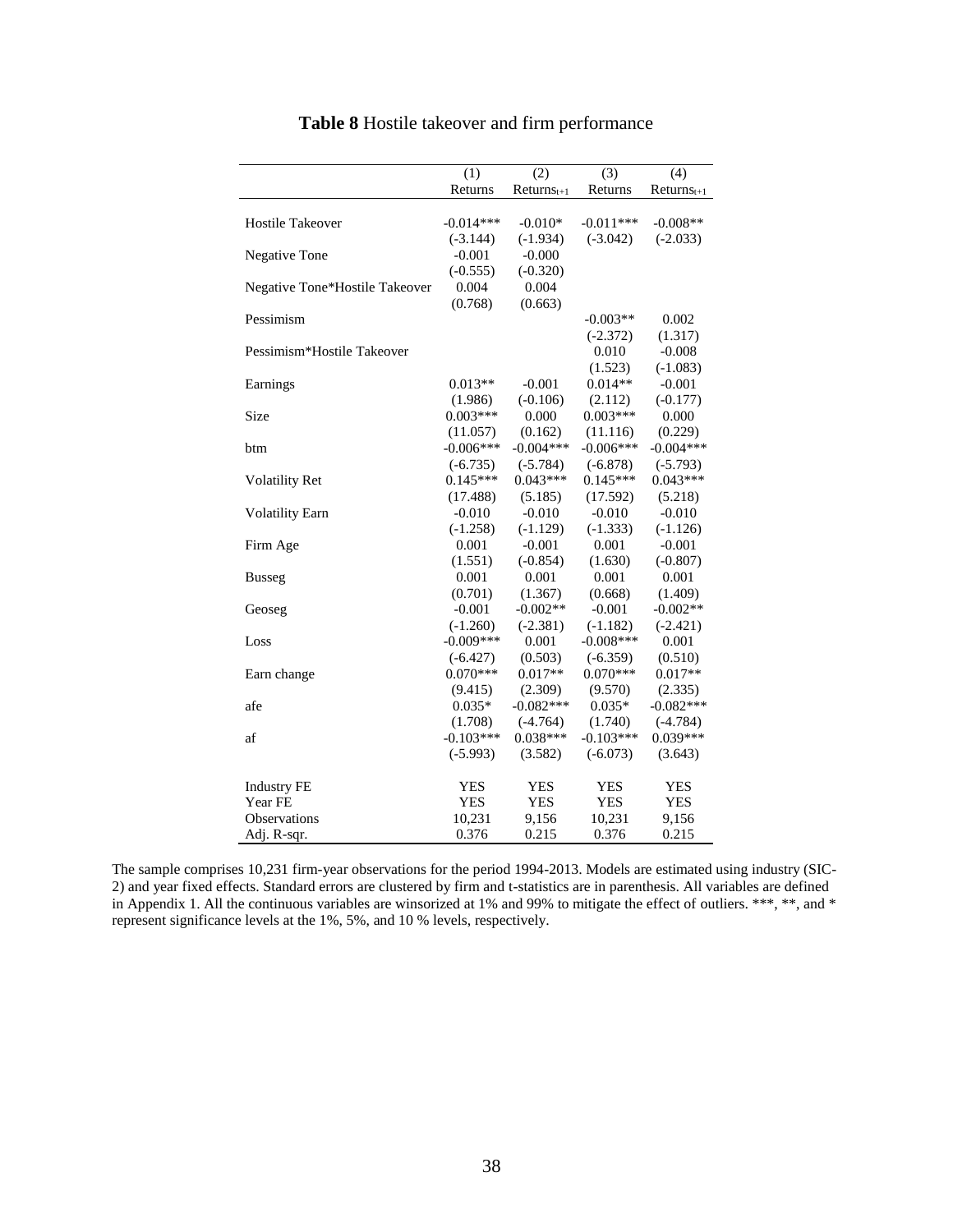|                                | (1)         | (2)                | (3)         | (4)                |
|--------------------------------|-------------|--------------------|-------------|--------------------|
|                                | Accrual EM  | Accrual $EM_{t+1}$ | Accrual EM  | Accrual $EM_{t+1}$ |
|                                |             |                    |             |                    |
| <b>Hostile Takeover</b>        | $-0.078***$ | $-0.115***$        | $-0.086***$ | $-0.103***$        |
|                                | $(-2.918)$  | $(-3.969)$         | $(-3.664)$  | $(-3.339)$         |
| Negative Tone                  | $-0.001$    | $-0.007*$          |             |                    |
|                                | $(-0.128)$  | $(-1.735)$         |             |                    |
| Negative Tone*Hostile Takeover | $-0.014$    | 0.025              |             |                    |
|                                | $(-0.801)$  | (1.409)            |             |                    |
| Pessimism                      |             |                    | 0.001       | $-0.003$           |
|                                |             |                    | (0.323)     | $(-0.668)$         |
| Pessimism*Hostile Takeover     |             |                    | $-0.024$    | 0.004              |
|                                |             |                    | $(-1.455)$  | (0.177)            |
| Earnings                       | $-0.085***$ | $-0.020$           | $-0.084***$ | $-0.017$           |
|                                | $(-6.320)$  | $(-1.625)$         | $(-6.061)$  | $(-1.438)$         |
| Returns                        | $-0.007$    | $0.114***$         | $-0.008$    | $0.113***$         |
|                                | $(-0.221)$  | (3.053)            | $(-0.265)$  | (3.073)            |
| Size                           | $0.007***$  | $-0.002$           | $0.007***$  | $-0.002$           |
|                                | (4.400)     | $(-0.835)$         | (4.426)     | $(-0.903)$         |
| btm                            | $-0.007***$ | $-0.004***$        | $-0.008***$ | $-0.004***$        |
|                                | $(-6.114)$  | $(-4.292)$         | $(-7.202)$  | $(-4.820)$         |
| <b>Volatility Ret</b>          | $0.071***$  | $0.037***$         | $0.070***$  | $0.036***$         |
|                                | (5.575)     | (3.006)            | (5.600)     | (2.955)            |
| <b>Volatility Earn</b>         | $-0.041***$ | $-0.091***$        | $-0.047***$ | $-0.097***$        |
|                                | $(-3.057)$  | $(-6.288)$         | $(-3.039)$  | $(-7.585)$         |
| Firm Age                       | $-0.044***$ | $-0.047***$        | $-0.044***$ | $-0.049***$        |
|                                | $(-11.079)$ | $(-8.152)$         | $(-10.952)$ | $(-9.104)$         |
| <b>Busseg</b>                  | 0.002       | $0.005*$           | 0.002       | $0.005*$           |
|                                | (1.027)     | (1.757)            | (1.047)     | (1.763)            |
| Geoseg                         | $-0.000$    | $-0.002$           | $-0.000$    | $-0.002$           |
|                                | $(-0.189)$  | $(-0.899)$         | $(-0.144)$  | $(-0.882)$         |
| Loss                           | 0.001       | $-0.004$           | 0.001       | $-0.004*$          |
|                                | (0.649)     | $(-1.670)$         | (0.566)     | $(-1.699)$         |
| Earn change                    | 0.012       | $-0.001$           | 0.011       | $-0.003$           |
|                                | (0.526)     | $(-0.138)$         | (0.534)     | $(-0.309)$         |
| afe                            | 0.005       | $-0.039*$          | 0.006       | $-0.037*$          |
|                                | (0.228)     | $(-1.774)$         | (0.276)     | $(-1.715)$         |
| af                             | $0.026*$    | 0.001              | $0.026**$   | 0.001              |
|                                | (2.019)     | (0.031)            | (2.048)     | (0.021)            |
|                                |             |                    |             |                    |
| <b>Industry FE</b>             | <b>YES</b>  | <b>YES</b>         | <b>YES</b>  | <b>YES</b>         |
| Year FE                        | <b>YES</b>  | <b>YES</b>         | <b>YES</b>  | <b>YES</b>         |
| Observations                   | 10,057      | 8,912              | 10,057      | 8,912              |
| Adj. R-sqr.                    | 0.236       | 0.243              | 0.236       | 0.243              |

# **Table 9** Hostile takeover and earnings management

The sample comprises 10,057 firm-year observations for the period 1994-2013. Models are estimated using industry (SIC-2) and year fixed effects. The dependent variable is *Accrual EM* which is calculated following Jones (1991). Standard errors are clustered by firm and t-statistics are in parenthesis. All variables are defined in Appendix 1. All the continuous variables are winsorized at 1% and 99% to mitigate the effect of outliers. \*\*\*, \*\*, and \* represent significance levels at the 1%, 5%, and 10 % levels, respectively.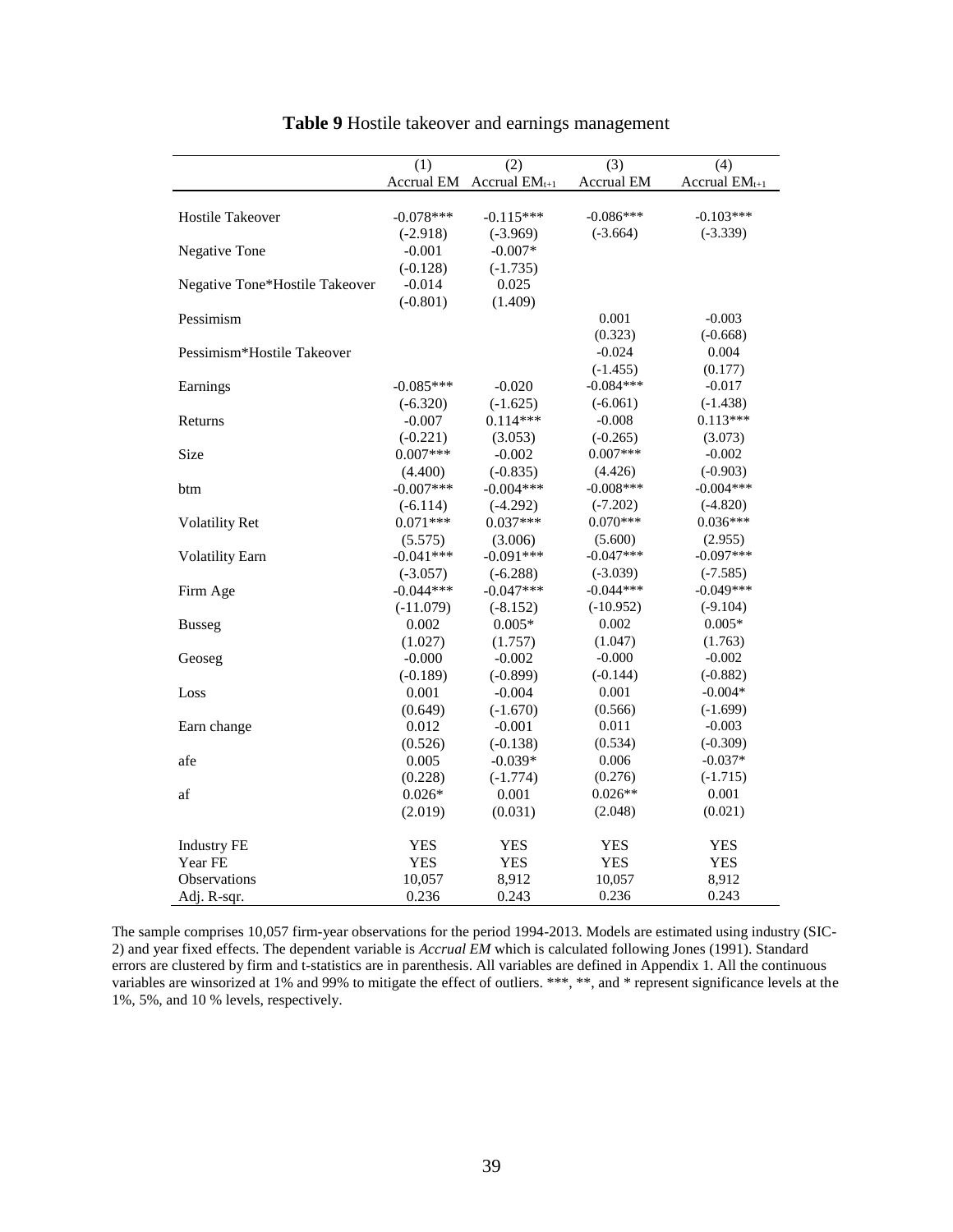|                              | (1)         | (2)         | (3)         | (4)         |
|------------------------------|-------------|-------------|-------------|-------------|
|                              | Negative    | Negative    | Pessimism   | Pessimism   |
|                              | Tone        | Tone        |             |             |
|                              |             |             |             |             |
| <b>Constituency Statutes</b> | $-0.092***$ | $-0.093***$ | $-0.103***$ | $-0.104***$ |
|                              | $(-4.124)$  | $(-4.194)$  | $(-5.867)$  | $(-5.837)$  |
| E-index                      | $0.020*$    |             | 0.018       |             |
|                              | (1.858)     |             | (1.613)     |             |
| G-index                      |             | $0.007***$  |             | $0.005**$   |
|                              |             | (2.811)     |             | (2.320)     |
| Earnings                     | $-0.641***$ | $-0.640***$ | $0.123*$    | $0.123*$    |
|                              | $(-7.605)$  | $(-7.597)$  | (1.693)     | (1.697)     |
| Returns                      | $0.619***$  | $0.629***$  | 0.184       | 0.194       |
|                              | (4.585)     | (4.879)     | (1.128)     | (1.237)     |
| Size                         | $-0.102***$ | $-0.103***$ | $-0.139***$ | $-0.139***$ |
|                              | $(-6.298)$  | $(-6.547)$  | $(-8.350)$  | $(-8.614)$  |
| btm                          | 0.004       | 0.004       | $-0.070***$ | $-0.070***$ |
|                              | (0.561)     | (0.578)     | $(-3.934)$  | $(-3.943)$  |
| <b>Volatility Ret</b>        | $-0.050$    | $-0.058$    | $-0.390***$ | $-0.397***$ |
|                              | $(-0.592)$  | $(-0.686)$  | $(-4.602)$  | $(-4.676)$  |
| <b>Volatility Earn</b>       | 1.020***    | $1.022***$  | $-1.046***$ | $-1.044***$ |
|                              | (4.608)     | (4.512)     | $(-4.995)$  | $(-4.886)$  |
| Firm Age                     | $0.100***$  | $0.098***$  | $-0.038$    | $-0.040$    |
|                              | (3.326)     | (3.231)     | $(-1.430)$  | $(-1.493)$  |
| <b>Busseg</b>                | $-0.028$    | $-0.027$    | $-0.020$    | $-0.018$    |
|                              | $(-1.602)$  | $(-1.474)$  | $(-1.077)$  | $(-0.971)$  |
| Geoseg                       | 0.019       | 0.019       | $0.058**$   | $0.057**$   |
|                              | (0.677)     | (0.660)     | (2.134)     | (2.099)     |
| Loss                         | $0.066***$  | $0.066***$  | $-0.015$    | $-0.015$    |
|                              | (6.348)     | (6.409)     | $(-1.404)$  | $(-1.456)$  |
| Earn change                  | $0.927***$  | $0.929***$  | $0.682***$  | $0.684***$  |
|                              | (11.385)    | (11.448)    | (9.203)     | (9.284)     |
| afe                          | $-0.512***$ | $-0.505***$ | $-0.011$    | $-0.004$    |
|                              | $(-4.637)$  | $(-4.869)$  | $(-0.084)$  | $(-0.032)$  |
| af                           | $-0.182***$ | $-0.179***$ | $-0.316***$ | $-0.312***$ |
|                              | $(-3.994)$  | $(-3.982)$  | $(-5.713)$  | $(-5.803)$  |
| Firm FE                      | <b>YES</b>  | <b>YES</b>  | <b>YES</b>  | <b>YES</b>  |
| Year FE                      | <b>YES</b>  | <b>YES</b>  | <b>YES</b>  | <b>YES</b>  |
| Observations                 | 8,870       | 8,870       | 8,870       | 8,870       |
| Adj. R-sqr.                  | 0.694       | 0.693       | 0.586       | 0.585       |

**Table 10** Constituency statutes and disclosure tone

The sample comprises 8,870 firm-year observations for the period 1994-2013. Models are estimated using firm and year fixed effects. Standard errors are clustered by incorporation state and t-statistics are in parenthesis. All variables are defined in Appendix 1. All the continuous variables are winsorized at 1% and 99% to mitigate the effect of outliers. \*\*\*, \*\*, and \* represent significance levels at the 1%, 5%, and 10 % levels, respectively.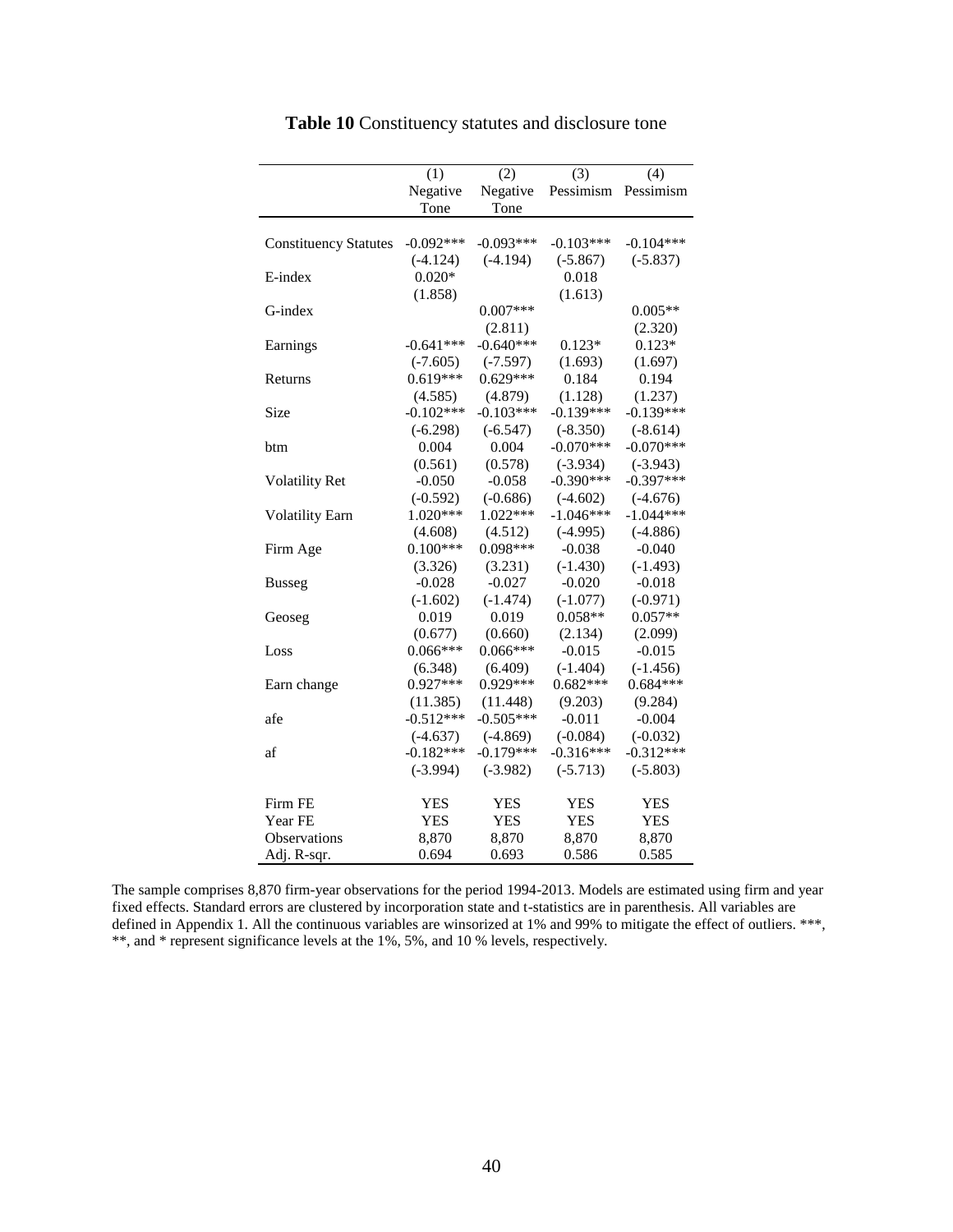#### **Bibliography**

- Aboody, D., & Kasznik, R. (2000). CEO stock option awards and the timing of corporate voluntary disclosures. Journal of Accounting and Economics, 29(1), 73-100.
- Abowd, J. M., Kramarz, F., & Margolis, D. (1999). High wage workers and high wage firms. Econometrica, 67(2), 251-333.

Acharya, V., Gabarro, M. & Volpin, P. (2016). Competition for managers and corporate governance. Working Paper.

- Ali, A., & Zhang, W. (2015). CEO tenure and earnings management. Journal of Accounting and Economics, 59(1), 60-79.
- Ali, A., Li, N., & Zhang, W. (2015). Managers' career concerns and asymmetric disclosure of bad versus good news. Working paper.
- Allison, P. D. (1998). Multiple Regression Analysis. A Primer.
- Almeling, D. S., Snyder, D. W., Sapoznikow, M., McCollum, W. & Weader, J. (2010). A statistical analysis of trade secret litigation in state courts. Gonzaga Law Review 45, 291-334.
- Almeling, D. S., Snyder, D. W., Sapoznikow, M., McCollum, W. & Weader, J. (2011). A statistical analysis of trade secret litigation in state courts. Gonzaga Law Review 46, 57-101.
- Amir, E., & Lev, B. (1996). Value-relevance of nonfinancial information: The wireless communication industry. Journal of Accounting and Economics, 22(1-3), 3-30. and capital structure decisions. Journal of Financial Economics 128(2), 266-286.
- Andrews, K. R. (1987). The concept of corporate strategy. Homewood, IL: Irwin.
- Armstrong, C.S., Core, J. E., & Guay, W. R. (2014). Do independent directors cause improvements in firm transparency? Journal of Financial Economics, 113(3), 383-403.
- Atanasov, V. & Black, B. (2016). Shock-based causal inference in corporate finance and accounting research. Critical Finance Review, 5(2), 207-304.
- Autor, D. H., Kerr, W. R. & Kugler, A. D. (2007). Does employment protection reduce productivity? Evidence from US states. The Economic Journal 117(521), 189-217.
- Axelson, U., & Bond, P. (2015). Wall Street occupations. The Journal of Finance, 70(5): 1949-1996.
- Baik, B., Choi, S., & Farber, D. B. (2017). Managerial ability and income smoothing. Working Paper.
- Baik, B., Farber, D. B., & Lee, S. (2011). CEO ability and management earnings forecasts. Contemporary Accounting Research, 28(5), 1645-1668.
- Ball, R. & Brown, P. (1968). An empirical evaluation of accounting income numbers. Journal of Accounting Research, 6(2), 159-178.
- Barker III, V.L., & Mueller, G. (2002). CEO characteristics and firm R&D spending. Management Science, 48(6), 782-801.
- Barney, J. B. (1991). Firm resources and sustained competitive advantage. Journal of Management 17(1), 99-120.
- Barron, O.E., Byard, D., & Kim, O. (2002). Changes in analysts' information around earnings announcements. The Accounting Review, 77(4), 821-846.
- Barth, M. E., Hodder, L. D., & Stubben, S. R. (2008). Fair value accounting for liabilities and own credit risk. The Accounting Review, 83(3), 629-664.
- Baum, C. F., Schaffer, M. E., and Stillman, S. (2007). Enhanced routines for instrumental variables: GMM estimation and testing. [Stata Journal,](https://econpapers.repec.org/article/tsjstataj/) 7(4), 465-506.
- Beaver, W. H. (1968). The information content of annual earnings announcements. Journal of Accounting Research, 6, 67-92.
- Bebchuk, L. A., & Fried, J. M. (2004). Pay without performance: The unfulfilled promise of executive compensation. Harvard University Press, Cambridge, MA.
- Bebchuk, L., Cohen, A. & Ferrell, A. (2008). What matters in corporate governance? The Review of Financial Studies, 22(2), 783-827.
- Beneish, M. D. & Vargus, M. (2002). Insider trading, earnings quality, and accrual mispricing. The Accounting Review 77(4), 755-791.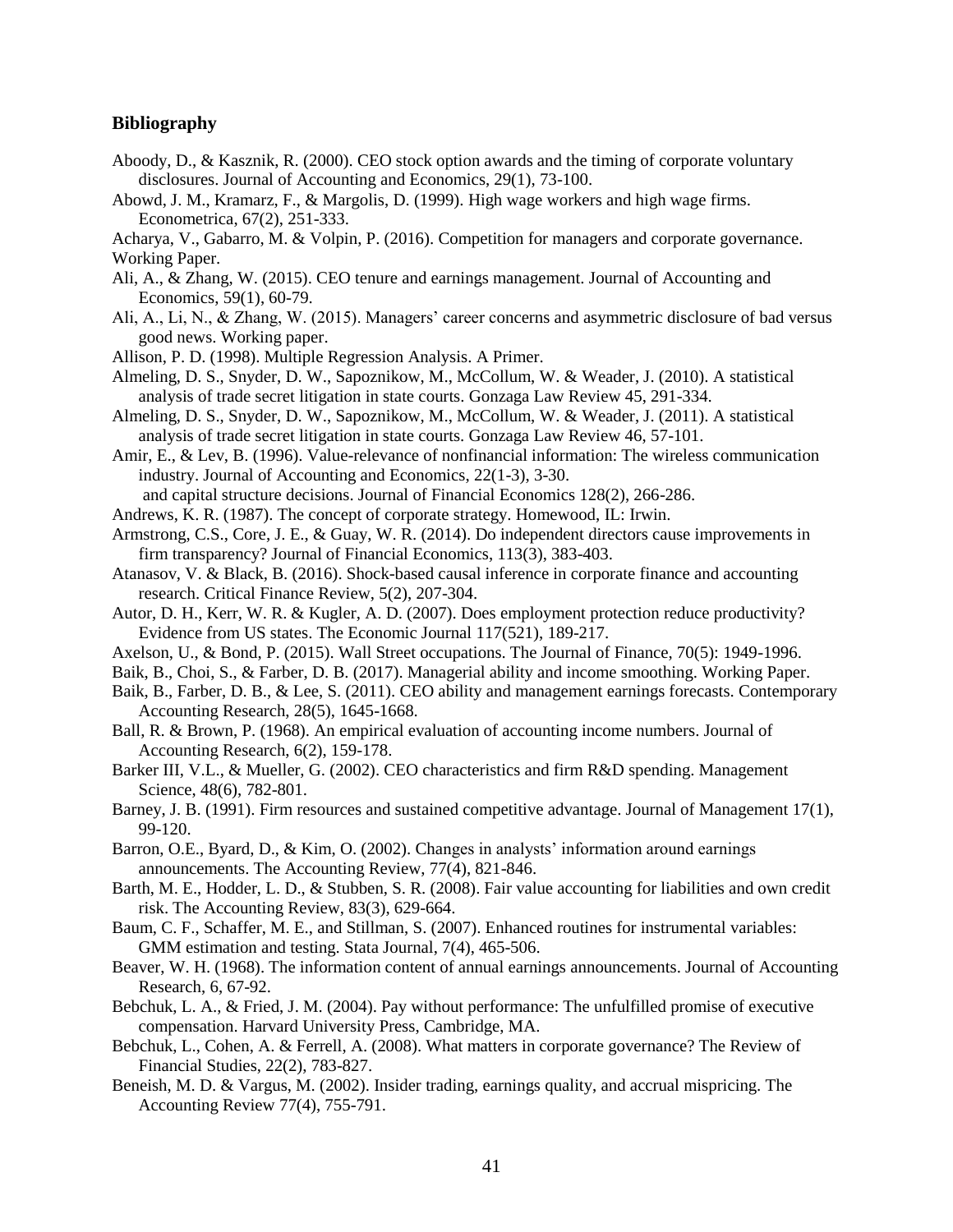- Beretta, S., & Bozzolan, S. (2004). A framework for the analysis of firm risk communication. The International Journal of Accounting, 39(3), 265-288.
- Berle, A. A. (1931). Powers as powers in trust. Harvard Law Review, 44(7), 1049-1074.
- Bertrand, M. & Mullainathan, S. (1999). Is there discretion in wage setting? A test using takeover legislation. Rand Journal of Economics 30(3), 535-554.
- Bertrand, M. & Mullainathan, S. (2001). Are CEOs rewarded for luck? The ones without principles are. Quarterly Journal of Economics 116(3), 901-932.
- Bertrand, M. & Mullainathan, S. (2003). Enjoying the quiet life? Corporate governance and managerial preferences. Journal of Political Economy 111(5), 1043-1075.
- Bertrand, M. & Schoar, A. (2003). Managing with style: The effect of managers on firm policies. The Quarterly Journal of Economics 118(4), 1169-1208.
- Bertrand, M., Duflo, E. & Mullainathan, S. (2004). How much should we trust differences-in-differences estimates? The Quarterly Journal of Economics, 119 (1), 249-275.
- Bhagat, S., Bolton, B. & Romano, R. (2008). The promise and peril of corporate governance indices. Columbia Law Review, 108, 1803-1882.
- Biddle, G. C., Hilary, G. & Verdi, R. S. (2009). How does financial reporting quality relate to investment efficiency? Journal of Accounting and Economics 48(2-3), 112-131.
- Bisconti, A. (2009). The double bottom line: Can constituency statutes protect socially responsible corporations stuck in Revlon land. Loyola of Los Angeles Law Review, 42, 765-805.
- Black, B. S., De Carvalho, A. G., Khanna, V. S., Kim, W. & Yurtoglu, B. B. (2016). Corporate governance indices and construct validity. Corporate Governance: An International Review, 25(6), 397-410.
- Bochkay, K., Chychyla, R. & Nanda, D. (2018). Dynamics of CEO disclosure style. The Accounting Review.
- Bonsall, S. B., Bozanic, Z, & Fischer, P. E. (2013). The informativeness of disclosure tone. Working paper.
- Bonsall, S. B., Leone, A. & Miller, B. P. (2017). A plain English measure of financial reporting readability. Journal of Accounting and Economics 63(2-3), 329-357.
- Borokhovich, K. A., Parrino, R. & Trapani, T. (1996). Outside directors and CEO selection. Journal of Financial and Quantitative Analysis 31(3), 337-355.
- Borusyak, K., Hull, P. & Jaravel, X. (2018). Quasi-experimental shift-share research designs. Working Paper.
- Breton, G., & Taffler, R. J. (2001). Accounting information and analyst stock recommendation decisions: A content analysis approach. Accounting and Business Research, 31(2), 91-101
- Brickley, J. A. & Zimmerman, J. L. (2010). Corporate governance myths: Comments on Armstrong, Guay and Weber. Journal of Accounting and Economics, 50(2-3), 235-245.
- Brickley, J. A., Linck, J. S., & Coles, J. L. (1999). What happens to CEOs after they retire? New evidence on career concerns, horizon problems, and CEO incentives. Journal of Financial Economics, 52(3), 341-377.
- Brown, J. R., Fazzari, S. M. & Petersen, B. C. (2009). Financing innovation and growth: Cash flow, external equity and the 1990s R&D boom. Journal of Finance 64(1), 151-185.
- Brown, L. D. & Caylor, M. L. (2006). Corporate governance and firm valuation. Journal of Accounting and Public Policy, 25(4), 409-434.
- Brown, N. C., Christensen, T. E., Elliot, W. B. & Mergenthaler, R. D. (2012). Investor sentiment and pro forma earnings disclosures. Journal of Accounting Research, 50(1), 1-40.
- Cadman, B. D., Campbell, J. L. & Klasa, S. (2016). Are ex ante CEO severance pay contracts consistent with efficient contracting? Journal of Financial and Quantitative Analysis 51(3), 737-769.
- Cain, M. D., McKeon, S. B. & Solomon, S. D. (2017). Do takeover laws matter? Evidence from five decades of hostile takeovers. Journal of Financial Economics, 124(3), 464-485.
- Campbell, J. (2018). Do career concerns affect the delay of bad news disclosure? The Accounting Review, 93(2), 61-95.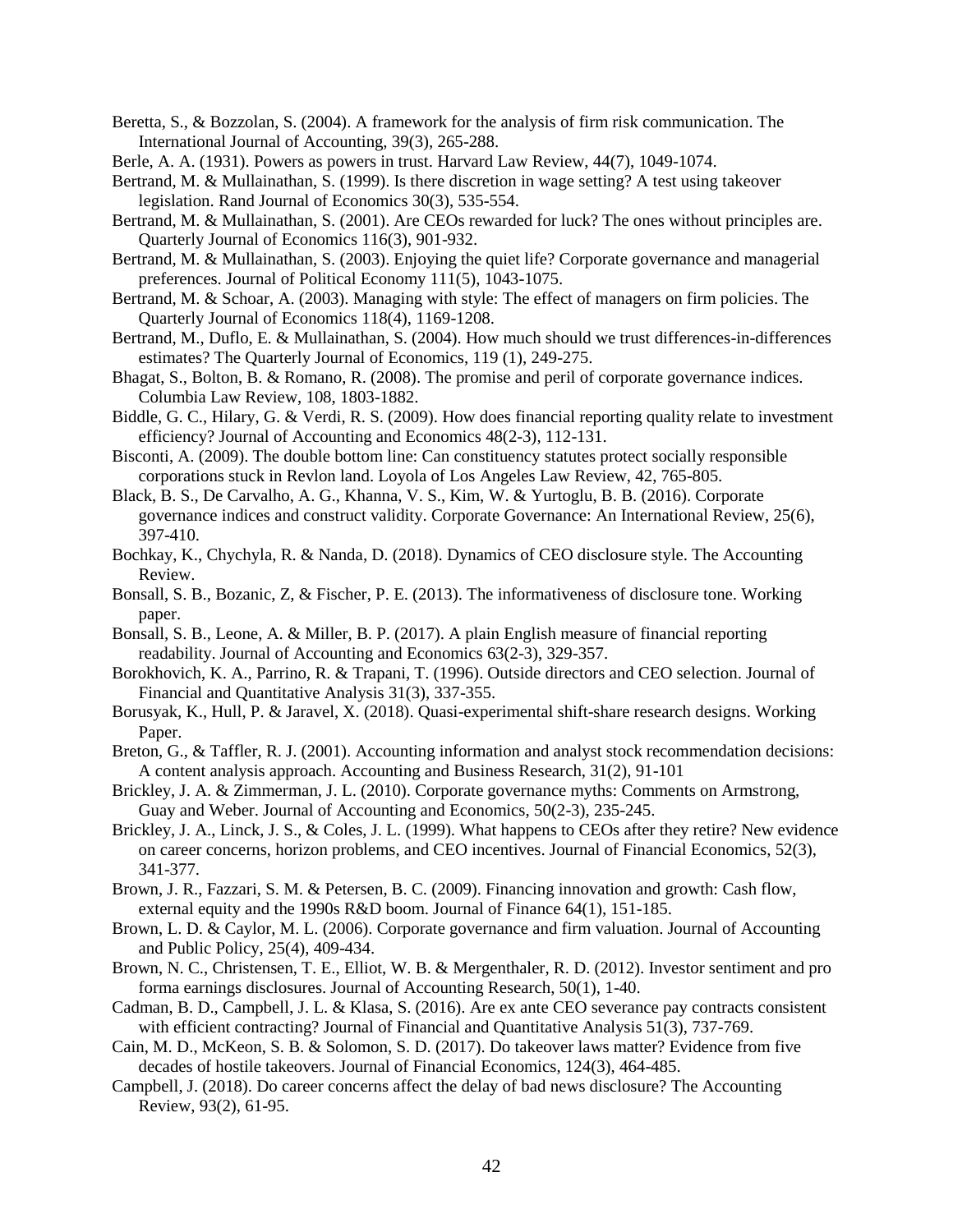- Campbell, T. C., Gallmeyer, M., Johnson, S. A., Rutherford, J. & Staley, B. W. (2011). CEO optimism and forced turnover. Journal of Financial Economics, 101(3): 695-712.
- Castellaneta, F., Conti, R. & Kacperczyk, A. (2017). Money secrets: How does trade secret legal protection affect firm market value? Evidence from the Uniform Trade secret Act. Strategic Management Journal 38(4), 834-853.
- Chang, Y.Y., Dasgupta, S., & Hilary, G. (2010). CEO Ability, pay, and firm performance. Management Science, 56(10), 1633-1652.
- Chen, D., Gao, H. & Ma, Y. (2018). Human capital driven acquisitions: Evidence from the inevitable disclosure doctrine. Working Paper.
- Chen, J. Z., Lobo, G. J. & Zhang, J. H. (2017). Accounting quality, liquidity risk, and post-earningsannouncement drift. Contemporary Accounting Research, 34(3), 1649-1680.
- Chen, T., Zhang, G. & Zhou, Y. (2018a). Enforceability of non-compete covenants, discretionary investments and financial reporting practices: Evidence from a natural experiment. Journal of Accounting and Economics 65(1), 41-60.
- Chen, W., Hribar, P. & Melessa, S. (2018b). Incorrect inferences when using residuals as dependent variables. Journal of Accounting Research 50(3), 751-796.
- Clement, M. B., Hales, J. & Xue, Y. (2011). Understanding analysts' use of stock returns and other analysts' revisions when forecasting earnings. Journal of Accounting and Economics, 51(3), 279-299.
- Coates, J. C. (2000). Takeover defenses in the shadow of the pill: A critique of the scientific evidence. Texas Law Review, 79(2), 271-382.
- Core, J. E., Guay, W. R. & Rusticus, T. O. (2006). Does weak governance cause weak stock returns? An examination of firm operating performance and investors' expectations. Journal of Finance, 61(2), 655-687.
- Cornell, B., Landsman, W. R. & Stubben, S. R. (2014). Do institutional investors and security analysts mitigate the effects of investor sentiment? Working paper.
- Coughlan, A., & Schmidt, R. (1985). Executive compensation, management turnover and firm performance: An empirical investigation. Journal of Accounting and Economics, 7(1-3), 43-66.
- Coyne, K., P. & Rao, B., S., Y. (2005). A guide for the CEO-elect. McKinsey Quarterly.
- Cremers, M. & Ferrell, A. (2014). Thirty years of shareholder rights and firm valuation. Journal of Finance, 69(3), 1167-1196.
- Cremers, M., Nair, V. B. & John. (2009). Takeovers and the cross section of returns. Review of Financial Studies, 22(4), 1409-1445.
- Darrough, M. N., & Stoughton, N. M. (1990). Financial disclosure policy in an entry game. Journal of Accounting and Economics, 12(1-3), 219-243.
- Davis, A. K. & Tama-Sweet, I. (2012). Managers' use of language across alternative disclosure outlets: earnings press releases versus MD&A. Contemporary Accounting Research, 29(3): 804-837.
- Davis, A. K., Ge, W., Matsumoto, S. & Zhang, J. L. (2015). The effect of manager-specific optimism on the tone of earnings conference calls. Review of Accounting Studies, 20(2), 639-673.
- De Franco, G., Hope, O. & Lu, R. H. (2017). Managerial ability and bank-loan pricing. Journal of Business Finance and Accounting, 44(9-10), 1315-1337.
- DeAngelo, H. & Rice, E. M. (1983). Antitakeover charter amendments and stockholder wealth. Journal of Financial Economics, 11(1-4), 329-360.
- Dechow, P. M. (1994). Accounting earnings and cash flows as measures of firm performance: The role of accounting accruals. Journal of Accounting and Economics 18(1), 3-42.
- Dechow. P., & Sloan, R. (1991). Executive incentives and the horizon problem: An empirical investigation. Journal of Accounting and Economics, 14(1), 51-89.
- Dechow. P., Sloan, R. & Sweeney, A. P. (1995). Detecting earnings management. The Accounting Review, 70(2), 193-225.
- DeJong, D., & Ling, Z. (2013). Managers: Their effects on accruals and firm policies. Journal of Business Finance and Accounting, 40(1-2), 82-114.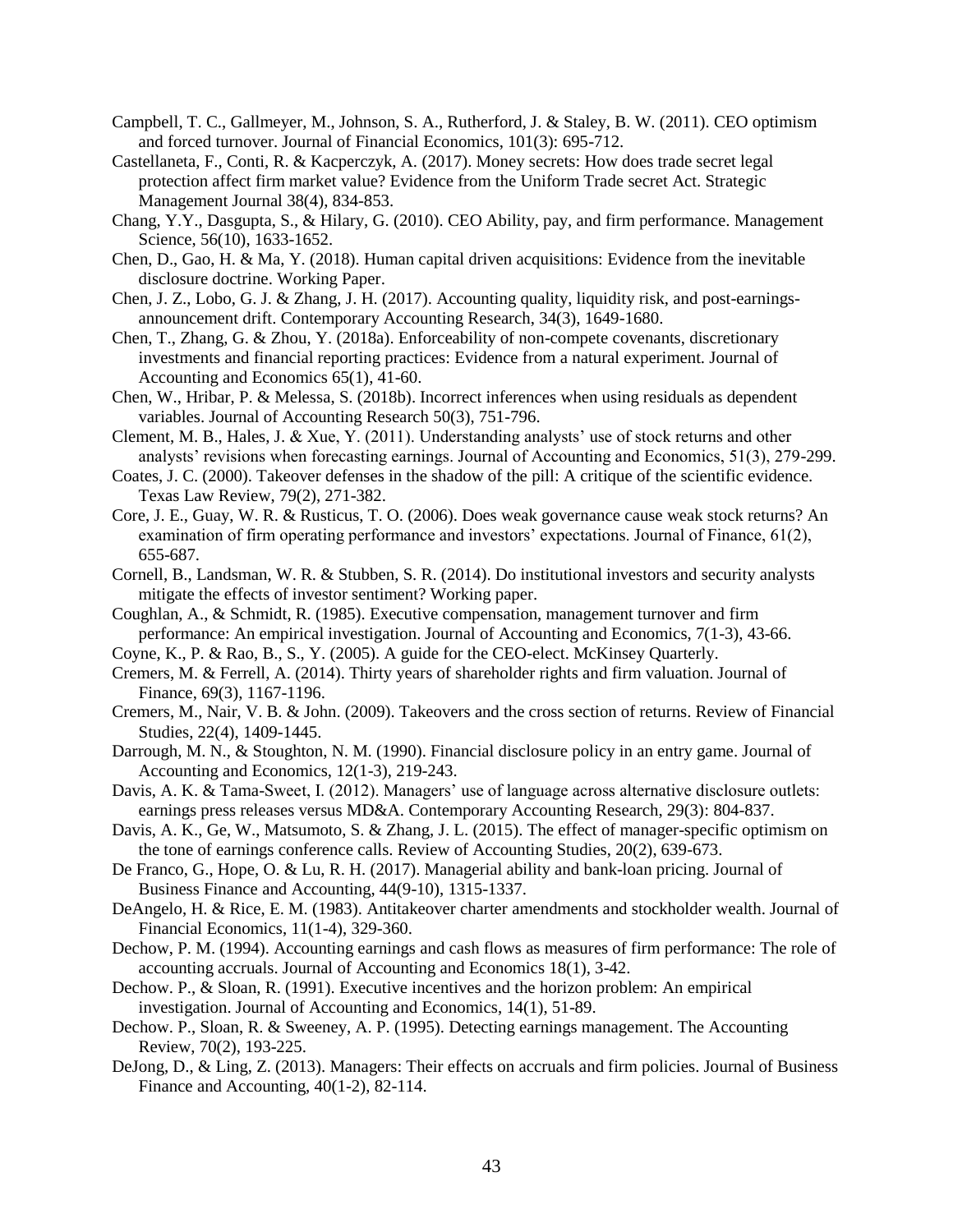- Demerjian, P., Lev, B., & McVay, S. (2012). Quantifying managerial ability: A new measure and validity tests. Management Science, 58(7), 1229-1248.
- Demerjian, P.R., Lev, B., Lewis, M. F., & McVay, S. E. (2013). Managerial ability and earnings quality. The Accounting Review, 88(2), 463-498.

Dey, A. & White, J. T. (2019). Trade secrets protection and antitakeover provisions. Working Paper.

- Di Meo, F., Garcia Lara, J. M. & Surroca, J. A. (2017). Managerial entrenchment and earnings quality. Journal of Accounting and Public Policy 36(4), 399-414.
- Diamond, D. W. (1989). Reputation acquisition in debt markets. Journal of Political Economics, 97(4), 828-862.
- Diamond, R. (2016). The determinants and welfare implications of US workers' diverging location choices by skill: 1980-2000. American Economic Review 106(3), 479-524.
- Dikolli, S. S., Mayew, W. J., & Nanda, D. (2014). CEO tenure and the performance-turnover relation. Review of Accounting Studies, 19(1), 281-327.
- Dodd, E. M. (1932). Are corporate managers trustees? Harvard Law Review, 45(7), 1145-1163.
- Donatiello, N., Larcker, D. F. & Tayan, B. (2018). CEO talent: A dime a dozen, or worth its weight in gold? European Financial Management 24(3), 301-308.
- Dye, R. (1985). Disclosure of nonproprietary information. Journal of Accounting Research, 23(1), 123- 145.
- Elliot, J., & Shaw, H. (1988). Write-offs as accounting procedures to manage perceptions. Journal of Accounting Research, 26, 91-119.
- Elliot, W. B., Rennekamp, K. M., & White, B. J. (2015). Does concrete language in disclosures increase willingness to invest? Review of Accounting Studies, 20(2), 839-865.
- Ertimur, Y. & Patrick, P. (2018). Investor-driven governance standards and firm value. Working Paper.
- Faleye, O., Hoitash, R. & Hoitash, U. (2011). The costs of intense board monitoring. Journal of Financial Economics 101(1), 160-181.
- Fama, E. F. & Jensen, M. C. (1983). Separation of ownership and control. Journal of Law and Economics 26(2), 301-325.
- Fama, E. F. (1980). Agency problems and the theory of the firm. Journal of Political Economy, 88(2), 288-307.
- Farrell, K. A. & Whidbee, D. A. (2003). Impact of firm performance expectations on CEO turnover and replacement decisions. Journal of Accounting and Economics 36(1-3), 165-196.
- Feldman, R., Govindaraj, S., Livnat, J., & Segal, B. (2010). Management's tone change, post earnings announcement drift and accruals. Review of Accounting Studies, 15(4), 915-953.
- Ferreira, D., & Rezende, M. (2007). Corporate strategy and information disclosure. Rand Journal of Economics, 38(1), 164-184.
- Fischer, P. E., & Verrecchia, R. E. (2000). Reporting bias. The Accounting Review, 75(2), 229-245.
- Flammer, C. & Kacperczyk, A. (2016). The impact of stakeholder orientation on innovation: Evidence from a natural experiment. Management Science, 62(7), 1982-2001.
- Francis, J., Hanna, J. D., & Philbrick, D. R. (1997). Management communications with securities analysts. Journal of Accounting and Economics, 24(3), 363-394.
- Francis, J., Huang, A., Rajgopal, S., & Zang, A. (2008). CEO reputation and earnings quality. Contemporary Accounting Research, 25(1), 109-147.
- Frazier, K.B., Ingram, R.W., & Tennyson, B.M. (1984). A methodology for the analysis of narrative accounting disclosures. Journal of Accounting Research, 22(1), 318-331.
- Friedman, M. (1970). The social responsibility of business is to increase its profits. The New York Times Magazine.
- Friedrich, B. (2016). Internal labor markets and the competition for managerial talent. Working Paper.
- Fu, H. & Liu, H. (2007). Anti-takeover provisions and corporate disclosure. Working Paper.
- Gabaix, X. & Landier, A. (2008). Why has CEO pay increased so much? The Quarterly Journal of Economics 123(1), 49-100.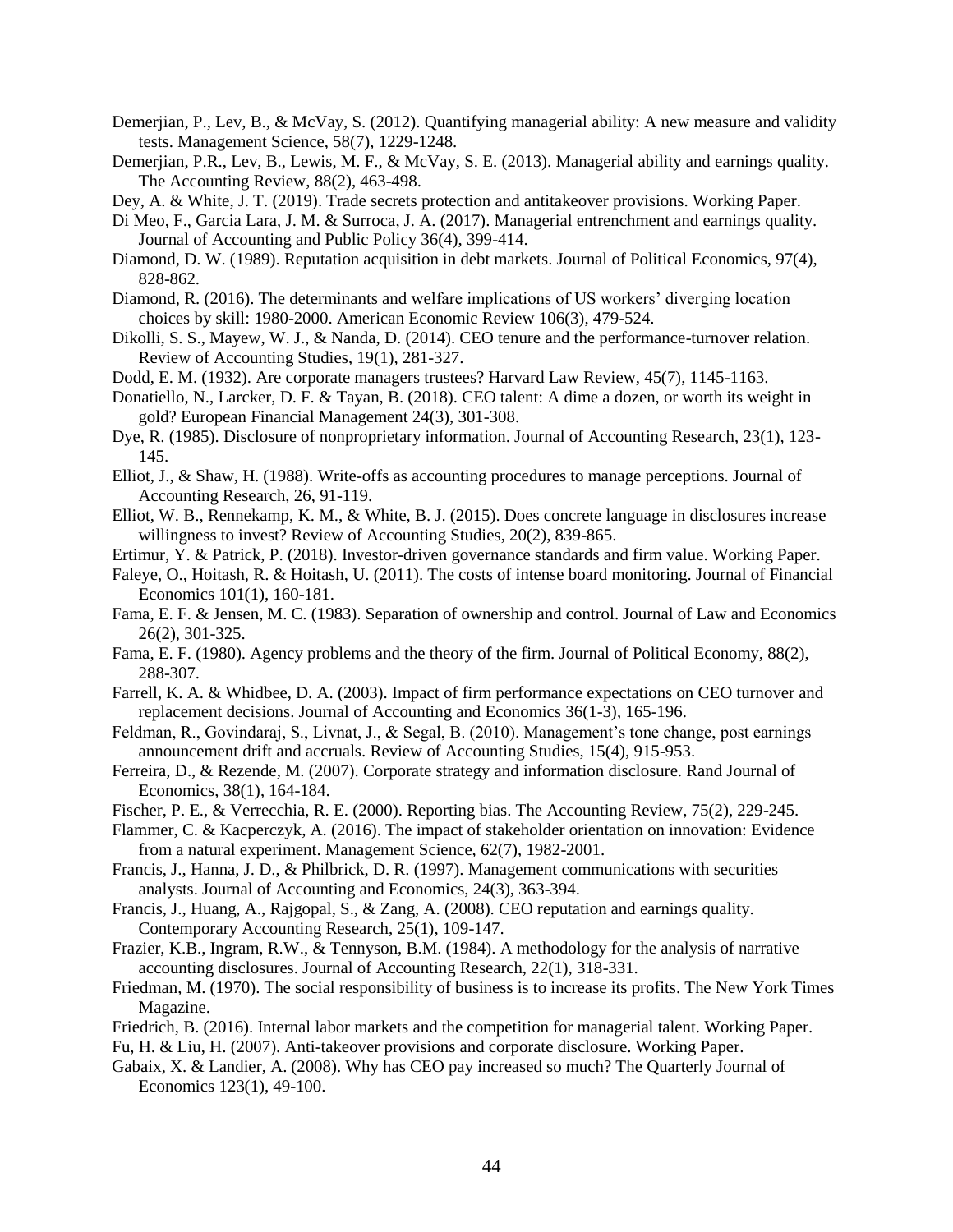- Gao, H., Harford, J. & Li, K. (2017). CEO turnover-performance sensitivity in private firms. Journal of Accounting and Economics 52(2), 583-611.
- Gao, H., Lin, K. & Ma, Y. (2018). Stakeholder orientation and the cost of debt: Evidence from a natural experiment. Working Paper.
- Gao, H., Luo, J. & Tang, T. (2015). Effects of managerial labor market on executive compensation: Evidence from job-hopping. Journal of Accounting and Economics 59(2), 203-220.
- Gao, H., Zhang, H. & Zhang, J. (2018a). Employee turnover likelihood and earnings management: Evidence from the inevitable disclosure doctrine. Review of Accounting Studies 23(4), 1424-1470.
- Garmaise, M. K. (2011). Ties that truly bind: Noncompetition agreements, executive compensation and firm investment. The Journal of Law, Economics & Organization 27(2), 376-425.
- Ge, W., Matsumoto, D., & Zhang, J. (2011). Do CFOs have style? An empirical investigation of the effect of individual CFOs on accounting practices. Review of Accounting Studies, 25(1), 144-186.
- Gibbins, M., Richardson, A., & Waterhouse, J. (1990). The management of corporate financial disclosure: Opportunism, ritualism, policies and processes. Journal of Accounting Research, 28(1), 121-143.
- Gibbons, R., & Murphy, K. J. (1992). Optimal incentive contracts in the presence of career concerns: theory and evidence. The Journal of Political Economy, 100(3), 468-505.
- Gillan, S. L., Hartzell, J. C. & Parrino, R. (2009). Explicit versus Implicit Contracts: Evidence from CEO Employment Agreements. The Journal of Finance 64(4), 1629-1655.
- Glaeser, S. (2018). The effects of proprietary information on corporate disclosure and transparency: Evidence from trade secrets. Journal of Accounting and Economics 66(1), 163-193.
- Glassman, C. A. (2003). Speech by SEC Commissioner: Improving corporate disclosure improving shareholder value. 23rd Annual Ray Garrett Jr. Corporate and Securities Law Institute. Northwestern University School of Law Chicago, Illinois. Available online at: <https://www.sec.gov/news/speech/spch041003cag.htm>
- Godfrey, J., Mather, P., & Ramsay A. (2003). Earnings and Impression Management in Financial Reports: The case of CEO changes. Abacus, 39(1), 95-123.
- Goldman, N. C., Powers, K. & Williams, B. M. (2017). How does CEO tenure affect corporate income tax planning and financial reporting decisions? Working Paper.
- Gompers, P., Ishii, J. & Metrick, A. (2003). Corporate governance and equity prices. Quarterly journal of economics, 118(1), 107-156.
- Graham, J. R., Harvey, C. R., & Rajgopal, S. (2005). The economic implications of corporate financial reporting. Journal of Accounting and Economics, 40(1), 3-73.
- Graham, J. R., Kim, H. & Leary, M. T. (2018). CEO-Board Dynamics. Working Paper.
- Graham, J. R., Li, S. & Qiu, J. (2012). Managerial attributes and executive compensation. Review of Financial Studies, 25(1), 144-186.
- Graham, J.R., Kim, H., & Leary, M.T. (2017). CEO power and board dynamics. Working paper. Available at SSRN:<https://ssrn.com/abstract=2938120>
- Grant, R. M. R. (1996). Toward a knowledge-based theory of the firm. Strategic Management Journal 17(S2), 109-122.
- Grossman, S. (1981). An introduction to the theory of rational expectations under asymmetric information. Review of Economic Studies, 48(4), 541-559.
- Guo, L., & Masulis, R. W. (2015). Board structuring and monitoring: New evidence from CEO turnovers. Review of Financial Studies, 28(10), 2770-2811.
- Guo, W., Yu, T. & Gimeno, J. (2017). Language and competition: Communication, vagueness, interpretation difficulties and market entry. Academy of Management Journal, 60(6), 2073-2098.
- Haggard, K. S., Howe, J. S., & Lynch, A. A. (2015). Do baths muddy the waters or clear the air? Journal of Accounting and Economics, 59(1), 105-117.
- Hambrik, D. C., & Fukutomi G. D. S. (1991). The seasons of a CEO's tenure. Academy of Management Review, 16(4), 79-742.
- Healy, P.M., & Wahlen, J.M. (1999). A review of the earnings management literature and its implications for Standard Setting. Accounting Horizons, 13(4), 365-383.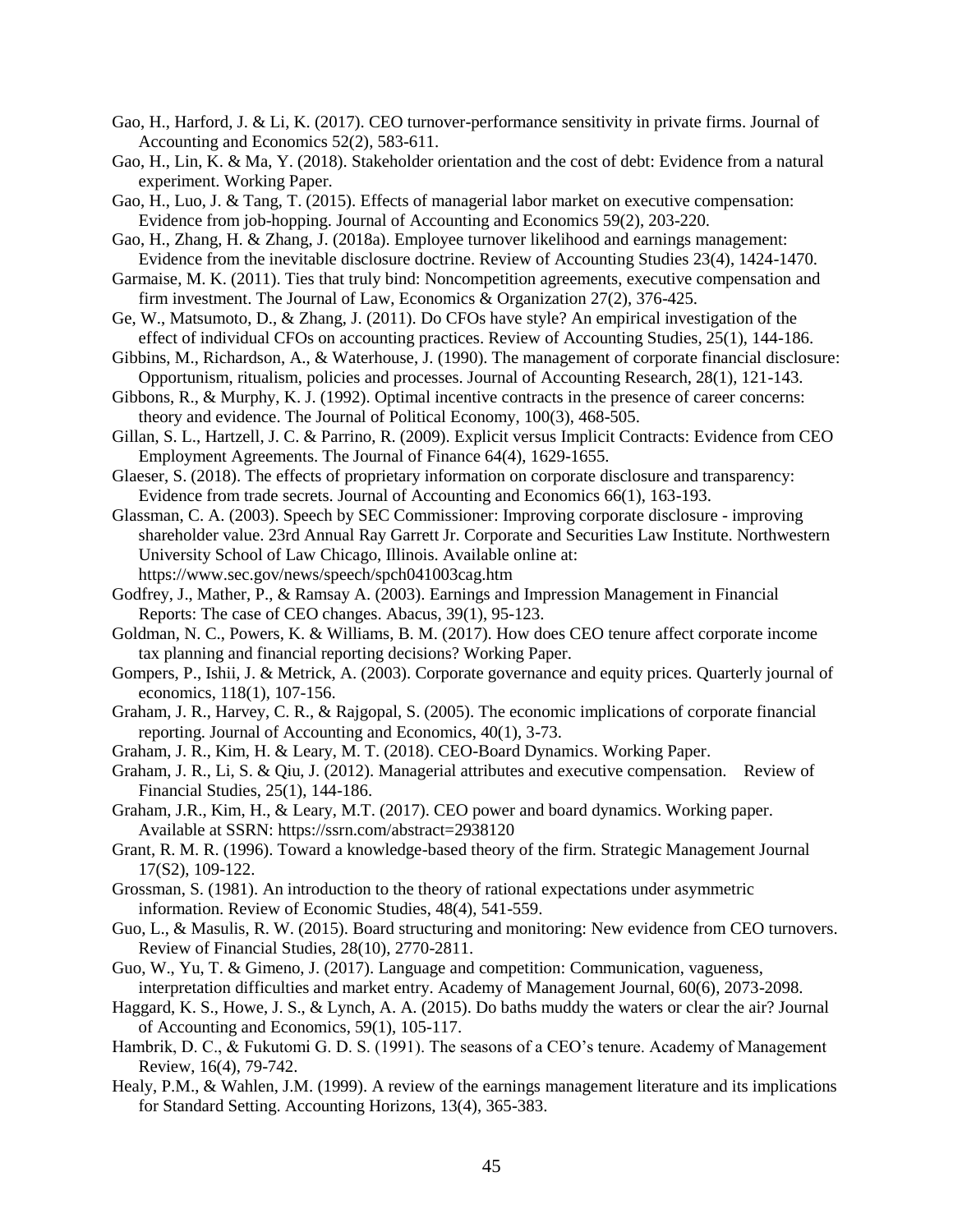Hecker, D. (1999). High-technology employment: A broader view. Monthly Labor Review 122, 18-28.

- Helmich, D. L. & Brown, W. B. (1972). Successor type and organizational change in the corporate enterprise. Administrative Science Quarterly 17(4), 371-381.
- Helmich, D. L. (1974). Organizational growth and succession patterns. Academy of Management Journal 17(4), 771-775.
- Henry, E. & Leone, A. J. (2016). Measuring qualitative information in capital markets research: Comparison of alternative methodologies to measure disclosure tone. The Accounting Review, 91(1), 153-178.
- Henry, E. (2008). Are investors influenced by how earnings press releases are written? Journal of Business Communication, 45(4), 363-407.
- Hermalin, B. E. & Weisbach, M. S. (2017). Assessing managerial ability: Implications for corporate governance. Forthcoming in The Handbook of the Economics of Corporate Governance.
- Hermalin, B. E., & Weisbach, M. S. (2012). Information disclosure and corporate governance. Journal of Finance, 67(1), 195-233.
- Hermalin, B., & Weisbach, M. (1998). Endogenously chosen boards of directors and their monitoring of the CEO. American Economic Review, 88(1), 96-118.
- Hermalin, R. B. A. & Weisbach, M. S. (2017). The role of boards of directors in corporate governance: A conceptual framework and survey. Journal of Economic Literature 48(1), 58-107.
- Hicks, J. R. (1935). Annual survey of economic theory: The theory of monopoly. Econometrica 3(1), 1- 20.
- Holmstrom, B. (1999). Managerial incentive problems: A dynamic perspective. Review of Economic Studies, 66(1), 169-182.
- Hornbeck, R. & Moretti, E. (2018). Who benefits from productivity growth? Direct and indirect effects of local TFP growth on wages, rents and inequality. Working Paper.
- Hribar, P. & McInnis, J. (2002). Investor sentiment and analysts' earnings forecast errors. Management Science, 58(2), 293-307.
- Hribar, P. & Nichols, C. (2007). The use of unsigned earnings quality measures in tests of earnings management. Journal of Accounting Research 45(5), 1037-1053.
- Hribar, P., Melessa, S. J., Small, R. C. & Wilde, J. H. (2017). Does managerial sentiment affect accrual estimates? Evidence from the banking industry. Journal of Accounting and Economics, 63(1), 26-50.
- Huang, X., Teoh, S. H., & Zhang, Y. (2014a). Tone management. The Accounting Review, 89(3), 1083- 1113.
- Huang, A. H., Zang, A. Y., & Zheng, R. (2014b). Evidence on the information content of text in analyst reports. The Accounting Review, 89(6), 2151-2180.
- Jegadeesh, N., & Wu, D. (2013). Word power: A new approach for content analysis. Journal of Financial Economics, 110(39), 712-729.
- Jensen, M. C. (1986). Agency costs of free cash ow, corporate finance and takeovers. American Economic Review 76(2), 323-329.
- Jenter, D., Matveyev, E. & Roth, L. (2016). Good and bad CEOs. Working Paper.
- Johnson, W. B., Magee, R. P., Nagarajan, N. J. & Newman, H. A. (1985). An analysis of the stock price reaction to sudden executive deaths: Implications for the managerial labor market. Journal of Accounting and Economics 7(1-3), 151-174.
- Jones, J. (1991). Earnings management during import relief investigations. Journal of Accounting Research, 29(2): 193-228.
- Jongjaroenkamol, P. & Laux, V. (2017). Insider versus outsider CEOs, executive compensation and accounting manipulation. Journal of Accounting and Economics 63(2-3), 253-261.
- Jorda, K. F., Krattiger, A., Mahoney, R. T., Nelsen, L., Thomson, J. A., Bennett, A. B. & Kowalski, S. P. (2007). Trade secrets and trade secret licensing. Intellectual property management in health and agricultural innovation: A handbook of best practices 1 and 2, 1043-1057.
- Kalyta, P. (2009). Accounting discretion, horizon problem and CEO retirement benefits. The Accounting Review, 84(5), 1553-1573.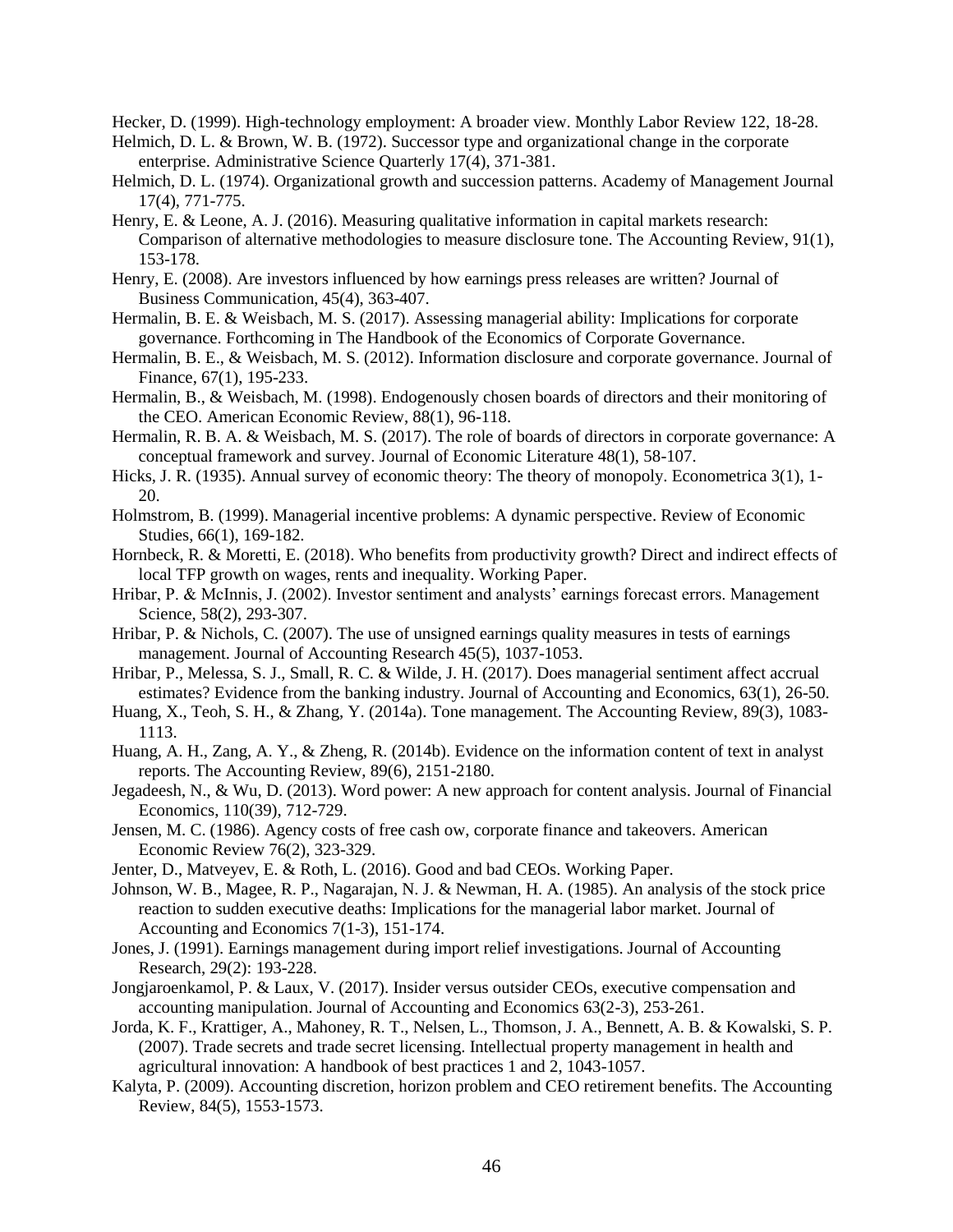- Karpoff, J. M. & Wittry, M. D. (2017). Institutional and legal context in natural experiments: The case of state antitakeover laws. The Journal of Finance, 73(2), 657-714.
- Kim, I., & D.J. Skinner (2012). Measuring securities litigation risk. Journal of Accounting and Economics, 53(1-2), 290-310.
- Kim, Y., Park, M. S. & Wier, B. (2012). Is earnings quality associated with corporate social responsibility? The Accounting Review, 87(3), 761-796.
- Kirschenheiter, M., & Melumad, H. (2002). Can big bath and earnings smoothing co-exist as equilibrium financial reporting strategies? Journal of Accounting Research, 40(3), 761-796.
- Klasa, S., Ortiz-Molina, H., Sering, M. & Srinivasan, S. (2018). Protection of trade secrets and capital structure decisions. Journal of Financial Economics 128(2), 266-286.
- Kogut, B. & Zander, U. (1992). Knowledge of the firm, combinative capabilities, and the replication of technology. Organization Science 3(3), 383-397.
- Kothari, S. P., Leone, A. J. & Wasley, C. H. (2005). Performance matched discretionary accruals. Journal of Accounting and Economics 39(1), 163-197.
- Kothari, S. P., Li, X., & Short, J. E. (2009b). The effect of disclosures by management, analysts, and business press on cost of capital, return volatility, and analyst forecasts: A study using content analysis. The Accounting Review, 84(5), 1639-1670.
- Kothari, S.P., Shu, S., & Wysocki, P. (2009a). Do managers withhold bad news? Journal of Accounting Research, 47(1), 241-276.
- Lang, M. H., & Lundholm, R. J. (2000). Voluntary disclosure and equity offerings: Reducing information asymmetry or hyping the stock? Contemporary Accounting Research, 17(4), 623-662.
- Leuz, C., Triantis, A. & Wang, T. Y. (2008). Why do firms go dark? Causes and economic consequences of voluntary SEC deregistrations. Journal of Accounting and Economics 45(1), 181-208.
- Li, F. (2008). Annual report readability, current earnings, and earnings persistence. Journal of Accounting and Economics, 45(2-3), 221-247.
- Li, X., Low, A. & Makhija, A. K. (2017). Career concerns and the busy life of the young CEO. Journal of Corporate Finance 47(C), 88-109.
- Li, Y., Lin, Y. & Zhang, L. (2018). Trade secrets law and corporate disclosure: Causal evidence on the proprietary cost hypothesis. Journal of Accounting Research 56(1), 265-308.
- Lo, K., Ramos, F., & Rogo, R. (2017). Earnings management and annual report readability. Journal of Accounting and Economics, 63(1), 1-25
- Loughran, T., & McDonald, B. (2011). When is a liability not a liability? Textual analysis, dictionaries and 10-Ks. Journal of Finance, 66(1), 35-65.
- Loughran, T., & McDonald, B. (2015). The use of word lists in textual analysis. The Journal of Behavioral Finance, 16(1), 1-11.
- Loughran, T., & McDonald, B. (2016). Textual analysis in accounting and finance: A survey. Journal of Accounting Research, 54(4), 1187-1230.
- Luo, X. & Bhattacharya, C. (2006). Corporate social responsibility, customer satisfaction, and market value, Journal of Marketing 70(4), 1-18.
- Lydon, J. C. (1987). The deterrent effect of the uniform trade secrets act. Journal of the Patent and Trademark Office Society 69, 427-444.
- Ma, M. & Pan, J. (2017). Firm-manager match and executive compensation. Working Paper. Harvard University.
- Macey, J. R. (1988). State anti-takeover legislation and the national economy. Wisconsin Law Review, 467-490.
- Magill, M., Quinzii, M. & Rochet, J. (2015). A theory of the stakeholder corporation. Econometrica, 83(5), 1685-1725.
- Malsberger, B. (2004). Covenants not to compete: A state-by-state survey. BNA Books.
- Masulis, W., Wang, C. & Xie, F. (2007). Corporate governance and acquirer returns. Journal of Finance, 62(4), 1851-1889.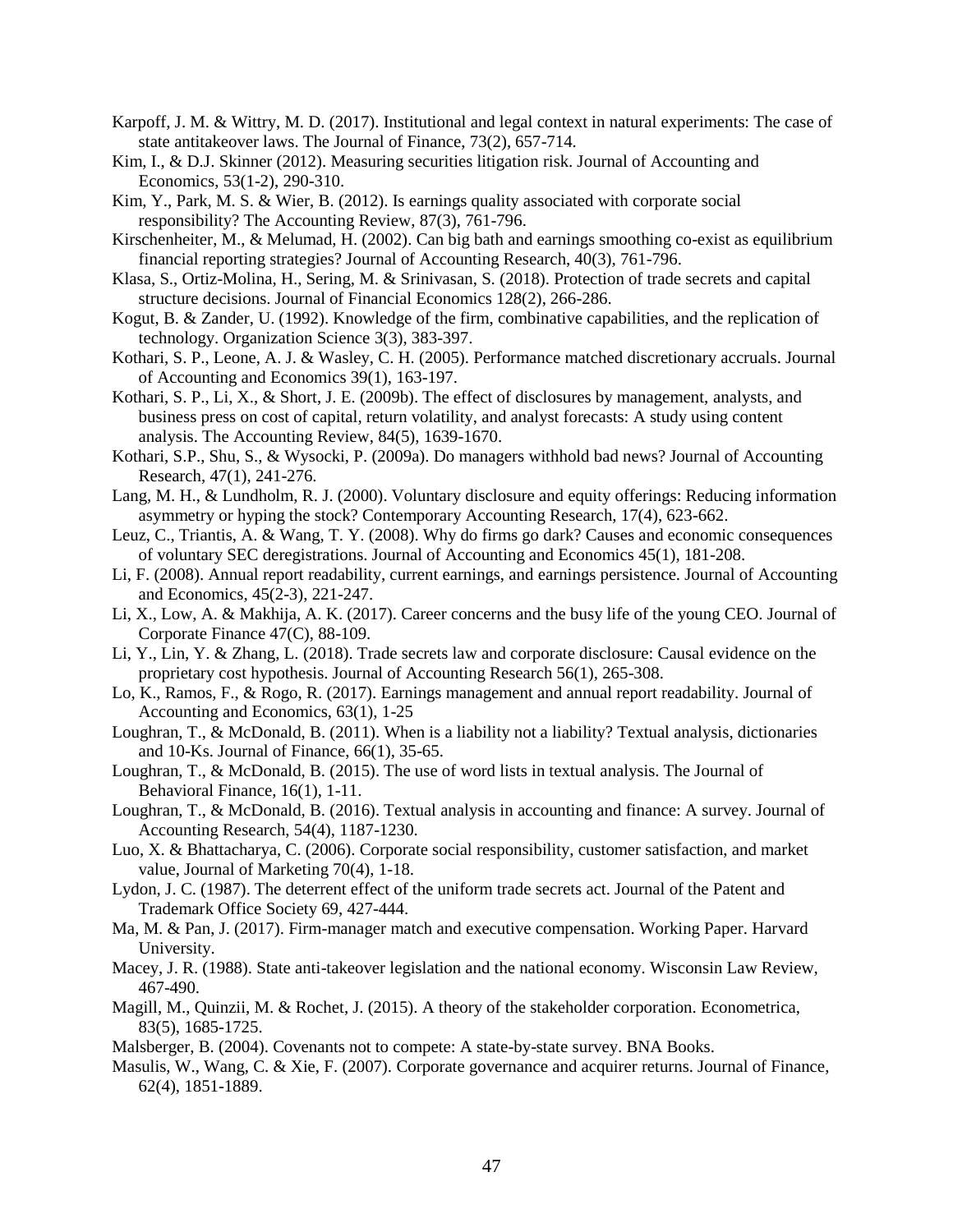- Matta, E., & Beamish, P.W. (2008). The accentuated CEO career horizon problem: Evidence from international acquisitions. Strategic Management Journal, 29(7), 683-700.
- McClelland, P. L., Barker III, V. L., & Oh, W. (2012). CEO career horizon and tenure: Future performance implications under different contingencies. Journal of Business Research, 65(9), 1387- 1393.
- McConnell, C. R., Brue, S. L. & Macpherson, D. A. (2017). Contemporary labor economics. McGrawHill Editions.
- McDonnell, M., Pierce, S. & Thornock, J. (2019). Looking your worst: Downward earnings management after activist challenges. Working Paper.
- McNichols, M.F. (2002). Discussion of the quality of accruals and earnings: The role of accrual estimation errors. The Accounting Review, 77(S-1), 61–69.
- Menz, M. (2012). Functional Top Management Team Members: A review, synthesis and research agenda. Journal of Management 38(1), 45-80.
- Merkley, K. J. (2014). Narrative disclosure and earnings performance: Evidence from R&D disclosures. The Accounting Review, 89(2), 725-775.
- Milbourn, T. (2003). CEO reputation and stock-based compensation. Journal of Financial Economics, 68(2), 233-262.
- Milgrom, P. (1981). Good news and bad news: Representation theorems and applications. Bell Journal of Economics, 12(2), 380-391.
- Mohr, L. A., Deborah J. W. & Katherine E. H. (2001). Do consumers expect companies to be socially responsible? The impact of corporate social responsibility on buying behavior. Journal of Consumer Affairs 35(1), 45-72.
- Mortensen, D. T. & Pissarides, C. A. (1994). Job creation and job destruction in theory of unemployment. Review of Economic Studies 61(1), 397-415.
- Moskowitz, T. J. & Grinblatt, M. (1999). Do industries explain momentum? Journal of Finance 54(4), 1249-1290.
- Murphy, K. J. & Zábojník, I. (2004). CEO pay and appointments: A market-based explanation for recent trends. The American Economic Review 94(2), 192-196.
- Murphy, K. J. & Zábojník, I. (2007). Managerial capital and the market of CEOs. Working Paper.
- Murphy, K. J. & Zimmerman, J. L. (1993). Financial performance surrounding CEO turnover. Journal of Accounting and Economics, 16(1-3), 273-315.
- Nagar, V. (1999). The role of the manager's human capital in discretionary disclosure. Journal of Accounting Research, 37(3), 167-181.
- Oyer, P. (2008). The making of an investment banker: Stock market shocks, career choice, and lifetime income. Journal of Finance, 63(6), 2601-2628.
- Pagano, M. & Volpin, P. F. (2005). Managers, workers and corporate control. The Journal of Finance, 60(2), 841-868.
- Palia, D. (2000). The impact of regulation on CEO labor markets. RAND Journal of Economics 31(1), 165-179.
- Palomino, F. & Peyrache, E. (2013). Internal versus external CEO choice and the structure of compensation contracts. Journal of Financial and Quantitative Analysis 48(4), 1301-1331.
- Pan, Y. (2017). The determinants and impact of Executive-Firm matches. Management Science 63(1), 185-200.
- Pan, Y., Wang, T. Y. & Weisbach, M. S. (2015). Learning about CEO ability and stock return volatility. The Review of Financial Studies, 28(6): 1623-1666.
- Parrino, R. (1997). CEO turnover and outside succession: A cross-sectional analysis. Journal of Financial Economics 46(2), 165-197.
- Petersen, M. A. (2009). Estimating standard errors in finance panel data sets: Comparing approaches. The Review of Financial Studies, 22(1), 435-480.
- Png, I. P. (2017). Law and innovation: Evidence from state trade secrets laws. Review of Economics and Statistics 99(1), 167-179.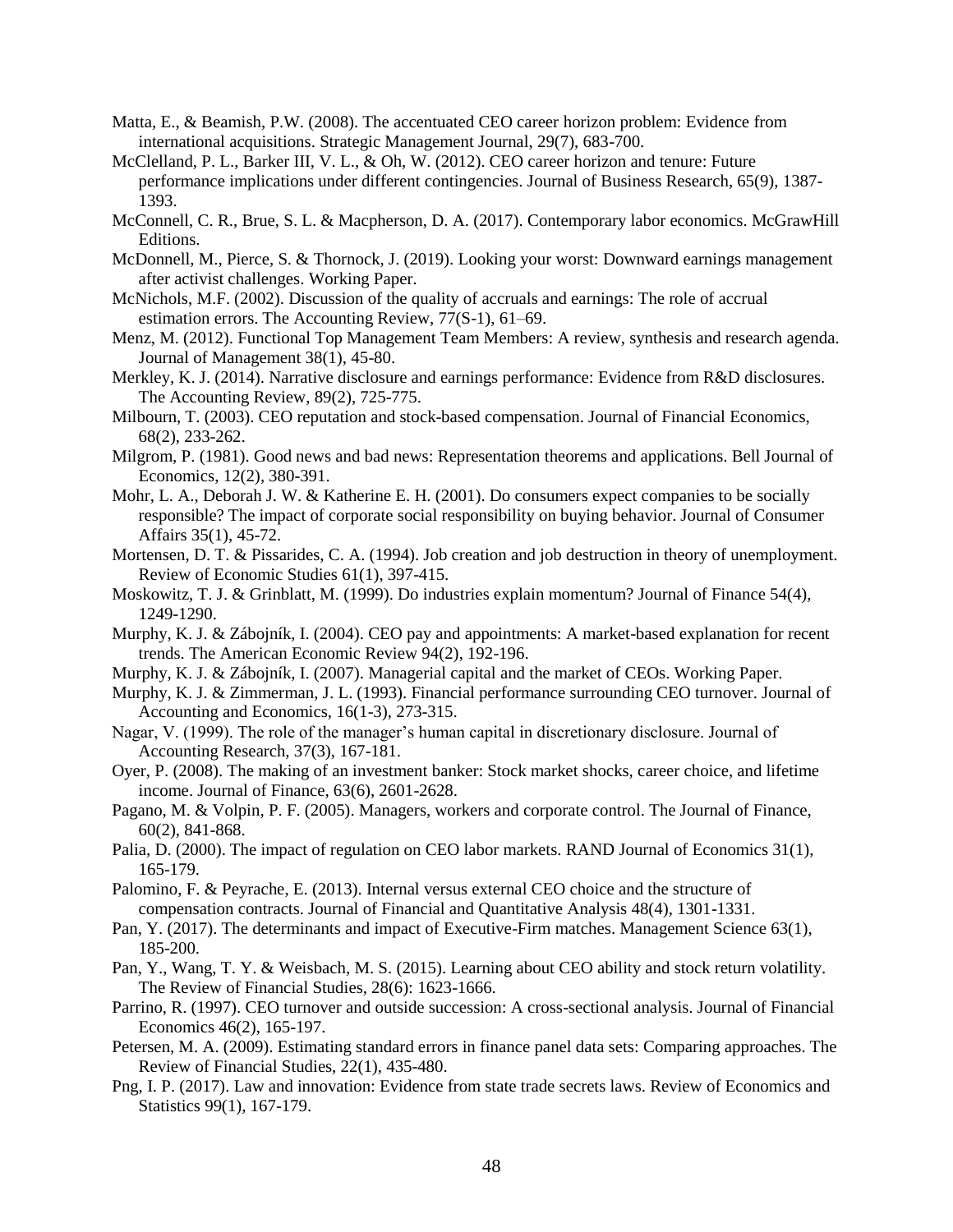Pooley, J. (1997). Trade secrets. Law Journal Press.

- Porter, M. & Kramer, M. (2006). The link between competitive advantage and corporate social responsibility. Harvard Business Review, 84(12), 78-92.
- Pourciau, S. 1993. Earnings management and nonroutine executive changes. Journal of Accounting and Economics, 16(1-3), 317-336.
- PriceWaterhouseCooper (2002). Trends in Proprietary Information Loss: Survey Report. PricewaterhouseCoopers, U.S. Chamber of Commerce, ASIS Foundation.
- Rajgopal, S., Shevlin, T., & Zamora, V. (2006). CEOs' outside employment opportunities and the lack of relative performance evaluation in compensation contracts. The Journal of Finance, 61(4), 1813-1844.
- Rogers J. L. & Stocken P. C. (2005). Credibility of management forecasts. The Accounting Review, 80(4), 1233-1260.
- Rogers, J. L., Buskirk, A. V., & Zechman, S. L. C. (2011). Disclosure tone and shareholder litigation. The Accounting Review, 86(6), 2155-2183.
- Rogerson, R., Shimer, R. & Wright, R. (2005). Search-theoretic models of the labor market: A survey. Journal of Economic Literature 43(4), 959-988.
- Romano, R., Bhagat, S. & Bolton, B. (2008). The promise and peril of corporate governance indices. Columbia Law Review, 108, 1803-1882.
- Roychowdhury, S. (2006). Earnings management through real activities manipulation. Journal of Accounting and Economics, 42(3): 335-370.
- Salas, J. M. (2010). Entrenchment, governance and the stock price reaction to sudden executive deaths. Journal of Banking and Finance 34(3), 656-666.
- Salva, C. & Zhang, X. (2017). Do financial bidders exploit underpricing as a motive in acquisitions? Working Paper.
- Samuels, L. B. & Johnson, B. K. (1990). Uniform trade secrets act: The states' response. Creighton Law Review 24, 49-98.
- Sanderson, E. and Windmeijer, F. (2016). A weak instrument F-test in linear IV models with multiple endogenous variables. Journal of Econometrics, 190(2), 212-221.
- Schleicher, T., & Walker, M. (2010). Bias in the tone of forward-looking narratives. Accounting and Business Research, 40(4), 371-390.
- Schoar, A. & Zuo, L. (2016). Does the market value CEO styles? American Economic Review, 106(5), 262-266.
- Schoar, A. (2007). CEO careers and style. Working Paper.
- Servaes, H. & Tamayo, A. (2014). How do industry peers respond to control threats? Management Science, 60(2), 380-399.
- Servaes, H. & Tamayo, A. (2013). The impact of corporate social responsibility on firm value: The role of customer awareness. Management Science, 59(5), 1045-1061.
- Shleifer, A. & Vishny, R. (1997). A survey of corporate governance. The Journal of Finance 52(2), 737- 783.
- Shroff, N., Verdi, R. S. & Yost, B. P. (2017). When does the peer information environment matter? Journal of Accounting and Economics, 64(2-3), 183-214.
- Simsek, Z. (2007). CEO tenure and organizational performance: An intervening model. Strategic Management Journal, 28(6), 653-662.
- Smith, K, G. & Grimm, C. M. (1991). A communication-information model of competitive response timing. Journal of Management, 17, 5-23.
- Smith, K. G., Grimm, C. M., Gannon, J. M. & Chen, J. M. (1991). Organizational information processing, competitive responses and performance in the US domestic airline industry. Academy of Management Journal, 34(1), 60-85.
- Sokolyk, T. (2011). The effects of antitakeover provisions on acquisition targets. Journal of Corporate Finance, 17(3), 612-627.